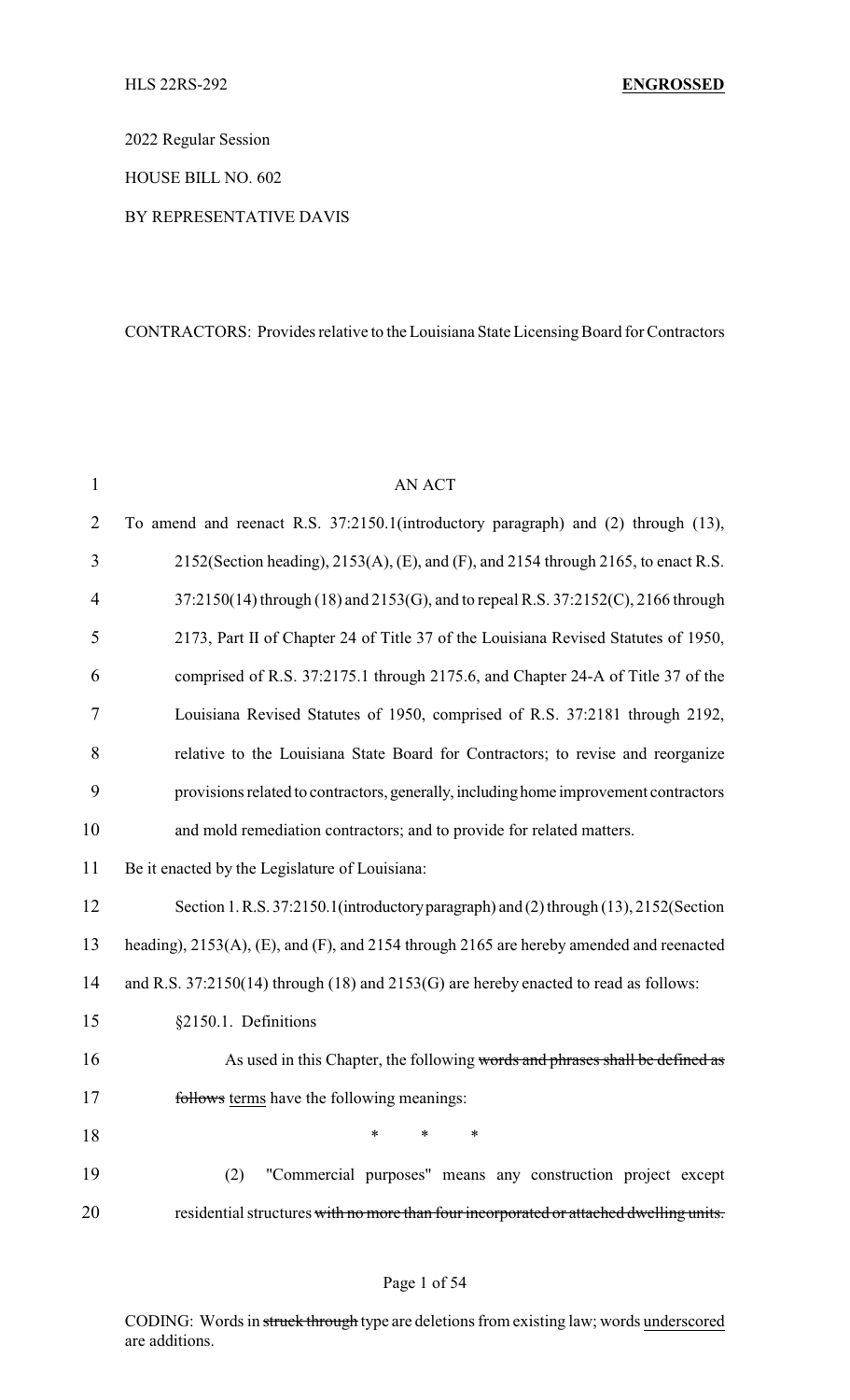| $\mathbf{1}$   | intended to be primarily occupied as a residence with no more than four separate        |
|----------------|-----------------------------------------------------------------------------------------|
| $\overline{2}$ | dwelling units incorporated into one structure.                                         |
| 3              | (3) "Contract" means an agreement to perform a scope of work that is                    |
| 4              | regulated by this Chapter. It includes the entire cost of the construction undertaking, |
| 5              | including labor, materials, rentals, and all direct and indirect project expenses. The  |
| 6              | cost of materials, rentals, and direct and indirect expenses shall be included          |
| $\tau$         | regardless of who pays the costs or if they are donated. The "principal contract" is    |
| 8              | the agreement to perform the entire scope of work for a construction project.           |
| 9              | $(4)(a)$ "Contractor" means any person who undertakes to, attempts to, or               |
| 10             | submits a price or bid or offers to construct, supervise, superintend, oversee, direct, |
| 11             | or in any manner assume charge of the construction, alteration, repair, improvement,    |
| 12             | movement, demolition, putting up, tearing down, or furnishing labor, or furnishing      |
| 13             | labor together with material or equipment, or installing the same for material or       |
| 14             | equipment for any of the following:                                                     |
| 15             | (i) Any building, highway, road, railroad, sewer, grading, excavation,                  |
| 16             | pipeline, public utility structure, project development, housing, or housing            |
| 17             | development, improvement, or any other construction undertaking for which the           |
| 18             | entire cost is fifty thousand dollars or more when the property is to be used for       |
| 19             | commercial purposes.                                                                    |
| 20             | Any new residential structure where the entire cost is seventy-five<br>(i)              |
| 21             | thousand dollars or more when the property is used for residential purposes.            |
| 22             | Any improvements or repairs where the entire cost exceeds seven<br>(iii)                |
| 23             | thousand five hundred dollars to an existing residential structure.                     |
| 24             | (iv) Any mold remediation where the entire cost exceeds seven thousand five             |
| 25             | hundred dollars.                                                                        |
| 26             | The term "contractor" includes general contractors, subcontractors,<br>(b)              |
| 27             | architects, and engineers persons who receive an additional fee for the employment      |
| 28             | or direction of labor, or any other work beyond the normal architectural or             |
| 29             | engineering services.                                                                   |
|                |                                                                                         |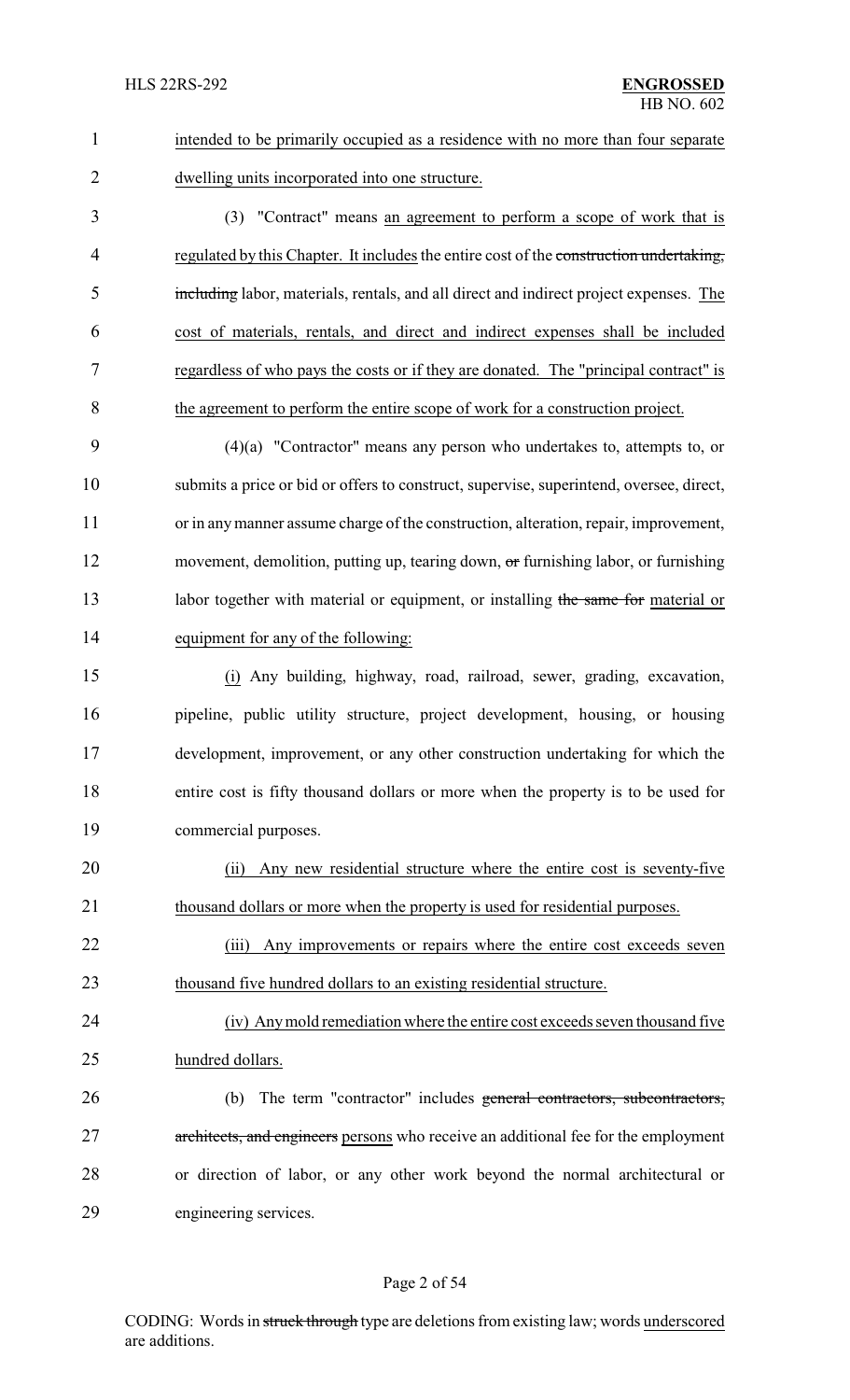(c) A contractor holding a license in the major classification of hazardous materials, or any subclassifications thereunder, shall be defined in terms of work performed for which the cost is one dollar or more.

 (d) "Contractor" shall not mean any person, supplier, manufacturer, or employee of such person who assembles, repairs, maintains, moves, puts up, tears 6 down, or disassembles any patented, or proprietary, or patented and proprietary environmental equipment supplied by such person to a contractor to be used solely by the contractor for a construction undertaking. "Proprietary" shall mean specific and specialized equipment installation, manufacturing processes, uses, or components that are protected from disclosure to third parties by the owner or manufacturer of the equipment.

12 (4.1) (5) "Electrical contractor" means any person who undertakes to, attempts to, or submits a price or bid or offers to construct, supervise, superintend, oversee, direct, or in any manner assume charge of the construction, alteration, repair, improvement, movement, demolition, putting up, tearing down, or furnishing 16 labor together with material and equipment, or installing the same for the wiring, fixtures, or appliances for the supply of electricity to any residential, commercial, or other project, when the cost of the undertaking exceeds the sum of ten thousand dollars. This Paragraph shall not be deemed or construed to limit the authority of a 20 contractor, general contractor, or residential building contractor, as those terms are defined in this Section, nor to require such individuals to become an electrical contractor.

 $(5)$  (6) "Executive director" means the person appointed by the board to serve as the chief operating officer in connection with the day-to-day operation of 25 the board's business. The executive director shall be the appointing authority for all employees of the board.

27  $(6)(a)(7)(a)$  "General contractor" means a person who contracts directly with 28 the owner. The term "general contractor" shall include the term "primary contractor"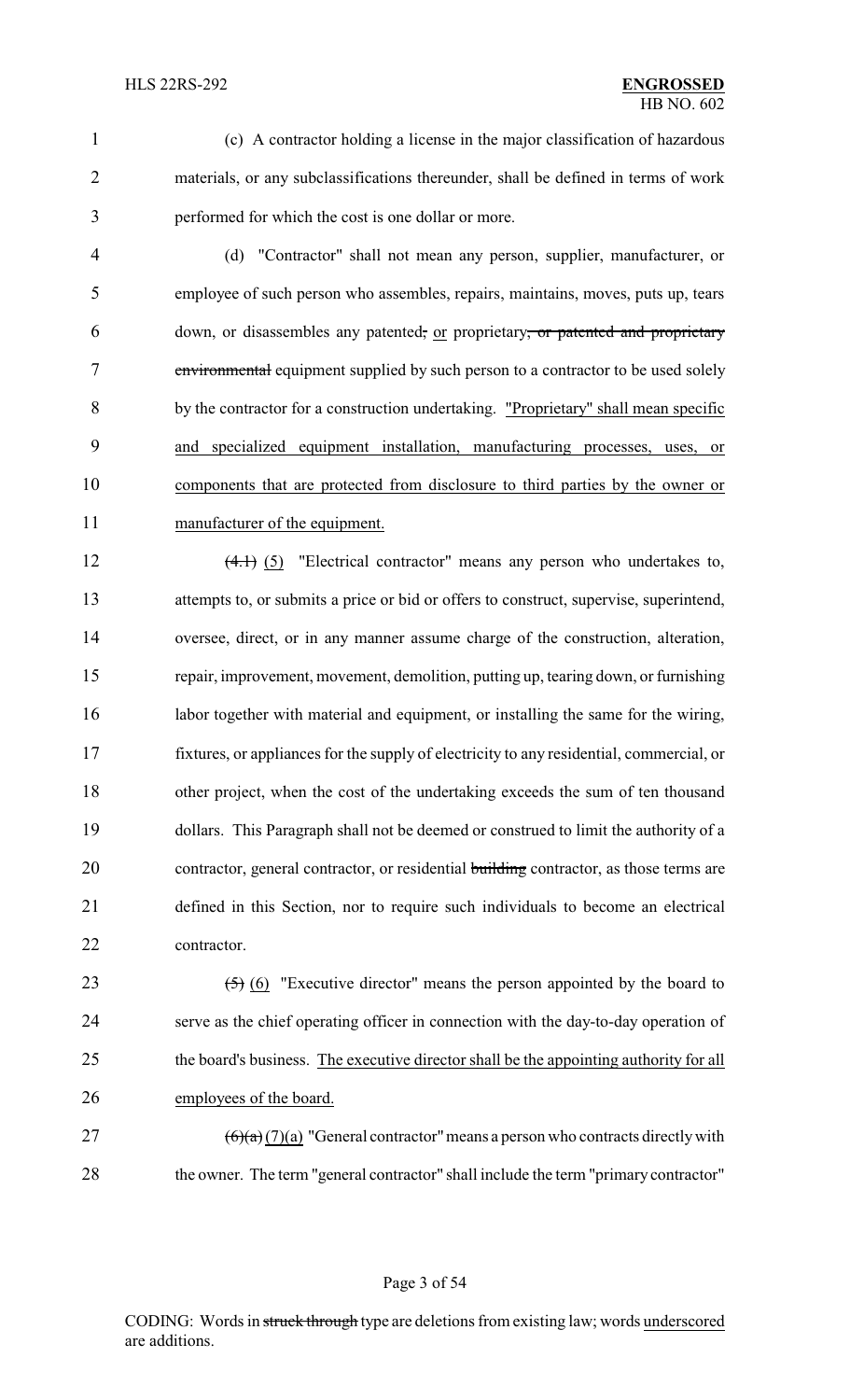and wherever used in this Chapter or in regulations promulgated thereunder "primary contractor" shall mean "general contractor".

 (b) "General contractor" shall not mean any person, supplier, manufacturer, or employee of such person who assembles, repairs, maintains, moves, puts up, tears 5 down, or disassembles any patented, proprietary, or patented and or proprietary environmental equipment supplied by such person to a contractor to be used solely by the contractor for a construction undertaking.

 $8 \left(7\right)$  (8) "Home improvement contracting" means the reconstruction, alteration, renovation, repair, modernization, conversion, improvement, removal, or 10 demolition, or the construction of an addition to any pre-existing owner occupied 11 building residential structure which building is used or designed to be used as a residence or dwelling unit, or to structures which are adjacent to such residence or 13 building where the project value exceeds seven thousand five hundred dollars but is not greater than seventy-five thousand dollars. "Home improvement contracting" shall not include services rendered gratuitously.

16  $(8)$  (9) "Home improvement contractor" means any person<del>, including a</del> 17 contractor or subcontractor, who undertakes or attempts to undertake or submits a price or bid on any home improvement contracting project.

19 (8.1) (10) "Mechanical contractor" means any person who undertakes to, attempts to, or submits a price or bid or offers to construct, supervise, superintend, oversee, direct, or in any manner assume charge of the construction, alteration, repair, improvement, movement, demolition, putting up, tearing down, or furnishing labor, or furnishing labor together with material and equipment, or installing the same for the construction, installation, maintenance, testing, and repair of air conditioning, refrigeration, heating systems, and plumbing for all residential, commercial, and industrial applications as well as ventilation systems, mechanical work controls, boilers and other pressure vessels, steam and hot water systems and piping, gas piping and fuel storage, and chilled water and condensing water systems and piping, including but not limited to any type of industrial process piping and

#### Page 4 of 54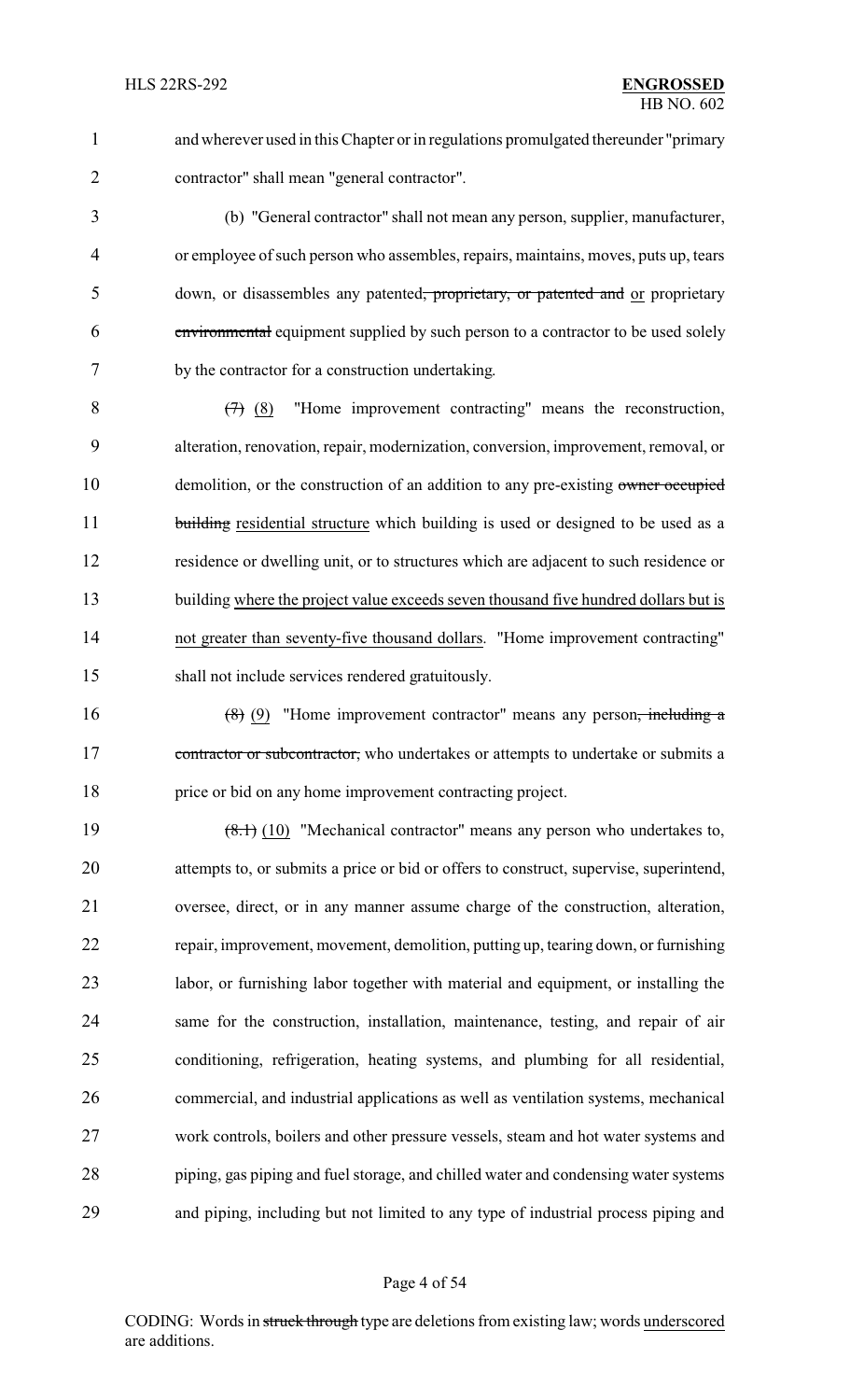related valves, fittings, and components, when the cost of the undertaking exceeds 2 the sum of ten thousand dollars. This Paragraph shall not be deemed or construed to limit the authority of a contractor, general contractor, or residential building contractor, as those terms are defined in this Section, nor to require such individuals to become a mechanical contractor.

 (11) "Mold remediation contractor" means any person who engages in removal, cleaning, sanitizing, demolition, or other treatment, including preventative activities, of mold or mold-contaminated matter that was not purposely grown at that location and where the costs for such labor and materials exceed seven thousand five hundred dollars. Mold remediation applies only to the regulation of mold-related activities that affect indoor air quality and does not apply to routine cleaning when not conducted for the purpose of mold-related activities intended to affect indoor air 13 quality.

 (9) (12) "Person" means any individual, firm, partnership, association, cooperative, corporation, limited liability company, limited liability partnership, or any other entity recognized by Louisiana law; and whether or not acting as a principal, trustee, fiduciary, receiver, or as any other kind of legal or personal representative, or as a successor in interest, assignee, agent, factor, servant, employee, director, officer, or any other representative of such person; or any state or local governing authority or political subdivision performing a new construction project which exceeds the contract limits provided in R.S. 38:2212 and which does not constitute regular maintenance of the public facility or facilities which it has been authorized to maintain.

 (13) "Plumbing contractor" means any person who installs, maintains, and repairs potable and nonpotable tap water or sewer systems within a building structure or residential structure when the cost of the undertaking exceeds the sum of ten 27 thousand dollars.

28  $(10)(14)$  "Qualifying party" means a natural person designated by the contractor to represent the contractor for the purpose of complying with the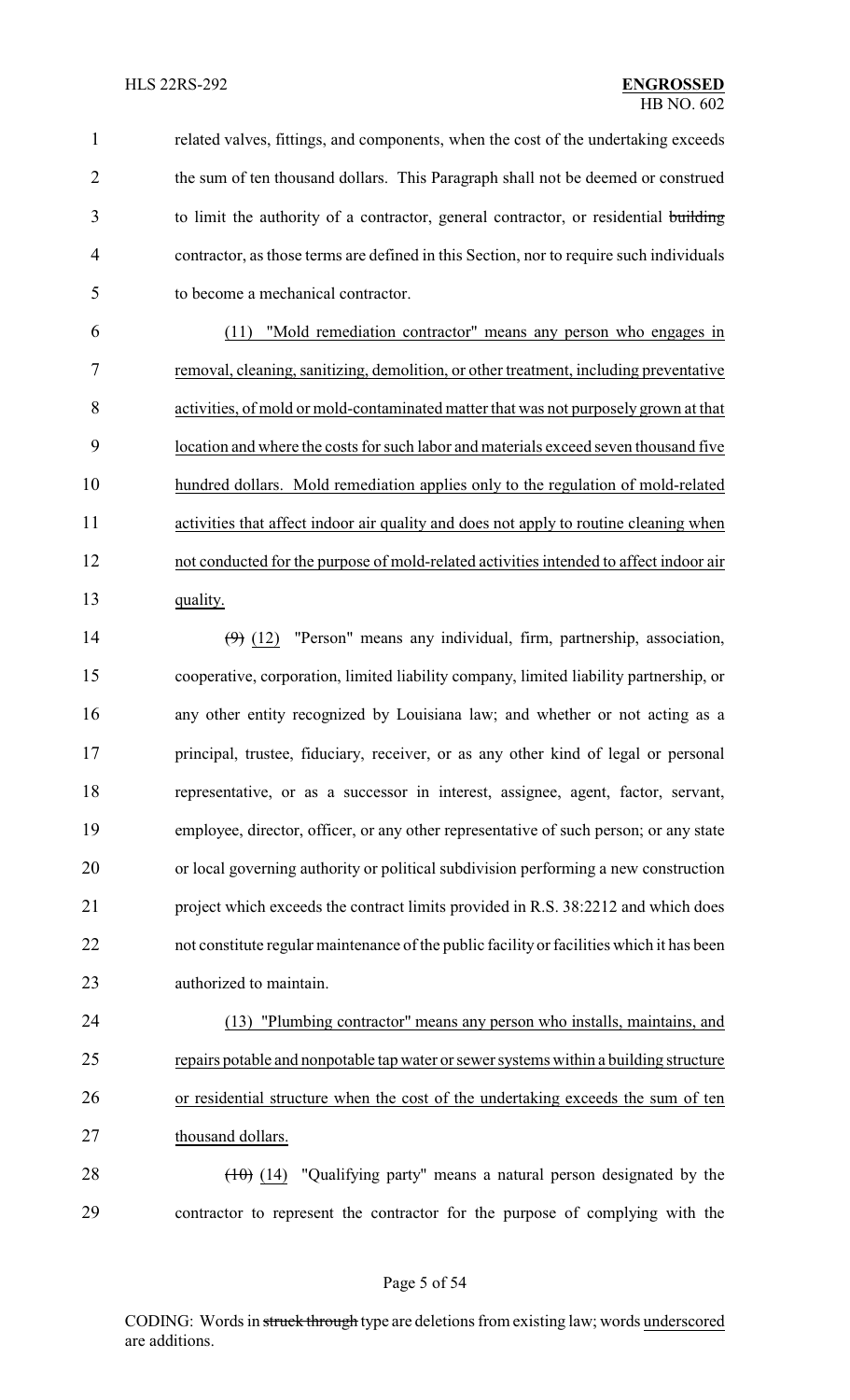1 provisions of this Chapter including without limitation meeting the requirements for 2 the initial license and any continuation thereof.

 (11) (15) "Residential building contractor" means any corporation, 4 partnership, or individual person who constructs a fixed building or structure for sale for or use by another as a residence or who, for a price, commission, fee, wage, or other compensation, undertakes or offers to undertake the construction or 7 superintending of the construction of any building or structure, with no more than four incorporated or attached dwelling units, which is not more residential structure which is not more than three floors in height, to be used by another as a residence, when the cost of the undertaking exceeds seventy-five thousand dollars. The term 11 "residential building contractor" includes all contractors, subcontractors, architects, 12 and engineers persons who receive an additional fee for the employment or direction of labor, or any other work beyond the normal architectural or engineering services. 14 "Residential building contractor" also means any person performing home 15 improvement contracting as provided for in Paragraph (9) of this Section when the cost of the undertaking exceeds seventy-five thousand dollars. It shall not include the manufactured housing industry or those persons engaged in building residential structures that are mounted on metal chassis and wheels.

 (16) "Residential structure" means a building or structure that is used primarily for occupancy by a person as a residence. Such structures or buildings include but are not limited to single family dwellings, duplexes, triplexes, and fourplexes which are not more than three floors in height and structures that are part of or adjacent to the building or structures to be used as a residence.

 $\left(\frac{12}{2}\right)$  (17) "Subcontract" means an agreement to perform a portion of the scope of work contained in the principal contract including the entire cost of labor and materials of that part of the principal contract which is performed by the subcontractor.

28  $(13)(a)$  (18)(a) "Subcontractor" means a person who contracts directly with 29 the primary contractor for the performance of a part of the principal contract or with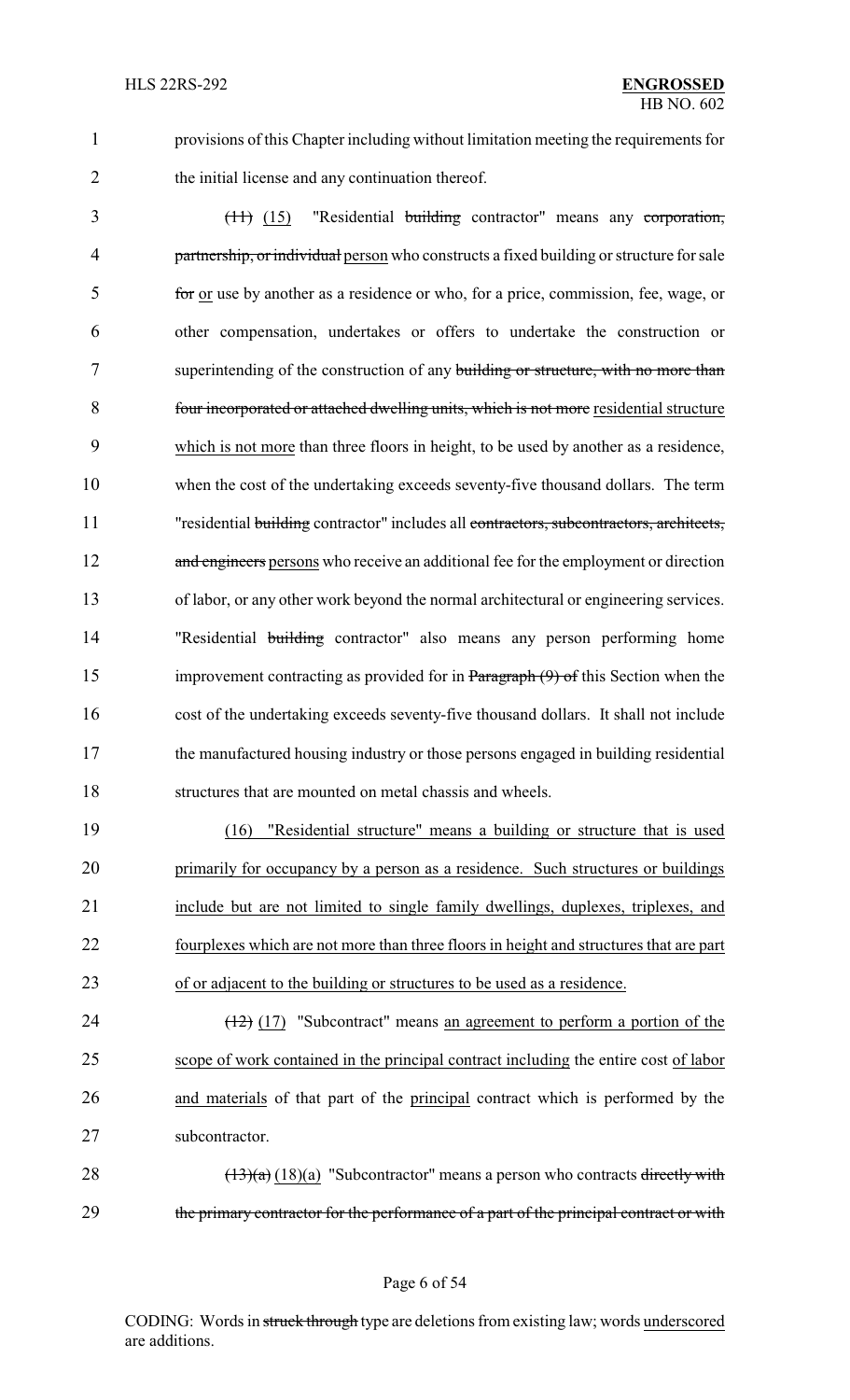| $\mathbf{1}$   | another contractor for the performance of a part of the principal contract. to perform   |
|----------------|------------------------------------------------------------------------------------------|
| $\overline{2}$ | a scope of work that is a part of the scope of work contained in the principal contract. |
| 3              | "Subcontractor" shall not mean include any person, supplier, or<br>(b)                   |
| 4              | manufacturer, or employee of such person who assembles, repairs, maintains, moves,       |
| 5              | puts up, tears down, or disassembles any patented, or proprietary, or patented and       |
| 6              | proprietary environmental equipment supplied by such person to a contractor to be        |
| 7              | used solely by the contractor for a construction undertaking.                            |
| 8              | $\ast$<br>*<br>$\ast$                                                                    |
| 9              | §2152. Domicile; officers; bond                                                          |
| 10             | *<br>*<br>∗                                                                              |
| 11             | §2153. Powers of the board                                                               |
| 12             | A. The board is hereby vested with the authority requisite and necessary to              |
| 13             | carry out the intent of the provisions of this Chapter. The board shall have the power   |
| 14             | to make, amend, or repeal by-laws, rules, and regulations for the proper                 |
| 15             | administration and enforcement of this Chapter; to employ such administrative            |
| 16             | assistants as are necessary; and to fix their compensation. The board is hereby          |
| 17             | vested with the authority requisite and necessary to carry out the intent of the         |
| 18             | provisions of this Chapter. and to carry out the purposes thereof, in accordance with    |
| 19             | the Administrative Procedure Act. The enumeration of specific matters which may          |
| 20             | be made, and the subject of rules and regulations, shall not be construed to limit       |
| 21             | general powers of the board to make all rules and regulations necessary to fully         |
| 22             | effectuate the purpose of this Chapter.                                                  |
| 23             | $\ast$<br>$\ast$<br>$\ast$                                                               |
| 24             | E. The board may sue and be sued and shall have the right and authority to               |
| 25             | obtain, in the jurisdiction in which a violation of the provisions of this Chapter       |
| 26             | occurs, upon submission of an affidavit in support, a temporary restraining order and    |
| 27             | preliminary and permanent injunctions, without the necessity of posting a bond or        |
| 28             | other security, restraining and prohibiting the violation of this Chapter and the        |
| 29             | performance of any work then being performed or about to be performed.                   |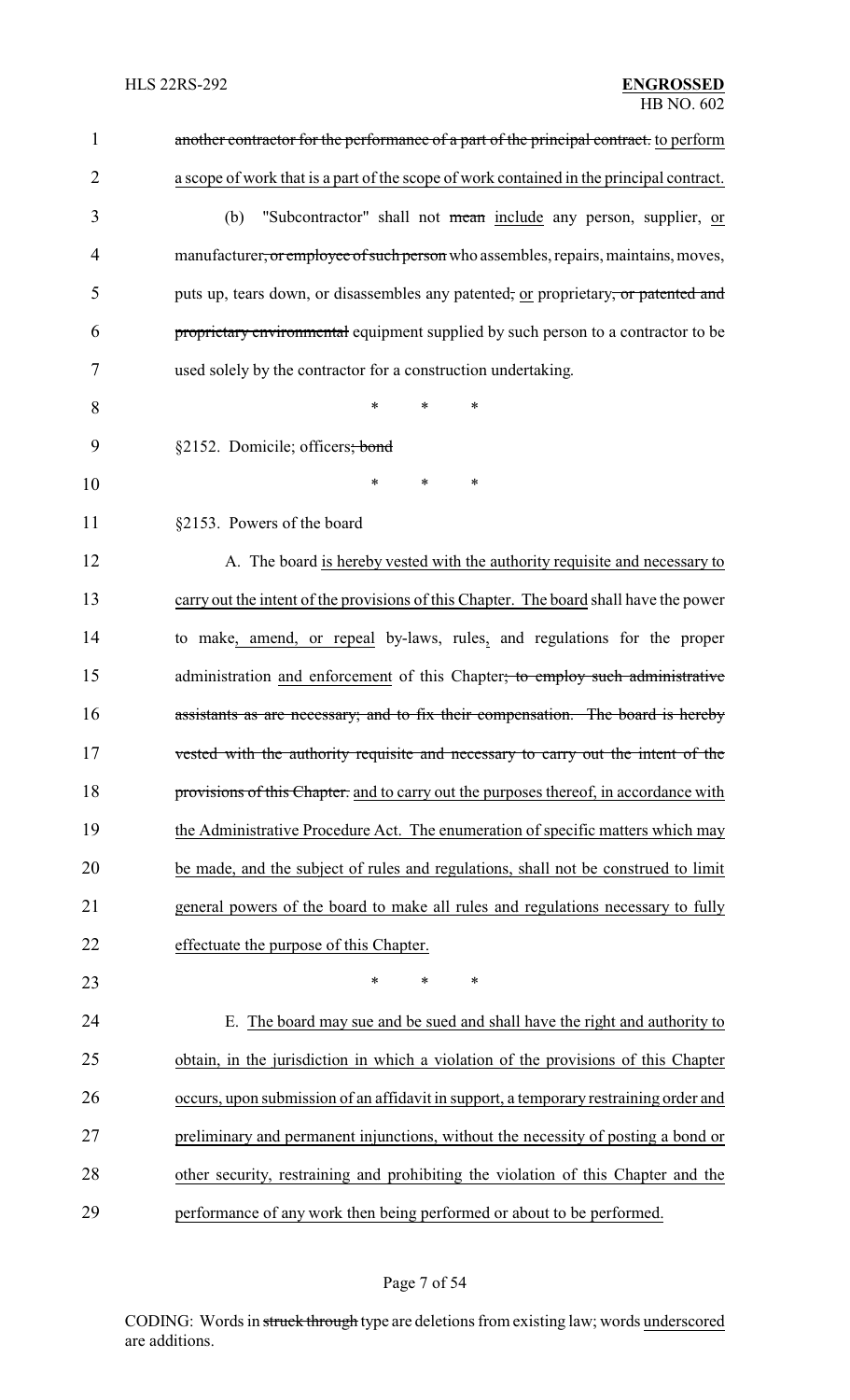| 1              | F. In addition to any other duties and powers granted by this Chapter, the              |
|----------------|-----------------------------------------------------------------------------------------|
| $\overline{2}$ | board shall:                                                                            |
| 3              | (1) Grant licenses to qualified contractors pursuant to this Chapter.                   |
| 4              | (2) Make, amend, or repeal such rules and regulations as it may deem proper             |
| 5              | fully to effectuate this Chapter and carry out the purposes thereof, in accordance with |
| 6              | the Administrative Procedure Act. The enumeration of specific matters which may         |
| 7              | be made and the subject of rules and regulations shall not be construed to limit        |
| 8              | general powers of the board to make all rules and regulations necessary fully to        |
| 9              | effectuate the purpose of this Chapter. Hold hearings in accordance with the            |
| 10             | provisions of R.S. 49:951 through 965.1 to consider violations of the provisions of     |
| 11             | this Chapter and the rules and regulations of the board.                                |
| 12             | (3) Enforce this Chapter and rules and regulations adopted pursuant thereto.            |
| 13             | (4) Suspend or revoke any license for any cause described in this Chapter,              |
| 14             | or for any cause prescribed by the rules and regulations, and refuse to grant any       |
| 15             | license for any cause which would be grounds for revocation or suspension of a          |
| 16             | license.                                                                                |
| 17             | (4) Issue fines, penalties, and other costs for violations of the provisions of         |
| 18             | this Chapter and the rules and regulations of the board.                                |
| 19             | (5) Recognize that any applicant holding a license in good standing in a                |
| 20             | comparable classification in another state recognized by the respective agency as a     |
| 21             | reciprocity state may have the trade portion of the examination waived upon written     |
| 22             | certification from that state in which the applicant is licensed. The business law      |
| 23             | course and the provisions of R.S. 37:2156.1 shall not be waived. Applicants shall       |
| 24             | comply with all other licensing requirements of this state; however, for good cause,    |
| 25             | the board may waive any other licensing requirement.                                    |
| 26             | (6) Publish and distribute materials containing such information as it deems            |
| 27             | proper to further the accomplishment of accomplish the purpose of this Chapter.         |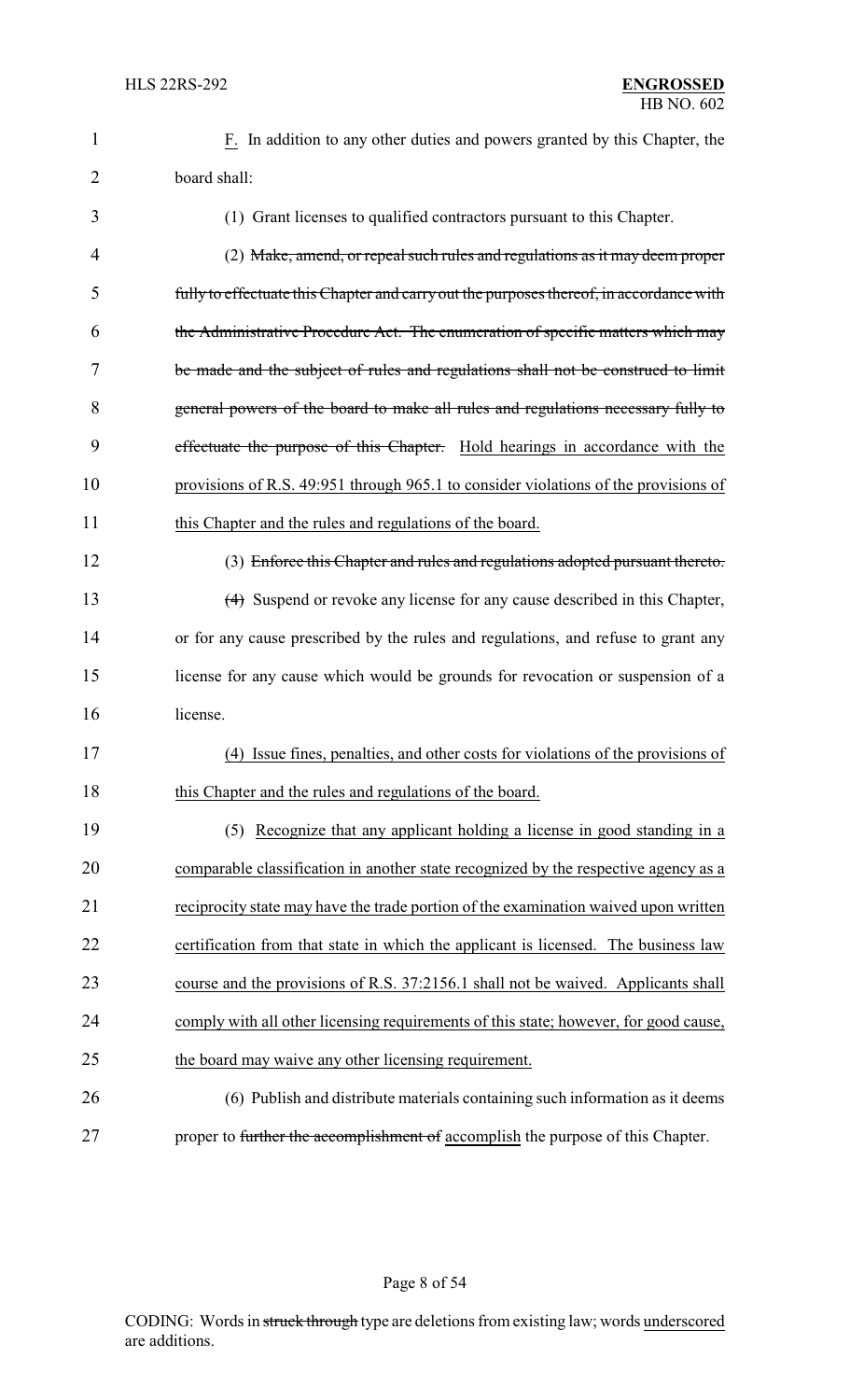| 1              | Beginning on July 1, 2018, and each quarter thereafter, submit to the                   |
|----------------|-----------------------------------------------------------------------------------------|
| $\overline{2}$ | presiding officer of each house of the legislature, by electronic or other means, a     |
| 3              | report that contains all of the following information for the previous quarter:         |
| $\overline{4}$ | (a) A list of licensees whose license has been suspended or revoked.                    |
| 5              | (b) A list of any licensees whose license was reinstated.                               |
| 6              | F.G. Notwithstanding any other provisions to the contrary and to the extent             |
| 7              | deemed necessary or appropriate by the board for the efficient implementation of its    |
| 8              | responsibilities under this Chapter, the board may delegate its powers and duties to    |
| 9              | its staff by specific resolution of the board.                                          |
| 10             | Meetings; compensation; quorum; license application and issuance<br>§2154.              |
| 11             | procedure books and records; audit report                                               |
| 12             | A. The board shall have at least one regular meeting per month on dates and             |
| 13             | times designated by the chairman unless, for good cause, a monthly meeting cannot       |
| 14             | be held. Notice of board meetings shall be posted on the board's official website and   |
| 15             | at the board office at least ten days prior to the date when the board is to meet.      |
| 16             | Further, any person desiring actual notice of the board meeting may request in          |
| 17             | writing that the board send notification through the United States mail at least ten    |
| 18             | days prior to the board meeting date.                                                   |
| 19             | B.(1) The board may receive applications for licenses pursuant to the                   |
| 20             | provisions of this Chapter at any time. Upon initial application, the license of a      |
| 21             | contractor domiciled in the state of Louisiana shall be issued after all requirements   |
| 22             | have been met and approved by the board. Upon the initial application of a              |
| 23             | contractor domiciled outside of the state of Louisiana, except as provided herein, a    |
| 24             | period of at least sixty days must elapse between the date the application is filed and |
| 25             | the license is issued unless waived by the board. The executive director shall          |
| 26             | compile a list of all applicants for licensure that are to be considered at a board     |
| 27             | meeting and transmit the list to each board member.                                     |
| 28             | (2) For purposes of this Subsection a contractor shall be considered to be              |
| 29             | "domiciled in the state" if he is either of the following:                              |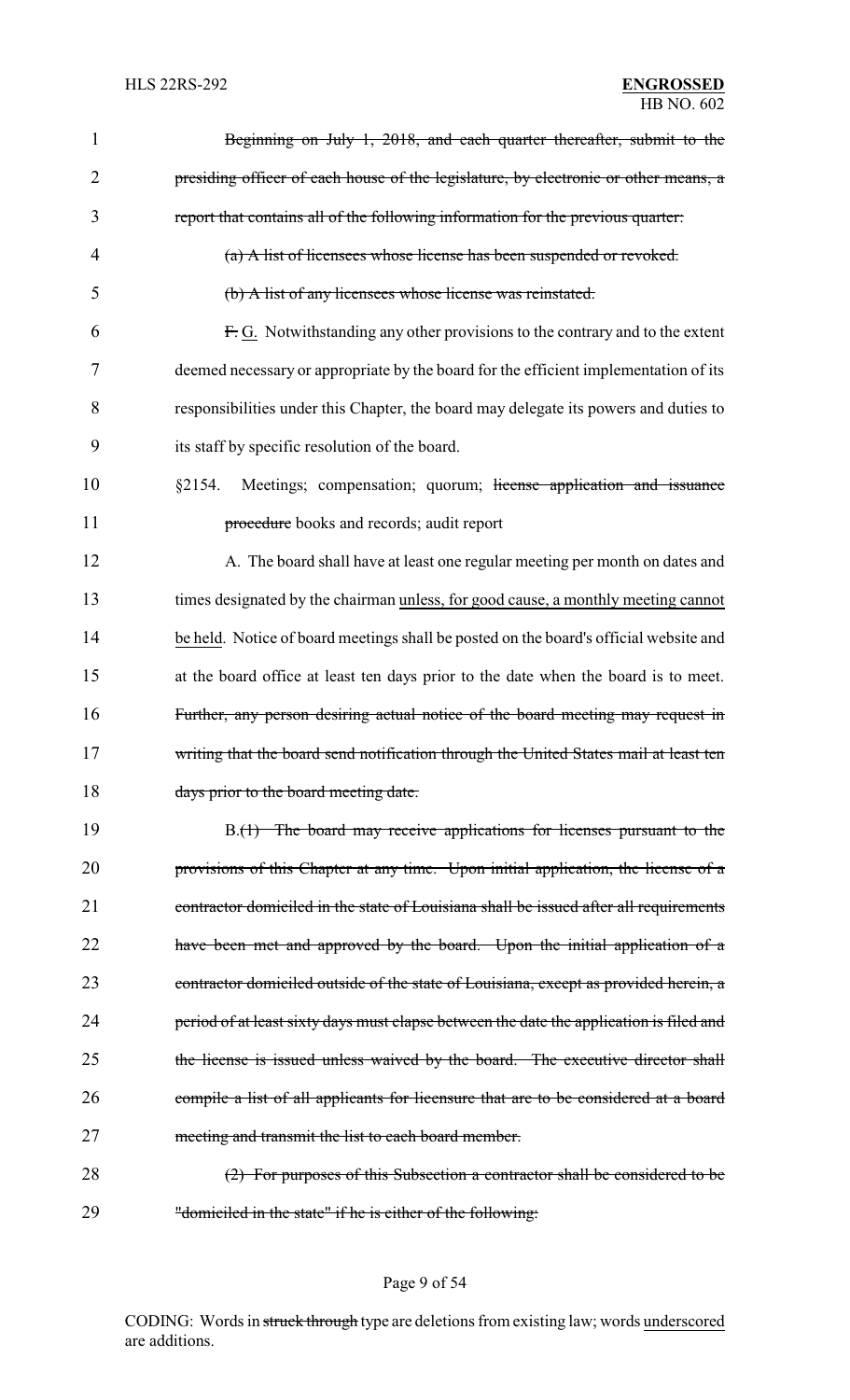| $\mathbf 1$    | (a) An individual who has been a resident of the state of Louisiana for at            |
|----------------|---------------------------------------------------------------------------------------|
| $\overline{2}$ | least one year prior to filing an application with the board of licensing.            |
| 3              | (b) Any partnership, association, corporation, or other legal entity whose            |
| 4              | majority interest is owned by and controlled by one or more residents of the state of |
| 5              | Louisiana.                                                                            |
| 6              | (3) For purposes of this Subsection "majority interest" shall be determined           |
| 7              | in either of the following ways:                                                      |
| 8              | (a) In the case of corporations, on the basis of all stock, common and                |
| 9              | preferred, whether voting or nonvoting, and on the basis of all debentures, warrants, |
| 10             | or other instruments convertible into common stock, preferred stock, or both.         |
| 11             | (b) In the case of partnerships, on the basis of all capital accounts together        |
| 12             | with any and all capital advances, loans, and debentures, whether or not convertible  |
| 13             | into capital accounts.                                                                |
| 14             | (4) No application may be considered from any state or local governmental             |
| 15             | body including, without limitation, any agency of any state or local governmental     |
| 16             | body including any corporation or other entity owned or controlled by any state or    |
| 17             | local governing body.                                                                 |
| 18             | E. Before a special meeting may be held, notice stating the time, place, and          |
| 19             | purpose of the meeting shall be sent by the chairman or vice chairman of the board    |
| 20             | by electronic means to the members of the board, at least three days before the date  |
| 21             | of the meeting.                                                                       |
| 22             | <b>D.</b> C. Each member of the board shall be reimbursed when actually in            |
| 23             | attendance of a board meeting or when he is required to travel for the official       |
| 24             | authorized business of the board, not more than seventy-five dollars per day plus     |
| 25             | actual expenses and mileage to and from his domicile to the place of meeting at the   |
| 26             | same rate of reimbursement set by the division of administration for state employees  |
| 27             | under the provisions of R.S. 39:231.                                                  |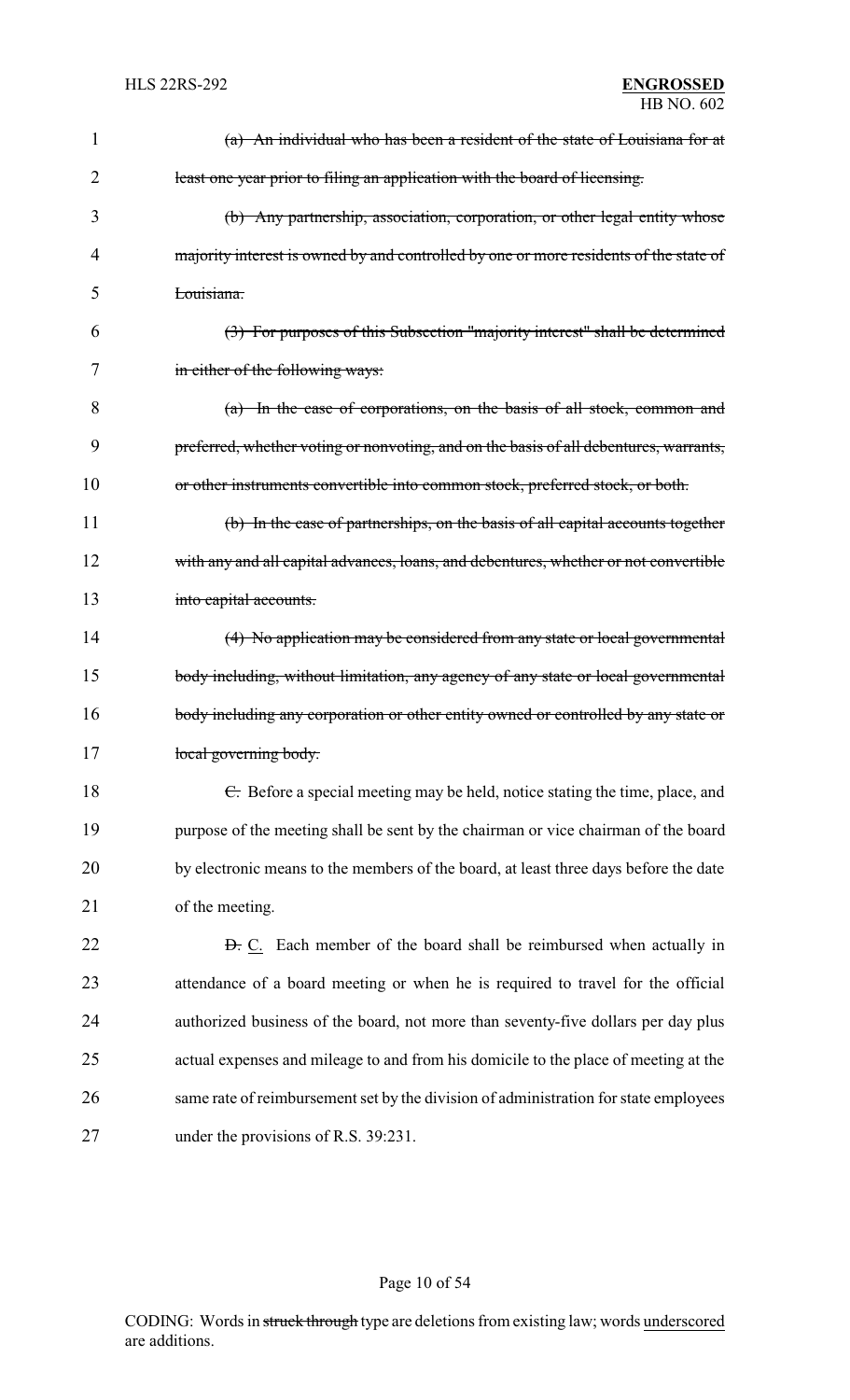| $\mathbf{1}$ | E.D. Ten members of the board shall constitute a quorum, which shall be                    |
|--------------|--------------------------------------------------------------------------------------------|
| 2            | sufficient for the board to conduct business, regardless of the total number of            |
| 3            | members appointed.                                                                         |
| 4            | $Fr$ E. There shall be no voting by proxy.                                                 |
| 5            | F. The treasurer shall be responsible for receiving and accounting for all                 |
| 6            | money derived from the operation of this Chapter.                                          |
| 7            | G. The board shall maintain a roster showing the names and places of                       |
| 8            | business of all licensed contractors. The roster shall be maintained and available on      |
| 9            | the board's official website.                                                              |
| 10           | H. The secretary of the board shall oversee and attest to the minutes of each              |
| 11           | meeting. Copies shall be made available to each board member and to the public             |
| 12           | upon adoption of the minutes at the next scheduled meeting of the board.                   |
| 13           | I. Within one hundred fifty days of the last day of each calendar year, a                  |
| 14           | certified public accounting firm approved by the state official charged with the           |
| 15           | auditing of public records and accounts shall audit the financial records of the board     |
| 16           | and submit the report of his audit to the legislative auditor and shall file a copy of his |
| 17           | audit with the secretary of state to be attached to the report of the board on file        |
| 18           | §2155.<br>Books and records; reports Residential Contractors subcommittee;                 |
| 19           | membership; terms; powers; duties                                                          |
| 20           | A. The treasurer shall be responsible for receiving and accounting for all                 |
| 21           | money derived from the operation of this Chapter. He shall register all applicants         |
| 22           | for licenses, showing for each the date of application, the name, qualifications, place    |
| 23           | of business, place of residence, and whether license was granted or refused and the        |
| 24           | date on which such license was granted or refused. There is hereby established             |
| 25           | within the board the Residential Contractors Subcommittee, hereinafter referred to         |
| 26           | as "residential subcommittee", consisting of five members who shall be residents of        |
| 27           | this state and who have been actively engaged in residential contracting for at least      |
| 28           | five years prior to appointment by the governor. Three members of the                      |
| 29           | subcommittee shall be appointed by the governor from a list of not less than ten           |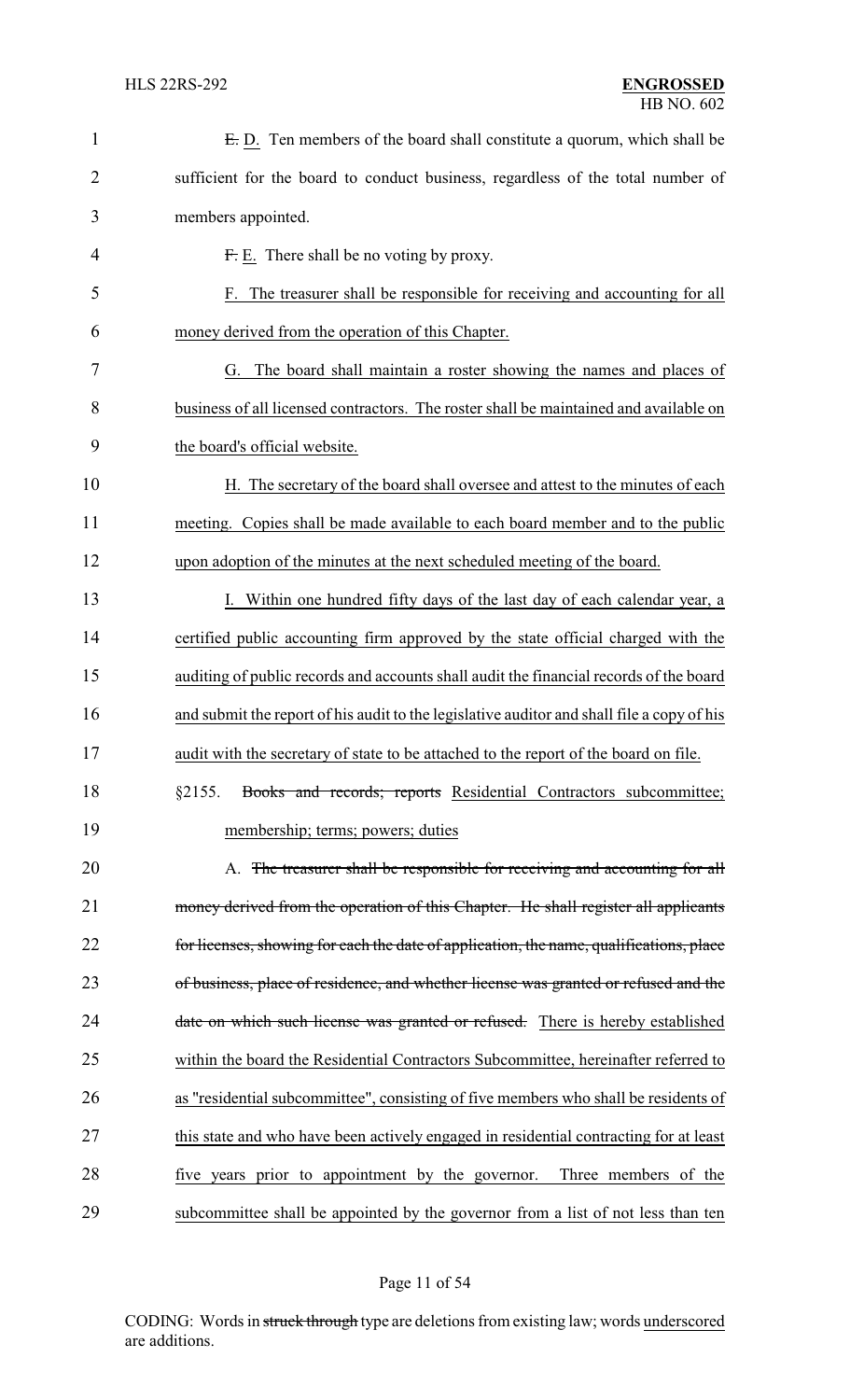names submitted by the Louisiana Homebuilders Association as certified by its president and secretary. One member of the subcommittee shall be from and appointed to represent the first congressional district, one member shall be from and appointed to represent the second congressional district, one member shall be from and appointed to represent the third congressional district, one member shall be from and appointed to represent the fourth and fifth congressional districts, and one member shall be from and appointed to represent the sixth congressional district.

 B. The board administrator shall keep a roster, showing the names and places of business of all licensed contractors. The roster shall be maintained and available 10 on the board's official website. The terms of office of the initial members appointed to the subcommittee shall be one for a three-year term, one for a two-year term, and one for a one-year term, to be determined by the governor. Thereafter, all members shall be appointed for three-year terms. All terms shall commence thirty days after the appointment and all members shall serve until their successors have been appointed and qualified. Vacancies occurring in the membership of the subcommittee for any reason shall be filled by appointment by the governor for the unexpired term. No person shall be appointed for more than two consecutive terms. 18 The governor may remove a member for cause.

 C. The secretary of the board shall keep full and complete minutes of each board meeting whether regular or special, including full information as to each application for license considered and the board's action thereon as well as all 22 expenditures of the board that are approved. These board minutes shall be typed and 23 attested to by the secretary and copies shall be made available to each board member 24 and to the public upon adoption of the minutes at the next scheduled meeting of the 25 board. The executive director of the board shall serve as executive director of the residential subcommittee and shall not have voting privileges.

27 D.(1) Within one hundred fifty days of the last day of each calendar year, a certified public accounting firm approved by the state official charged with the auditing of public records and accounts shall audit the financial records of the board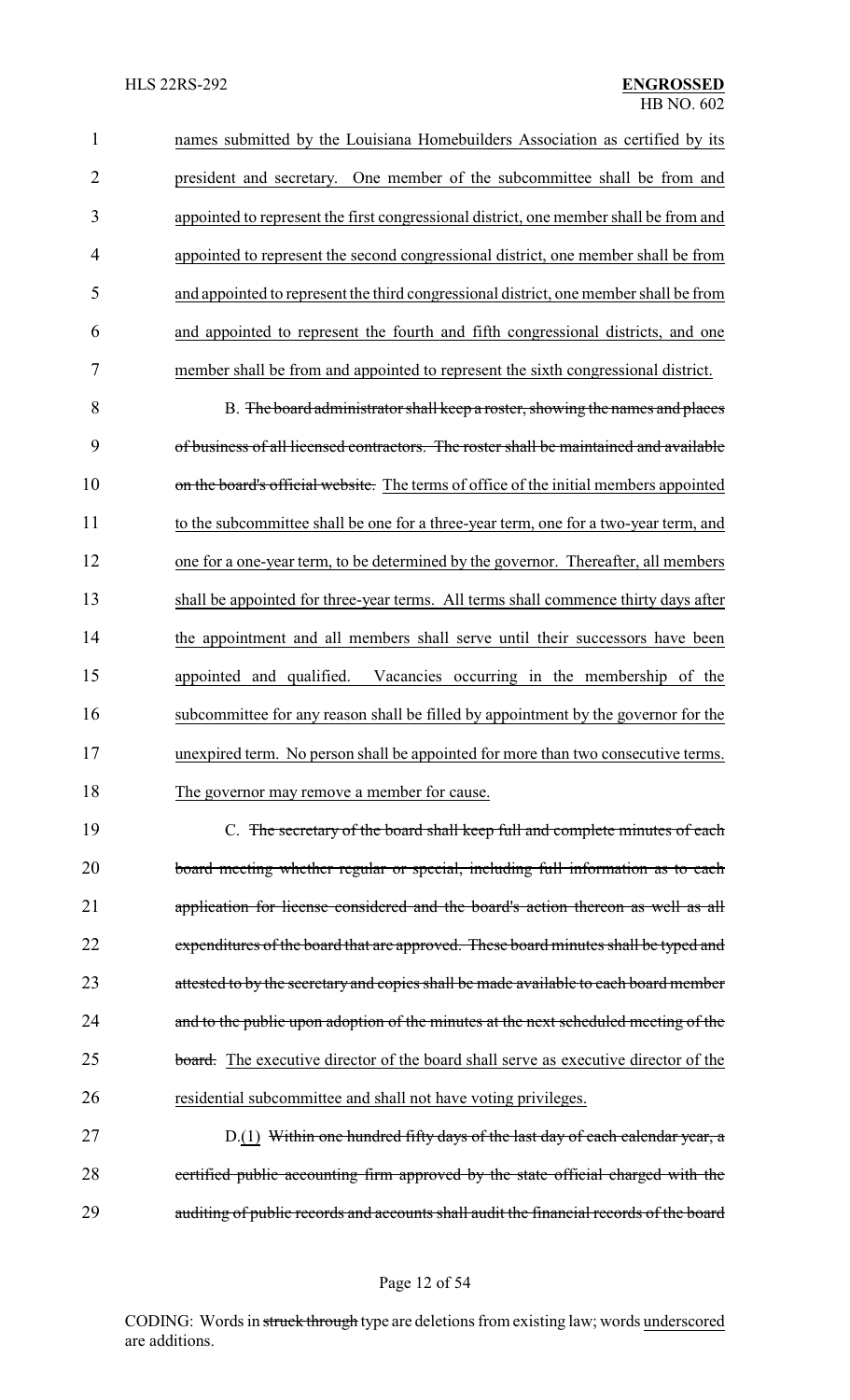| $\mathbf{1}$   | and submit the report of his audit to the legislative auditor and shall file a copy of his |
|----------------|--------------------------------------------------------------------------------------------|
| $\overline{2}$ | audit with the secretary of state to be attached to the report of the board on file. An    |
| 3              | ex officio member of the board shall serve on the residential subcommittee and shall       |
| 4              | serve as the liaison between the residential subcommittee and the board. He shall be       |
| 5              | appointed by the chairman of the board and shall serve as the chairman of the              |
| 6              | residential subcommittee. His presence at a meeting of the residential subcommittee        |
| 7              | may be counted toward establishing a quorum of the residential subcommittee, and           |
| 8              | he shall only have voting privileges if either of the following circumstances exists:      |
| 9              | His presence is necessary to establish a quorum of the residential<br>(a)                  |
| 10             | subcommittee and there is a tie vote between the appointed members of the                  |
| 11             | residential subcommittee.                                                                  |
| 12             | His presence is necessary to establish a quorum of the residential<br>(b)                  |
| 13             | subcommittee, only one appointed member of the residential subcommittee is                 |
| 14             | present, and an additional ex officio member has been appointed pursuant to                |
| 15             | Paragraph (2) of this Subsection.                                                          |
| 16             | An additional ex officio member of the board shall serve on the<br>(2)                     |
| 17             | residential subcommittee only if his presence, along with the ex officio member            |
| 18             | serving pursuant to Paragraph (1) of this Subsection, is required to establish a           |
| 19             | quorum of the residential subcommittee. This additional ex officio member shall be         |
| 20             | appointed by the chairman of the board and shall serve as the vice chairman of the         |
| 21             | residential subcommittee. He shall only have voting privileges if there is a tie vote      |
| 22             | between an appointed member of the residential subcommittee and the ex officio             |
| 23             | member serving as chairman of the residential subcommittee.                                |
| 24             | (3) The board shall pay per diem and travel expenses for ex officio members.               |
| 25             | E. A quorum of the residential subcommittee shall consist of a majority of                 |
| 26             | its members which shall be sufficient to conduct residential subcommittee business,        |
| 27             | and the residential subcommittee shall meet at least once every other month to             |
| 28             | conduct its business unless, for good cause, a meeting cannot be held. Notice of           |
| 29             | residential subcommittee meetings shall be posted on the board's official website and      |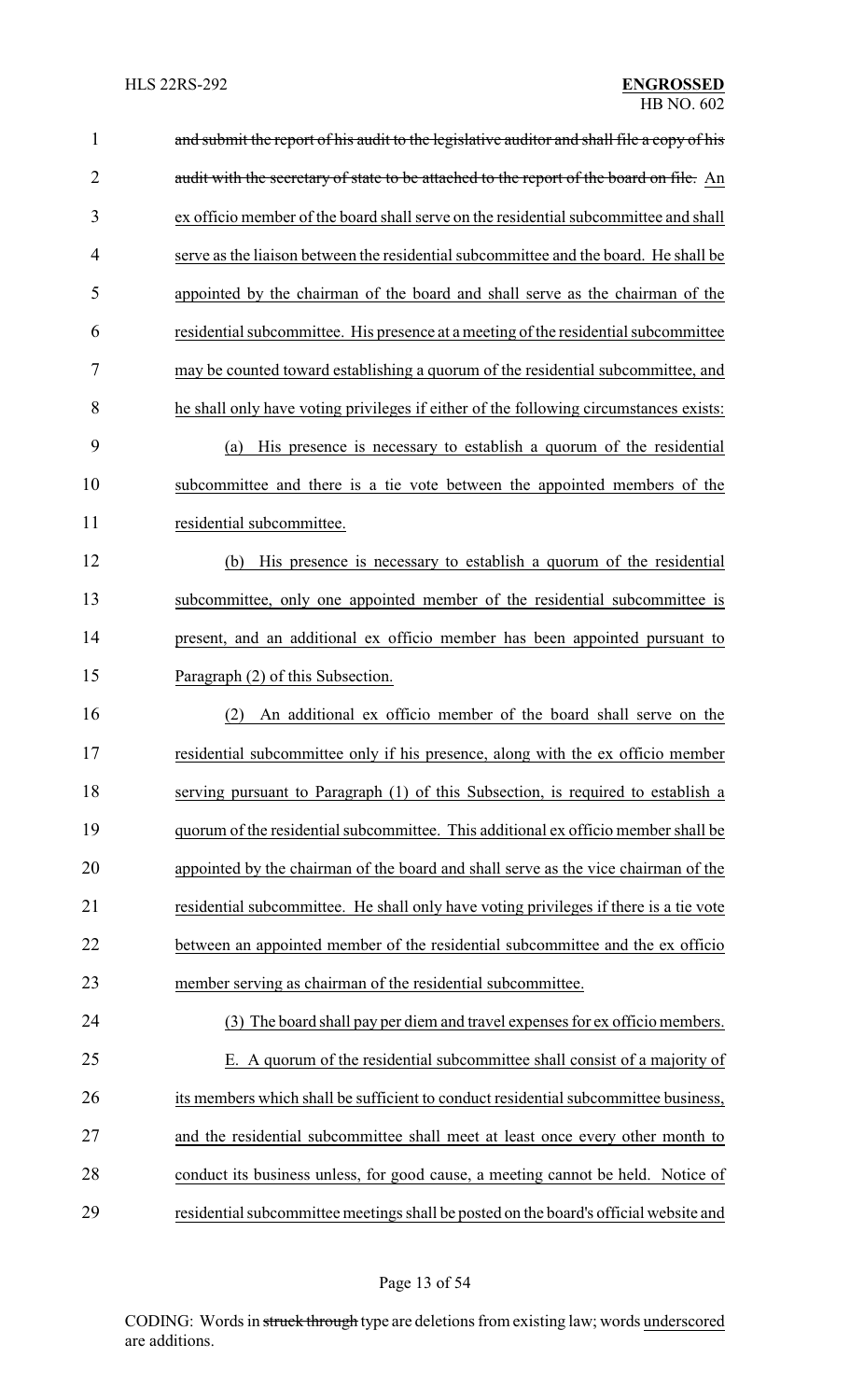| $\mathbf{1}$   | at the board office at least ten days prior to the date when the residential           |
|----------------|----------------------------------------------------------------------------------------|
| $\overline{2}$ | subcommittee is to meet.                                                               |
| 3              | F. Each member of the residential subcommittee shall be entitled to a per              |
| 4              | diem allowance of seventy-five dollars for each meeting he attends and be              |
| 5              | reimbursed for all travel expenses necessarily incurred in attending meetings.         |
| 6              | G. Subject to the approval of the board, the residential subcommittee shall            |
| 7              | have all of the following powers and duties:                                           |
| 8              | To adopt rules and regulations to govern residential and home<br>(1)                   |
| 9              | improvement contractors in this state.                                                 |
| 10             | (2) To issue, suspend, modify, or revoke licenses to do business in this state         |
| 11             | pursuant to the provisions of R.S. 37:2158.                                            |
| 12             | (3) To prescribe and adopt regulations and policies for continuing education.          |
| 13             | However, notwithstanding any other law to the contrary, the residential                |
| 14             | subcommittee shall not approve for use by licensees any continuing education           |
| 15             | courses or written training programs provided by a member of the residential           |
| 16             | subcommittee or legal entity in which he has a controlling interest.                   |
| 17             | (4) To cause the enforcement against, and the prosecution and enjoinder of,            |
| 18             | all persons violating provisions of this Chapter, and rules and regulations of the     |
| 19             | board; issue fines, penalties, and other costs for violations; and incur necessary     |
| 20             | expenses therefor.                                                                     |
| 21             | §2156. Unexpired Applications; licenses; fees; renewals                                |
| 22             | A.(1) The board may receive an application from a person pursuant to the               |
| 23             | provisions of this Chapter at any time. Upon initial application, the license of a     |
| 24             | person shall be issued after all requirements have been met and approved by the        |
| 25             | board. The executive director shall compile a list of all applicants for licensure for |
| 26             | inclusion in the agenda that are to be considered at a board meeting.                  |
| 27             | (2) No application may be considered from any state or local governmental              |
| 28             | body including, without limitation, any agency of any state or local governmental      |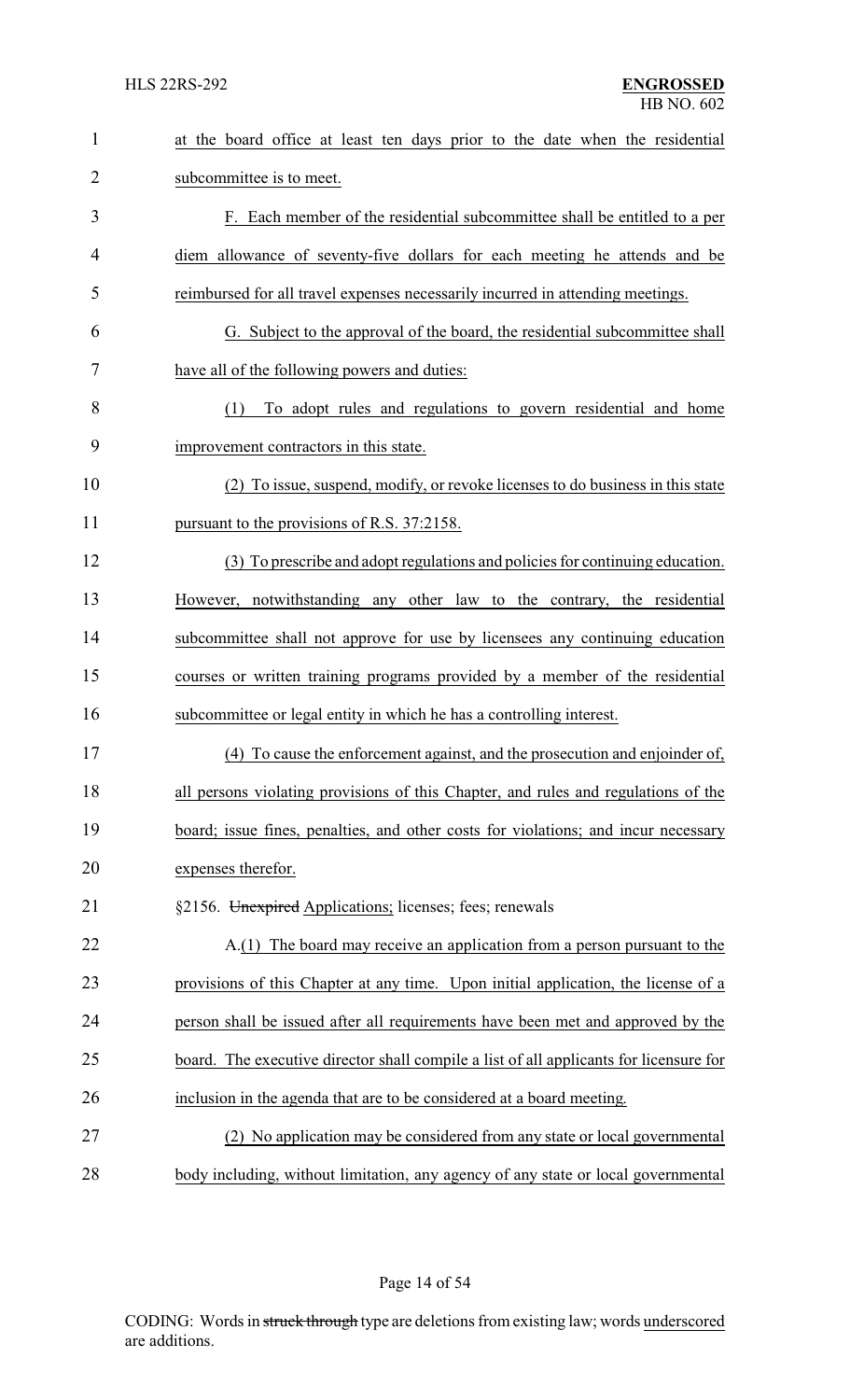| $\mathbf{1}$   | body including any corporation or other entity owned or controlled by any state or       |
|----------------|------------------------------------------------------------------------------------------|
| $\overline{2}$ | local governing body.                                                                    |
| 3              | To defray the cost of issuing licenses and of administering the<br>B(1)                  |
| 4              | provisions of this Chapter, the board shall fix reasonable fees to be assessed pursuant  |
| 5              | to the provisions of this Chapter, and reasonable penalties to be assessed for late      |
| 6              | applications for renewal of licenses and other administrative infractions; however,      |
| 7              | the basic license fee shall be the sum of not more than one hundred dollars and the      |
| 8              | fee for additional classifications shall be a lesser amount as set by the board.         |
| 9              | (2) All fees received by the board in accordance with this Chapter shall be              |
| 10             | solely used to effectuate the provisions of this Chapter.                                |
| 11             | (3) All fees shall be paid prior to the issuance of a license or other changes           |
| 12             | or additions to an existing license.                                                     |
| 13             | C. Fees for licenses shall not exceed the following amounts:                             |
| 14             | \$<br>(1) Examination fee<br>50.00                                                       |
| 15             | (2) License fee<br>\$<br>100.00                                                          |
| 16             | \$<br>(3) Renewal fee<br>100.00                                                          |
| 17             | (4) Delinquent fee<br>\$<br>50.00                                                        |
| 18             | (5) Home Improvement fee<br>\$<br>50.00                                                  |
| 19             | The board may assess an additional surcharge of not more than four                       |
| 20             | hundred dollars in connection with the application for and issuance of a contractor's    |
| 21             | license to a contractor not domiciled in this state, to be utilized to defray the        |
| 22             | additional cost of the investigation of the application of the non-Louisiana             |
| 23             | contractor.                                                                              |
| 24             | When issuing a license to any contractor, the board shall state the<br>Е.                |
| 25             | contractor's classification on the license, according to the classification requested by |
| 26             | the contractor and for which he has completed all of the requirements.                   |
| 27             | F. The licensee shall not be permitted to bid or perform any type of work not            |
| 28             | included in the classification under which his license was issued.                       |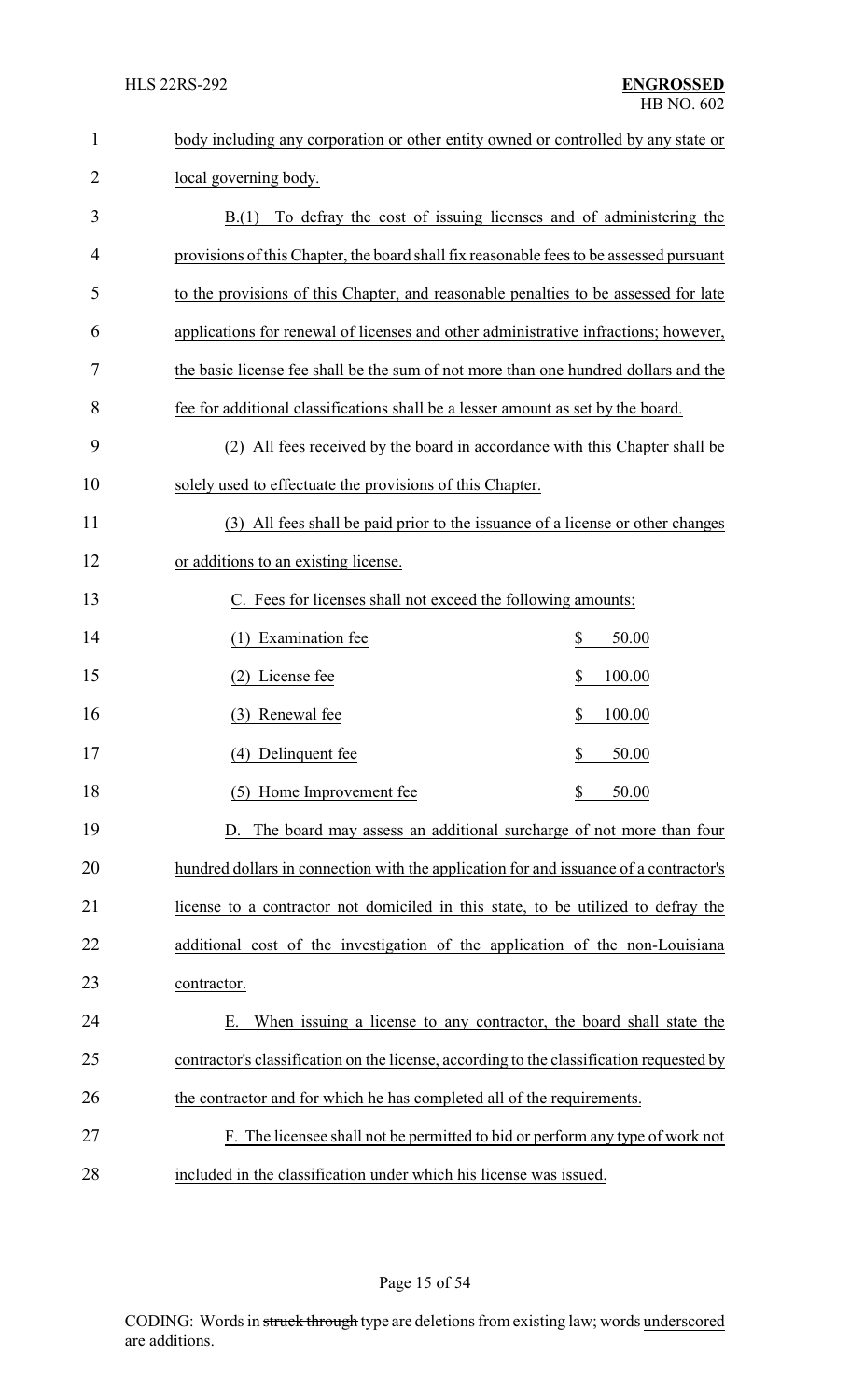|   | G. The licensee may apply for and receive additions to or changes in his           |
|---|------------------------------------------------------------------------------------|
| 2 | classification by applying, successfully completing the written examination, and   |
| 3 | paying the required fees. Additions or changes to an existing license shall become |
| 4 | effective after completion of the requirements and upon board approval.            |

 H. Licenses and renewals issued pursuant to the provisions of this Chapter shall expire on the anniversary of the date on which the license was originally issued. Licensees shall elect upon renewal one-, two-, or three-year license renewal terms, and licenses may be issued by the board on a multiple-year basis, not to exceed a three-year renewal term for any license. The license becomes invalid on the last day of the term for which it was issued unless renewed; however, after a license has expired, the person to whom the license was issued shall have fifteen days following the expiration date to file an application for the renewal of the license without the 13 payment of a penalty and without further examination. Any person who makes an 14 application for the renewal of a license after fifteen days following the expiration date of the license may, at the discretion of the board, have his license renewed after paying the required license fees and a penalty, not exceeding the sum of fifty dollars, 17 that the board may impose. New applicants for licensing may elect upon application 18 the renewal term of their license.

19 **B.** I. If a license is not renewed within a period of one year from the date of 20 its expiration, any application for renewal shall be considered and treated as a new 21 application.

22 C.(1) To defray the cost of issuing licenses and of administering the 23 provisions of this Chapter, the board shall fix reasonable fees to be assessed pursuant 24 to the provisions of this Chapter, and reasonable penalties to be assessed for late 25 applications for renewal of licenses and other administrative infractions; however, 26 the basic license fee shall be the sum of not more than one hundred dollars and the 27 fee for additional classifications shall be a lesser amount as set by the board.

28 (2) The board may assess an additional surcharge of no more than four 29 hundred dollars in connection with the application for and issuance of a contractor's

Page 16 of 54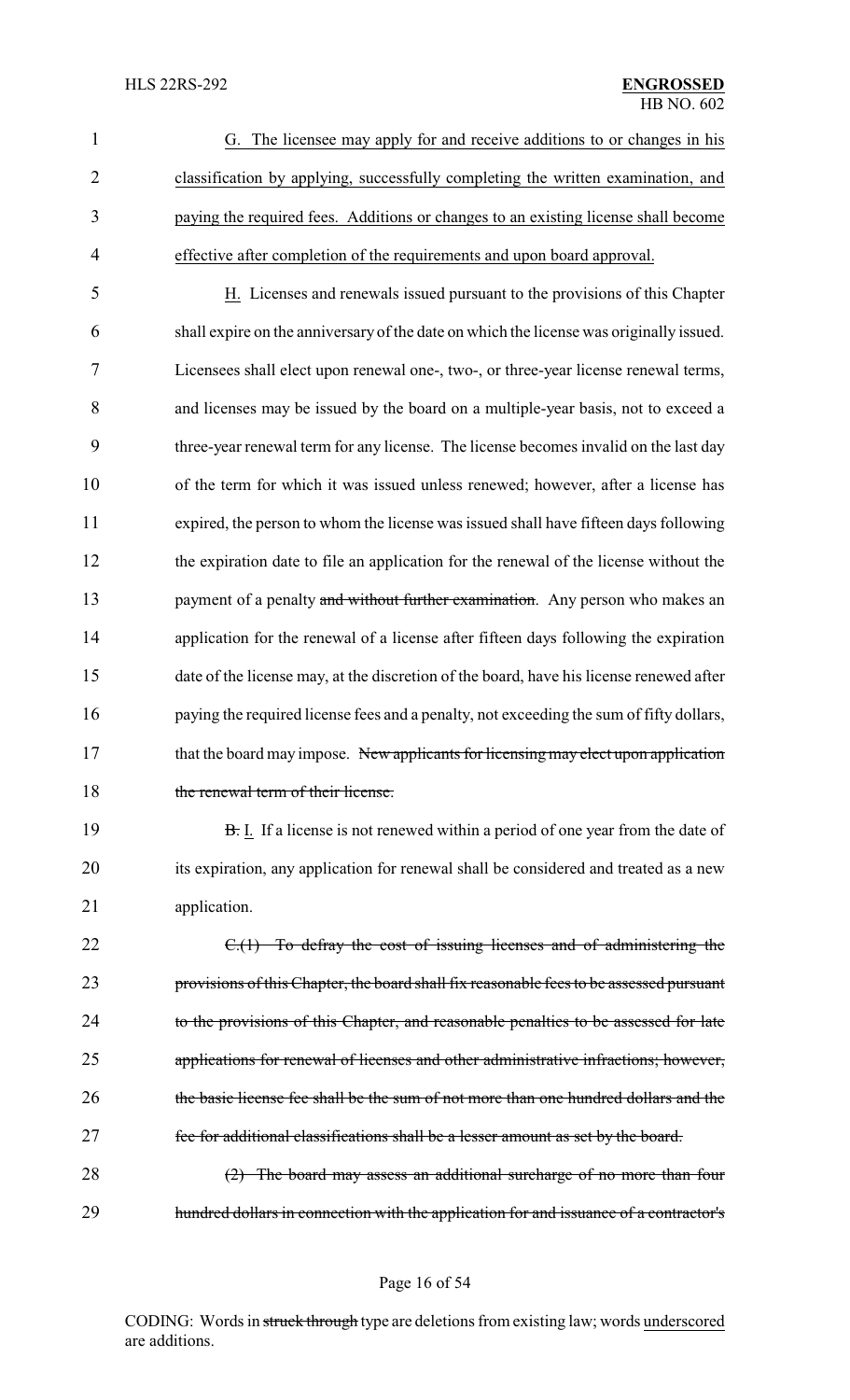1 license to a contractor not domiciled in the state of Louisiana, to be utilized to defray the additional cost of the investigation of the application of the non-Louisiana contractor, including references supplied by the contractor, work history supplied by 4 the work contractor, and other pertinent information required by the board in connection with an application for a contractor's license.

 $(3)(a)$  J.(1) The board shall assess on each license renewal issued to a contractor an additional fee of one hundred dollars per year to be dedicated and allocated as provided in this Paragraph to any public university in this state or any community college school of construction management or construction technology in this state that is accredited by either the American Council for Construction Education or the Accreditation Board for Engineering and Technology. The board shall include on each license renewal form issued to a contractor an optional election whereby the contractor may choose to not participate in the remission of the additional one hundred dollar dedication fee.

 $(b)(2)$  Each January, each accredited public university or community college school of construction management or construction technology shall report to the board the number of graduates from its school of construction management or construction technology from the previous calendar year.

 $\left(\frac{c}{c}\right)$  (3) Any and all funds collected pursuant to this Paragraph shall be disbursed to the accredited public university or community college schools of construction management or construction technology by August first of each year upon completion of the annual audit of the board. The funds shall be used by the accredited public university or community college schools of construction management or construction technology solely for the benefit of their program and the expenditure of such funds shall be approved by the industry advisory council or board for the program. The funds collected pursuant to this Paragraph shall be in addition to any other monies received by such schools and are intended to supplement and not replace, displace, or supplant any other funds received from the state or from any other source. Any school of construction management or

### Page 17 of 54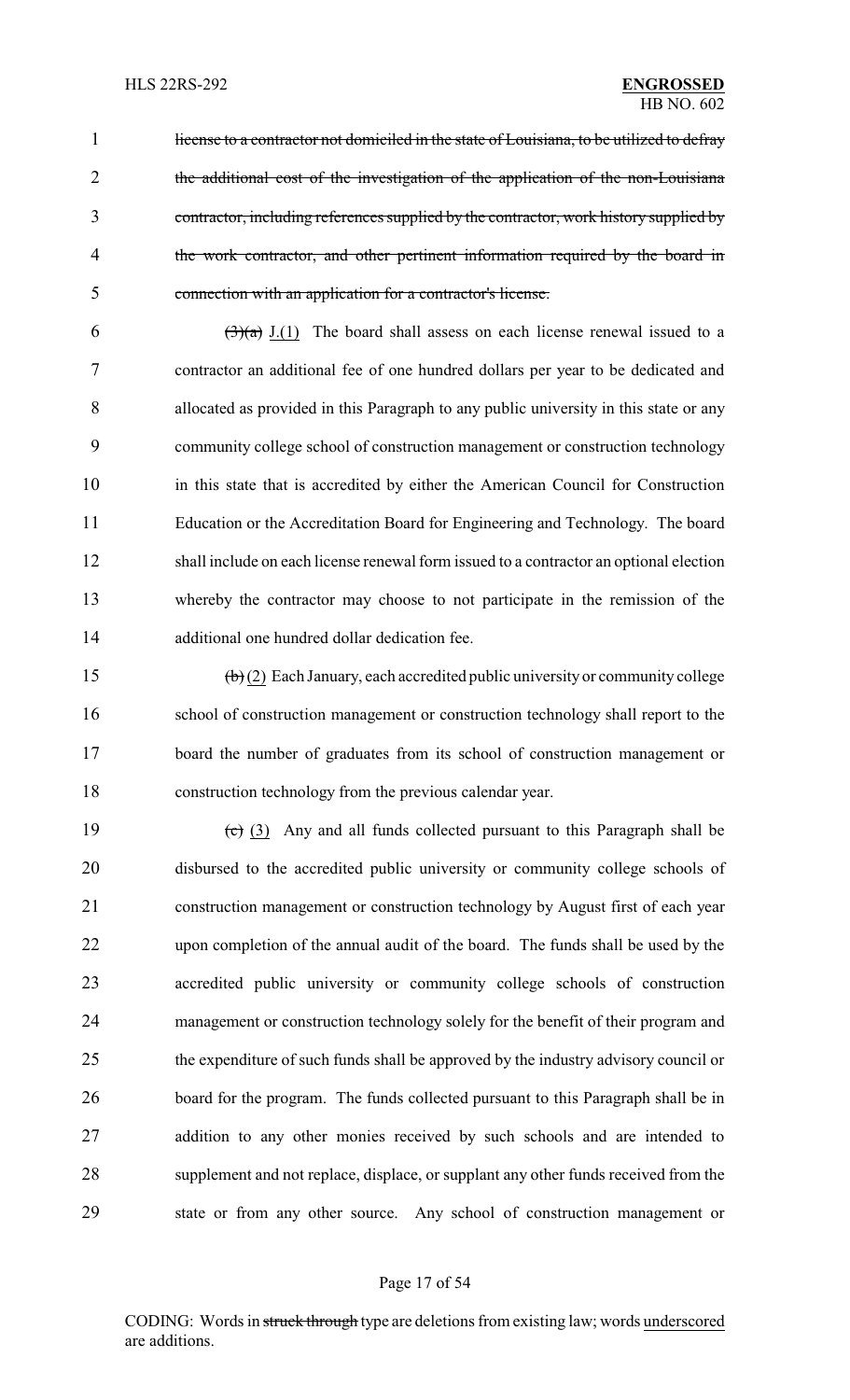### HLS 22RS-292 **ENGROSSED**

 construction technology that experiences a decrease in the funding appropriated to them by the accredited public university or community college as determined by the industry advisory council or board for the program shall be ineligible for participation under the provisions of this Paragraph, and the monies from the fund for such school of construction management or construction technology shall be redistributed on a pro rata basis to all other accredited and eligible schools.

7  $(d)$   $(4)$  The funds collected pursuant to this Subsection shall be distributed as follows:

 $\left(\frac{1}{1}\right)$  (a) One-half on a pro rata basis to each accredited public university's or community college's schools of construction management or construction technology. However, each accredited public university shall receive twice as much funds as each community college.

13 (iii) (b) One-half pro rata to each accredited public university school of construction management or construction technology based on the total number of graduates from the previous calendar year from each school as reported to the board.

16 (e)  $(5)$  No funds shall be allocated to any public university or community college school of construction management or construction technology that does not maintain current and active accreditation as required by this Paragraph.

**D.** K. The licenses issued pursuant to the provisions of this Chapter are not 20 transferable.

21 E. L. Any other provisions of this Chapter notwithstanding, no license shall be issued to any foreign corporation which has not obtained from the secretary of state a certificate of authority to do business, as provided in Chapter 3 of Title 12 of the Louisiana Revised Statutes of 1950.

 F. M. Except for the licenses, fees, and assessments authorized by this Chapter, and except for the occupational license taxes authorized by the constitution and laws of this state, and except for permit fees charged by parishes and municipalities for inspection purposes, and except for licenses required by parishes and municipalities for the purpose of determining the competency of mechanical or

#### Page 18 of 54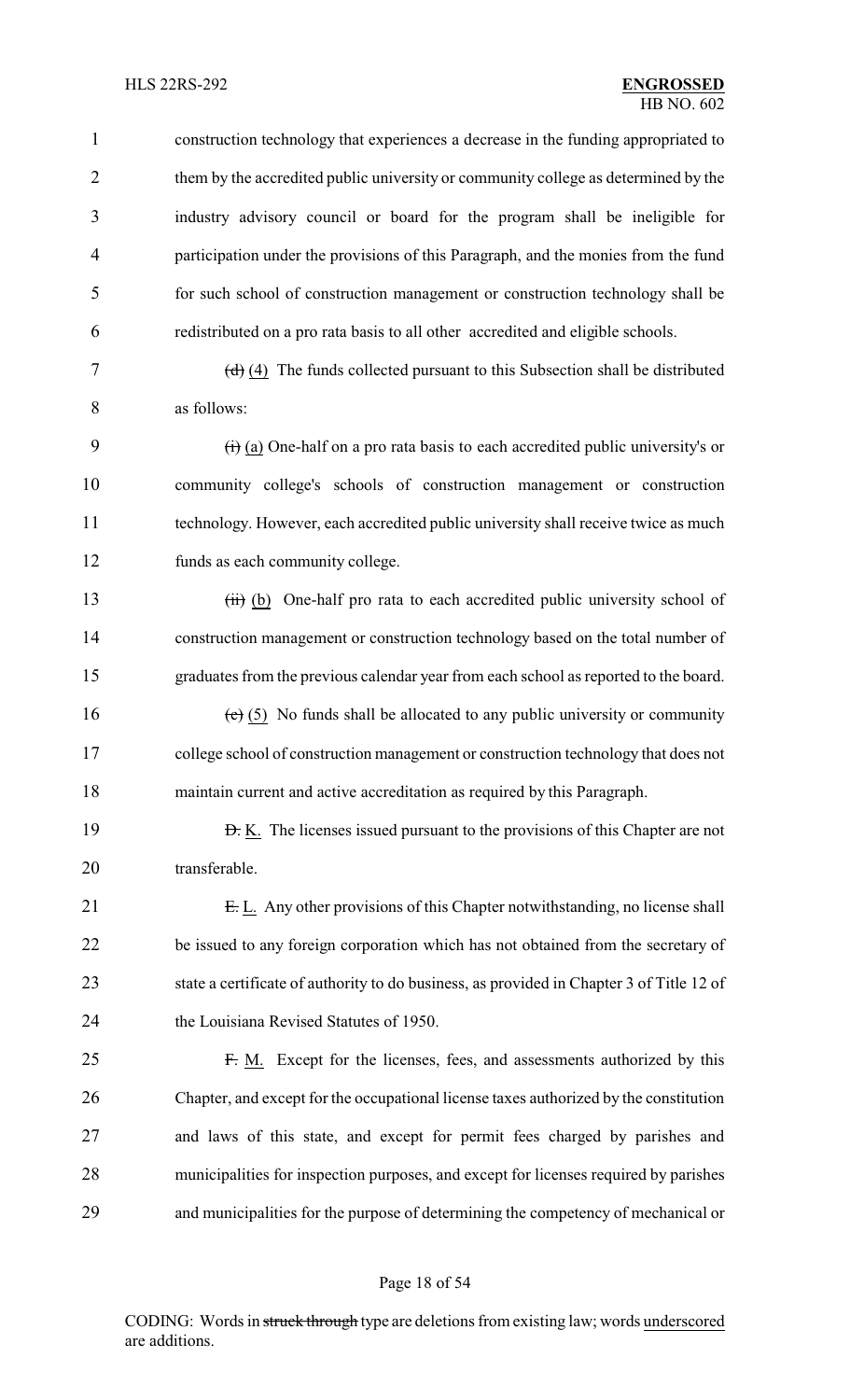| $\mathbf{1}$ | plumbing contractors, or both, and electrical contractors, no contractor shall be liable |
|--------------|------------------------------------------------------------------------------------------|
| 2            | for any fee or license as a condition of engaging in the contracting business.           |
| 3            | G. No license shall be issued for the subclassification of asbestos removal              |
| 4            | and abatement under the major classification of hazardous materials as provided in       |
| 5            | R.S. 37:2156.2(A)(VII) until the applicant furnishes satisfactory evidence that he or    |
| 6            | his qualifying party has received certification from the Department of Environmental     |
| 7            | Quality to perform asbestos removal and abatement work.                                  |
| 8            | §2156.1. Requirements for issuance of a license                                          |
| 9            | A. To become licensed as a contractor in accordance with the provisions of               |
| 10           | this Chapter, an applicant shall make application to the board on a form adopted by      |
| 11           | the board and shall state the classification of work the applicant desires to perform    |
| 12           | from a list of major classifications as follows:                                         |
| 13           | (1) Building construction.                                                               |
| 14           | (2) Highway, street, and bridge construction.                                            |
| 15           | (3) Heavy construction.                                                                  |
| 16           | (4) Municipal and public works construction.                                             |
| 17           | $(5)$ Electrical work.                                                                   |
| 18           | (6) Mechanical work.                                                                     |
| 19           | $(7)$ Plumbing work.                                                                     |
| 20           | (8) Hazardous materials.                                                                 |
| 21           | (9) Specialty classifications.                                                           |
| 22           | $(10)$ Residential construction.                                                         |
| 23           | B. The board shall classify contractors according to the type or types of                |
| 24           | work or contracts which they may perform.                                                |
| 25           | The applicant Commercial, residential, and mold remediation<br>C(1)                      |
| 26           | applicants shall furnish the board with a financial statement, current to within twelve  |
| 27           | months of the date of filing, prepared by an accountant, bookkeeper, or certified        |
| 28           | public accountant and signed by the applicant before a notary public, stating that the   |
| 29           | statement of applicant's assets and financial condition is true and correct. The assets  |

# Page 19 of 54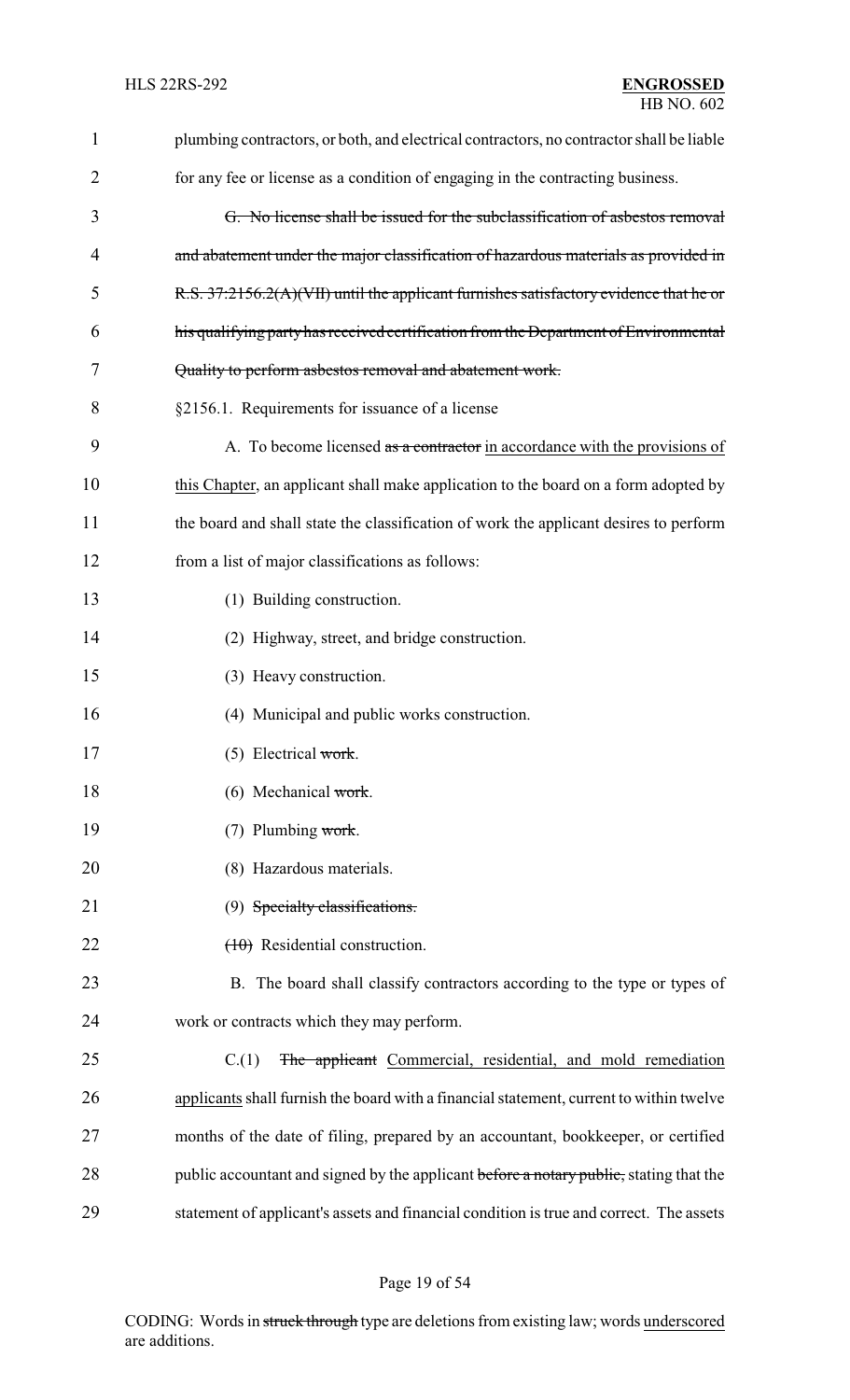shall include a net worth of at least ten thousand dollars. An applicant without the net worth required herein may also furnish the board a bond, letter of credit, or other security acceptable to the board in the amount of the net worth requirement plus the amount of the applicant's negative net worth if any, and the furnishing of the bond, letter of credit, or other security shall be deemed satisfaction of the net worth requirement for all purposes. The financial statement and any information contained therein, as well as any other financial information required to be submitted by a contractor, shall be confidential and not subject to the provisions of R.S. 44:1 through 57.

(2) No financial statement is required for a license renewal.

 D.(1) An applicant for commercial, residential, or mold remediation contractor licensure shall designate a qualifying party who shall be the legal representative for the contractor relative to the provisions of this Chapter. The designated qualifying party shall complete an application supplied by the board and pass any mandatory examination required by the board or present any credential required. The board may deny approval of the qualifying party for good cause, which may include the ability of the proposed principal owner or owners, principal shareholder or shareholders, or qualifying party to engage in the business of contracting as demonstrated by his prior contracting business experience. Evidence which may be considered by the board shall be limited to any legal proceedings against the qualifying party or businesses where the qualifying party was in a position of control at the time a problem arose and the ultimate disposition of the proceedings, any financial history of bankruptcies, unpaid judgments, insolvencies, or any similar evidence. When the qualifying party terminates employment with the licensee, the board shall be notified in writing within thirty days of the disassociation and another qualifying party must qualify within sixty days. The persons who may be a qualifying party or parties are:

(a) A sole proprietor or spouse of a sole proprietor.

Page 20 of 54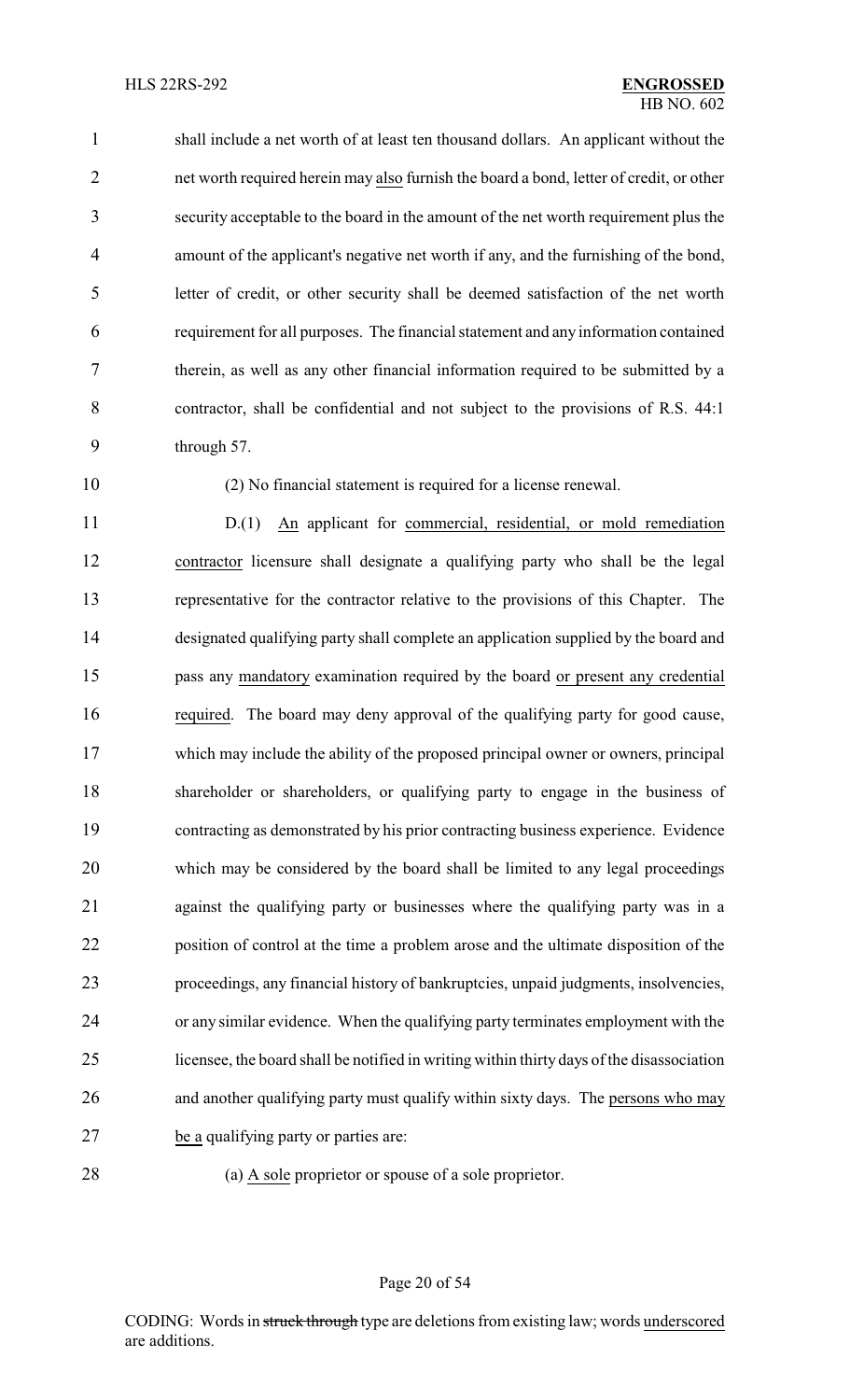| $\mathbf{1}$   | (b) Any employee of an applicant who has been in full-time employment for                    |
|----------------|----------------------------------------------------------------------------------------------|
| $\overline{2}$ | one hundred twenty consecutive days immediately preceding the application. The               |
| 3              | employee may be allowed to be the qualifying party for the licensed company and              |
| $\overline{4}$ | related entities.                                                                            |
| 5              | (c) Any stockholder, officer, or incorporator of a corporation.                              |
| 6              | (d) Any partner of a partnership.                                                            |
| 7              | (e) Any member or manager of a limited liability company.                                    |
| 8              | (2) A qualifying party for a licensed contractor may be a qualifying party for               |
| 9              | any affiliated entities to the licensed contractor.                                          |
| 10             | (3) Upon good showing, the board may exempt any qualifying party from                        |
| 11             | the required examinations. The board shall exempt from testing for a residential             |
| 12             | construction license any person working in the residential industry who holds a              |
| 13             | building construction license that was issued by the board if requested by the               |
| 14             | building contractor.                                                                         |
| 15             | $\left(\frac{1}{2}\right)$ (4) Upon the determination that a person has engaged in deceptive |
| 16             | practices when taking or attempting to take any board examination, the person shall          |
| 17             | be ineligible to serve as a qualifying party for a licensee for a period of one year.        |
| 18             | E. Notwithstanding any other law of this state to the contrary, a mechanical,                |
| 19             | plumbing, or electrical contractor may obtain a license to bid and perform work              |
| 20             | statewide provided the contractor has successfully passed a standardized, nationally         |
| 21             | recognized, written examination administered or approved by the State Licensing              |
| 22             | Board for Contractors. Residential construction and home improvement construction            |
| 23             | applicants for licensure shall be required to submit certificates evidencing workers'        |
| 24             | compensation coverage in compliance with Title 23 of the Louisiana Revised                   |
| 25             | Statutes of 1950, and liability insurance in a minimum amount of one hundred                 |
| 26             | thousand dollars or liability protection provided by a liability trust fund as authorized    |
| 27             | by R.S. $22:46(9)(d)$ in a minimum amount of one hundred thousand dollars.                   |
| 28             | Notwithstanding any other provision of law to the contrary, any<br>F(1)                      |
| 29             | residential contractor in good standing with the board who has held a license to             |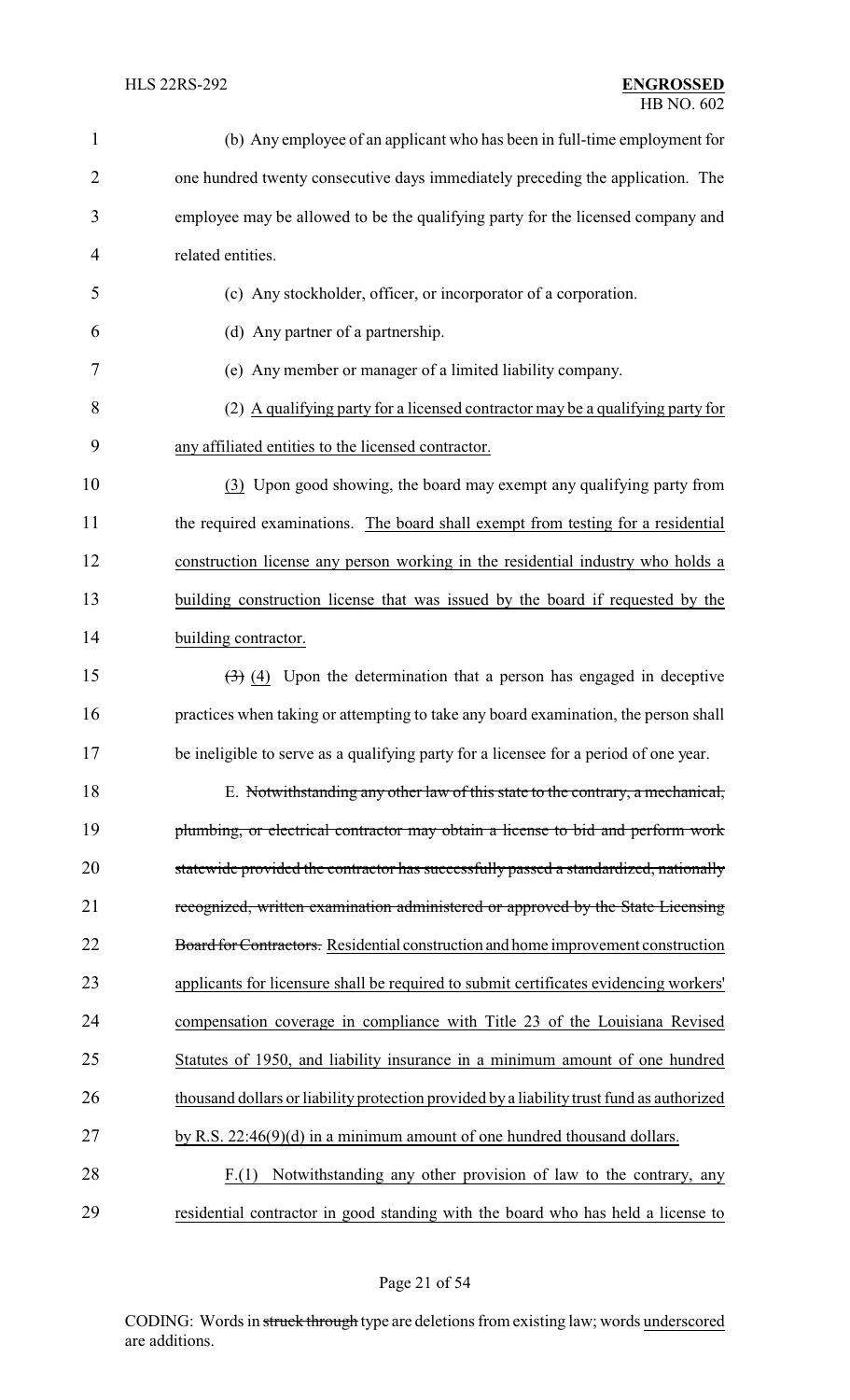| $\mathbf{1}$   | engage in residential construction issued pursuant to this Chapter for not less than    |
|----------------|-----------------------------------------------------------------------------------------|
| $\overline{2}$ | one consecutive year may elect to place his license in an inactive license status with  |
| 3              | the board, if he applies for a transfer to inactive status.                             |
| 4              | (a) During the period a license is in inactive status, the licensee shall be            |
| 5              | prohibited from engaging in any activity requiring a residential contractor license.    |
| 6              | (b) An inactive licensee shall be required to renew his inactive license in the         |
| 7              | same manner as provided in R.S. 37:2156(H) and by paying a renewal fee, which           |
| 8              | shall not exceed the renewal fee paid by active licensees. However, an inactive         |
| 9              | licensee shall not be required to submit insurance certificates pursuant to Subsection  |
| 10             | E of this Section or fulfill any other additional requirements that an active licensee  |
| 11             | would not be required to fulfill when renewing his license.                             |
| 12             | (c) An inactive licensee shall be required to fulfill all prescribed continuing         |
| 13             | education requirements established for active licensees.                                |
| 14             | (d) A licensee may request transfer from inactive status to active status at            |
| 15             | any time, if all of the following conditions exist:                                     |
| 16             | The inactive license has been renewed as provided for in this Section.<br>(i)           |
| 17             | (ii) The inactive license is current at the time the request is received by the         |
| 18             | board.                                                                                  |
| 19             | The licensee submits the required insurance certificates as provided in<br>(iii)        |
| 20             | Subsection E of this Section.                                                           |
| 21             | G. Mold remediation license applicants shall be required to furnish all of the          |
| 22             | following before a license is issued:                                                   |
| 23             | (1) Evidence to the board that he has satisfactorily completed at least twenty-         |
| 24             | four hours of training in mold remediation and basic mold assessment.                   |
| 25             | Insurance certificates evidencing workers' compensation coverage in<br>(2)              |
| 26             | compliance with Title 23 of the Louisiana Revised Statutes of 1950 and liability        |
| 27             | insurance in a minimum amount of fifty thousand dollars.                                |
| 28             | $F1(1)$ H.(1) Upon completion of the requirements for licensure and issuance            |
| 29             | of a state license for the classification of work for which the contractor has applied; |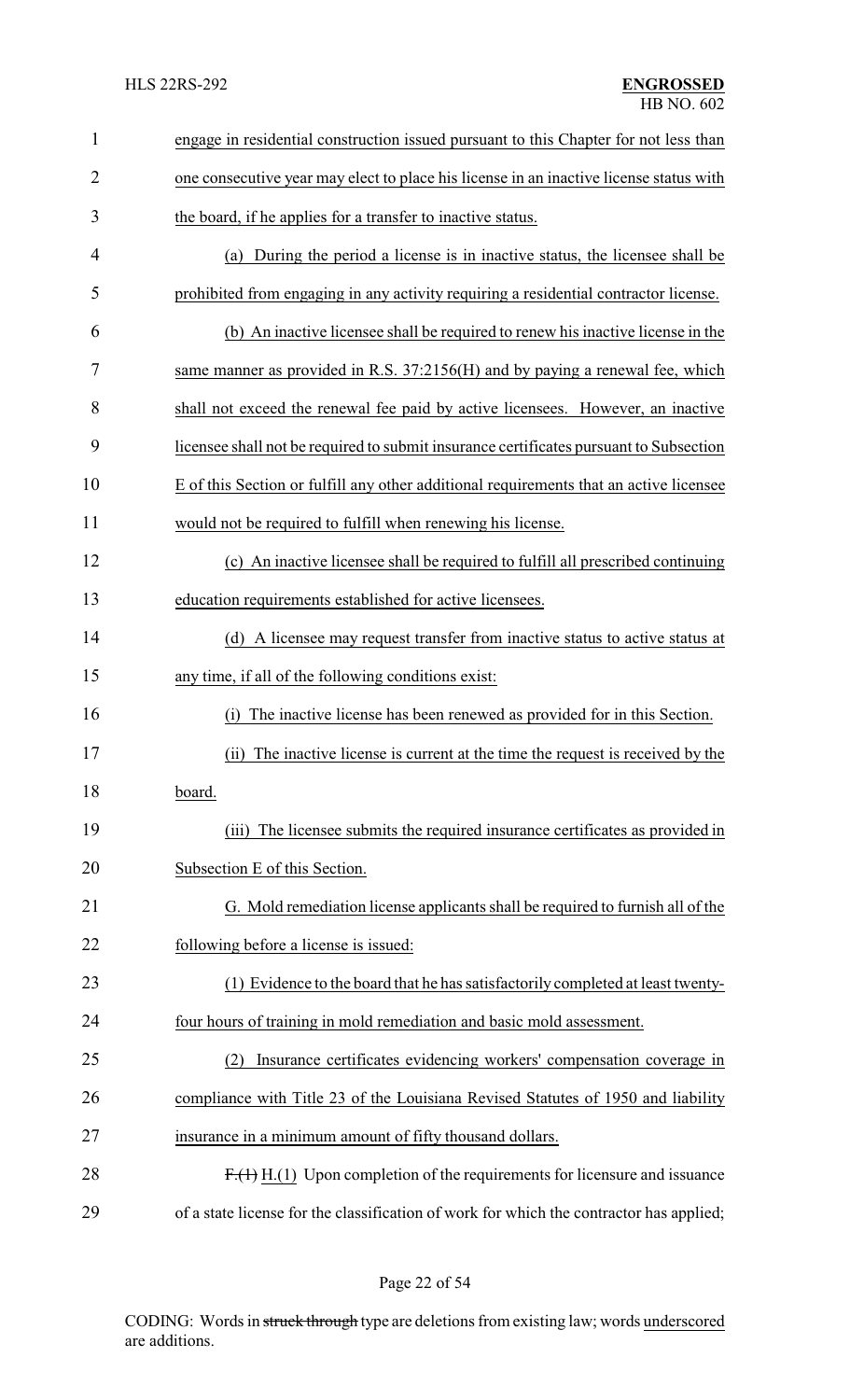mechanical, plumbing, or electrical contractors licensed pursuant to the provisions of this Section are excluded from local, municipal, or parish regulatory authority examination procedures and may bid and perform work within any local jurisdiction upon paying all appropriate fees.

 (2) The purpose of this Subsection is to preempt local, municipal, or parish regulatory examination authority for statewide-licensed mechanical, plumbing, or electrical contractors bidding and performing work in multiple jurisdictions. This preemption shall further exclude the employees of statewide-licensed electrical and mechanical contractors from local, municipal, or parish regulatory examination or certification authority as a condition to performing work for the statewide-licensed electrical or mechanical contractor.

 G. Any mechanical or electrical contractor who has, prior to July 1, 1985, successfully passed both a state licensing examination administered or approved by 14 the board and a local licensing examination in the same license classification, and 15 who has continuously held such state and local licenses since July 1, 1985, shall be exempted from any requirement for passage of an additional test in that license 17 classification. A mechanical or electrical contractor shall make application to the 18 board for an exemption on a form prepared by the board. The board shall provide **a** date by which application for exemption forms must be filed.

**H.** I.(1) Any plumbing contractor who currently holds a state license Master Plumber License from the State Plumbing Board of Louisiana shall be exempt from any requirement for passage of an additional examination in that license 23 classification and may bid and perform plumbing work statewide after applying to 24 the board for an exemption on a form prepared by the board receiving a license from this board.

**I.** (2) Nothing in this Section Subsection shall be construed to permit plumbing contractors to perform plumbing work without first complying with the licensure provisions of Chapter 16 of this Title, R.S. 37:1361 et seq.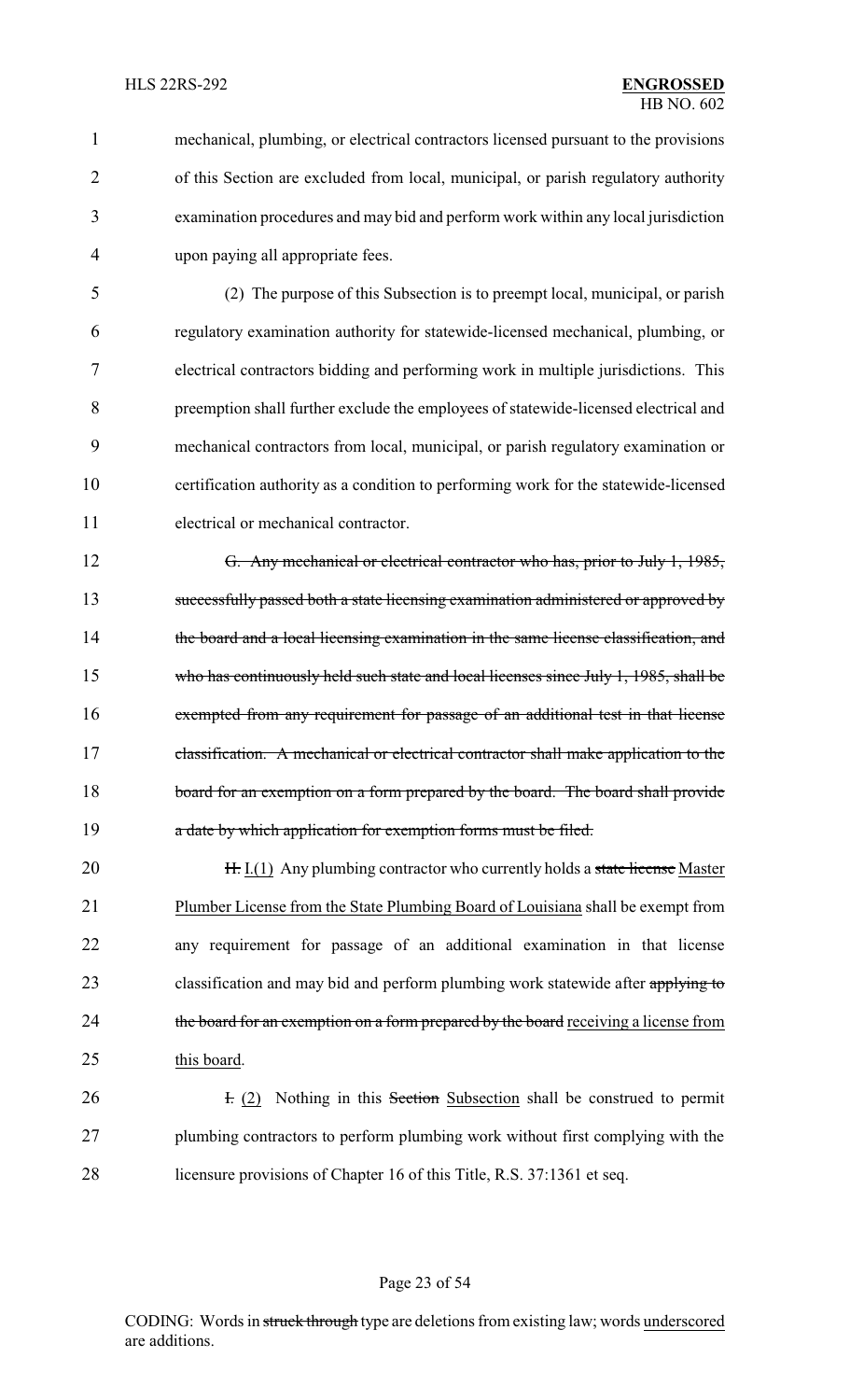| $\mathbf{1}$   | <b>J.</b> Each applicant shall pay all fees required for issuance of the license as      |
|----------------|------------------------------------------------------------------------------------------|
| $\overline{2}$ | provided for in this Chapter.                                                            |
| 3              | K. Upon completion of the requirements for licensure, the application shall              |
| 4              | be submitted to the board for review.                                                    |
| 5              | J. No license shall be issued for the subclassification of asbestos removal and          |
| 6              | abatement under the major classification of hazardous materials as provided in R.S.      |
| 7              | 37:2156.2(VIII) until the applicant furnishes satisfactory evidence that he or his       |
| 8              | qualifying party has received certification from the Department of Environmental         |
| 9              | Quality to perform asbestos removal and abatement work.                                  |
| 10             | $E_{\cdot}(1)$ K.(1) The examination requirement of this Chapter shall not apply to      |
| 11             | any arborist who currently holds a valid state license issued pursuant to R.S. 3:3804    |
| 12             | in the landscaping, grading, and beautification subclassification. The arborist may      |
| 13             | bid and perform the arborist work described in R.S. $3:3808(A)(1)(a)$ , statewide, after |
| 14             | applying to the board for an exemption on a form prepared by the board.                  |
| 15             | (2) Nothing in this Subsection shall be construed to permit arborists to                 |
| 16             | recommend or execute arborist work without first complying with the licensure            |
| 17             | provisions of Chapter 24 of Title 3 of the Louisiana Revised Statutes of 1950, R.S.      |
| 18             | 3:3801 et seq.                                                                           |
| 19             | M. L. The board may consolidate, add, or remove subclassifications or                    |
| 20             | specialties by rule as it deems appropriate.                                             |
| 21             | §2156.2. Major categories; subclassifications; specialty classifications; requirements   |
| 22             | for contractors holding major classification to perform mechanical, electric,            |
| 23             | or plumbing work                                                                         |
| 24             | A. Any contractor possessing a major classification is permitted to bid or               |
| 25             | perform any of the specialty type work required to perform its scope of work for its     |
| 26             | respective classification. Under each major category listed in this Subsection is a list |
| 27             | of subclassifications that a specialty contractor may obtain, as follows:                |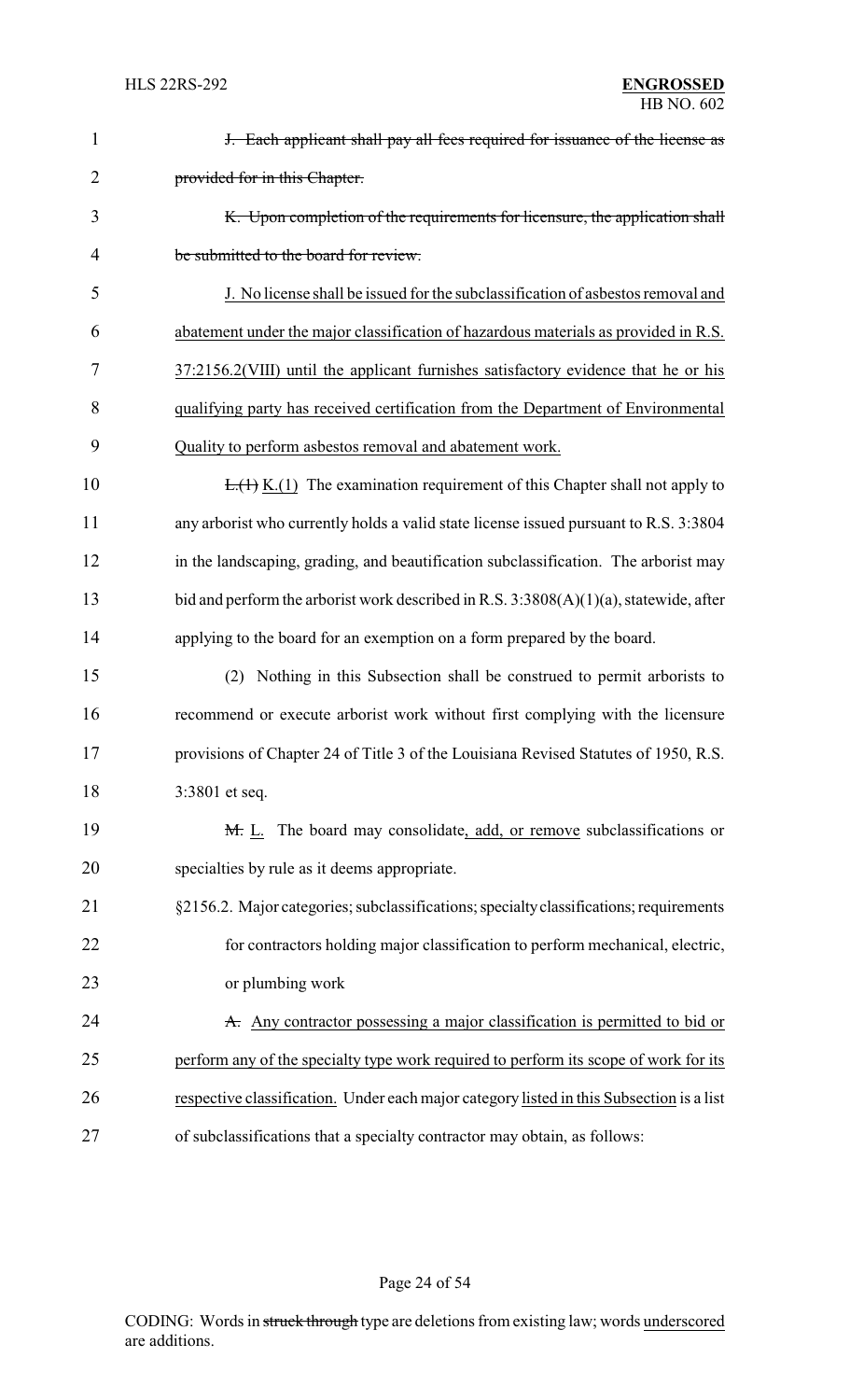| 1  | I. Building construction                                            |
|----|---------------------------------------------------------------------|
| 2  | Subclassifications:                                                 |
| 3  | 1. Acoustical treatments                                            |
| 4  | 2. Air conditioning work, ventilation, refrigeration, and duct work |
| 5  | 3. Electrical construction for structures                           |
| 6  | 4. Fire sprinkler work                                              |
| 7  | 5.3. Foundations for buildings, equipment, or machinery             |
| 8  | $6.4$ . Incinerator construction                                    |
| 9  | 7.5. Installation of equipment, machinery, and engines              |
| 10 | 8.6. Installation of pneumatic tubes and conveyors                  |
| 11 | 9.7. Insulation for cold storage and buildings                      |
| 12 | $\frac{10}{10}$ . 8. Insulation for pipes and boilers               |
| 13 | 11. 9. Landscaping, grading, and beautification                     |
| 14 | 12. 10. Lathing, plastering, and stuccoing                          |
| 15 | 13. 11. Masonry, brick, stone                                       |
| 16 | 14. Ornamental iron and structural steel erection, steel buildings  |
| 17 | 15.12. Painting and interior decorating, carpeting flooring         |
| 18 | $\frac{16}{10}$ . Pile driving                                      |
| 19 | 17. Plumbing                                                        |
| 20 | 18. Residential construction                                        |
| 21 | 19. 14. Rigging, house moving, wrecking, and dismantling            |
| 22 | $20.15$ . Roof decks                                                |
| 23 | 21. 16. Roofing and sheet metal, siding                             |
| 24 | 22. 17. Sheet metal duct work                                       |
| 25 | 23. 18. Steam and hot water heating in buildings or plants          |
| 26 | 19. Steel erection and installation                                 |
| 27 | $24.20$ . Stone, granite, slate, resilient floor installations      |
| 28 | $25.21$ . Swimming pools                                            |
| 29 | 26. 22. Tile, terrazzo, and marble                                  |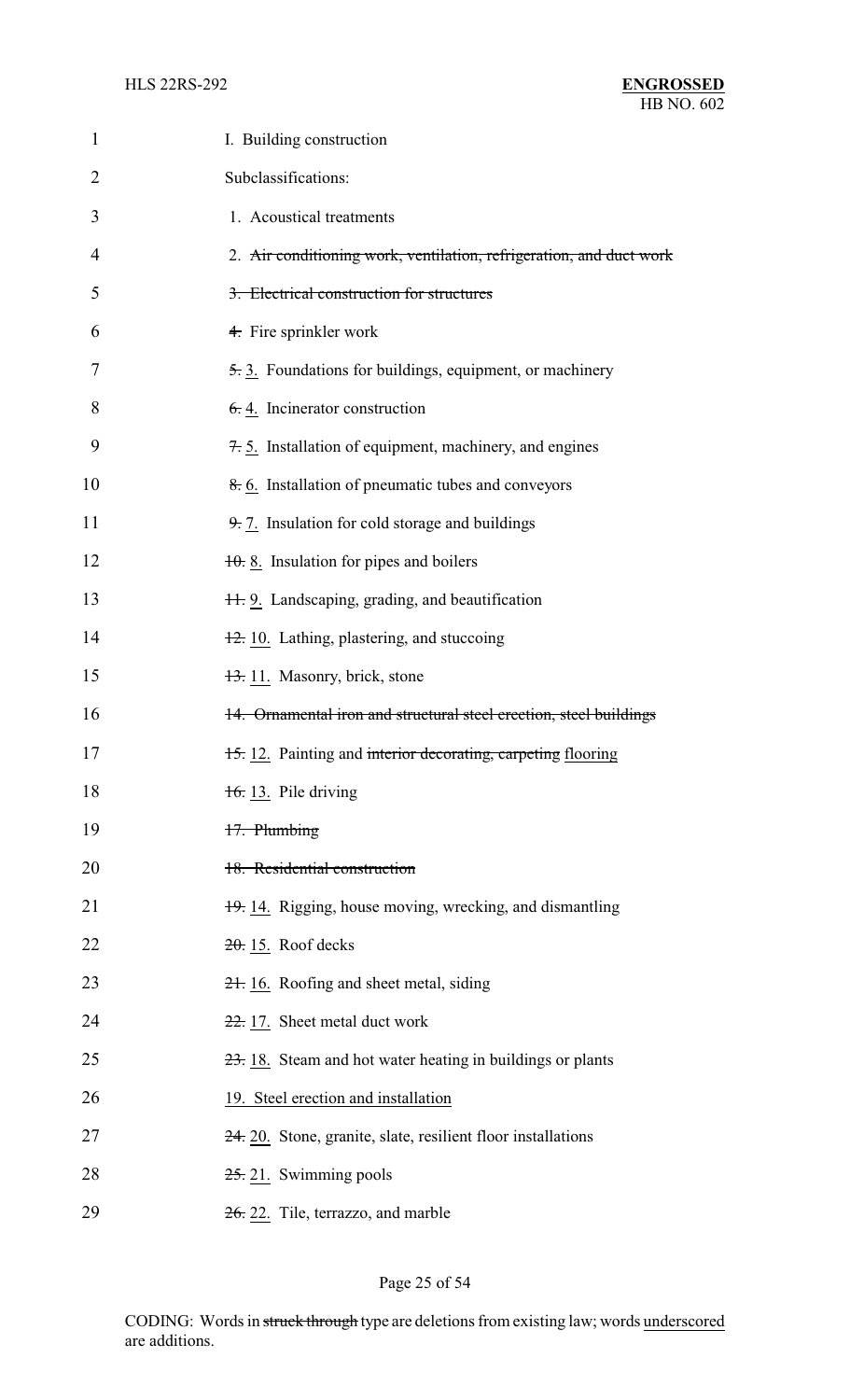| $\mathbf{1}$   | 27. 23. Water cooling towers and accessories                                |
|----------------|-----------------------------------------------------------------------------|
| $\overline{2}$ | $28.24.$ Drywalls                                                           |
| 3              | 29. 25. Driveways, parking areas, asphalt, and concrete, exclusive of       |
| 4              | highway and street work                                                     |
| 5              | $30.26$ . Fencing                                                           |
| 6              | 27. Labor only                                                              |
| 7              | II. Highway, street, and bridge construction                                |
| 8              | Subclassifications:                                                         |
| 9              | 1. Driveways, parking areas, asphalt, and concrete                          |
| 10             | 2. Highway and street subsurface drainage and sewer work                    |
| 11             | 3. Permanent or paved highways and streets (asphalt hot and cold plant mix) |
| 12             | 4. Permanent or paved highways and streets (asphalt surface treatment)      |
| 13             | 5. Permanent or paved highways and streets (concrete)                       |
| 14             | 6. Permanent or paved highways and streets (soil cement)                    |
| 15             | 7. Secondary roads                                                          |
| 16             | 8. Undersealing or leveling of roads                                        |
| 17             | 9. Earthwork, drainage, and levees                                          |
| 18             | 10. Clearing, grubbing, and snagging                                        |
| 19             | 11. Culverts and drainage structures                                        |
| 20             | 12. Concrete bridges Bridges, over and underpasses                          |
| 21             | 13. Steel bridges, over and underpasses                                     |
| 22             | 14. Wood bridges, over and underpasses                                      |
| 23             | 15. Landscaping, grading, and beautification                                |
| 24             | 16.14. Fencing                                                              |
| 25             | 17. 15. Furnishing and installation of movable structures or machinery,     |
| 26             | excluding electrical and mechanical work                                    |
| 27             | 16. Labor only                                                              |
| 28             | III. Heavy construction                                                     |
| 29             | Subclassifications:                                                         |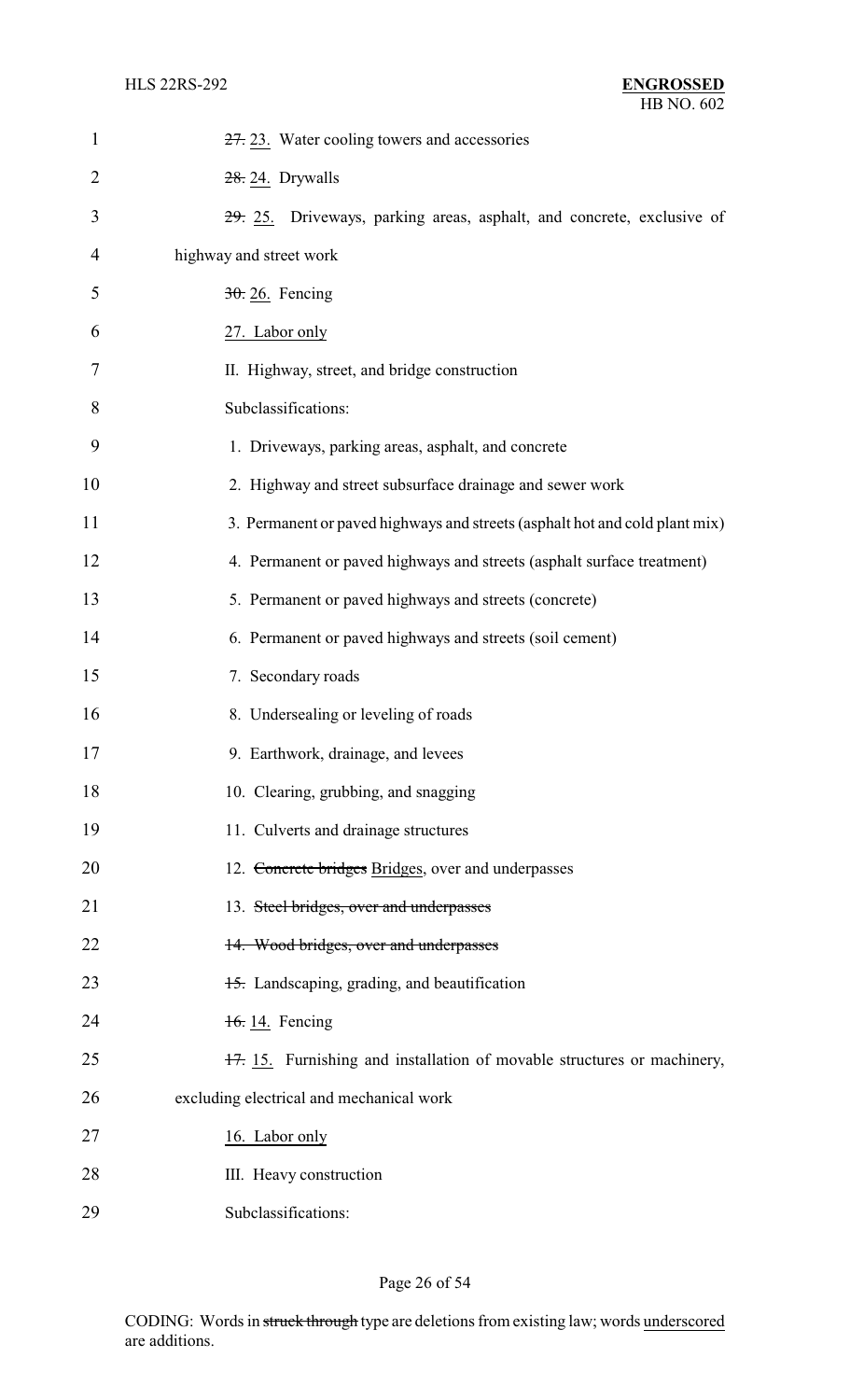| $\mathbf{1}$   | 1. Clearing, grubbing, and snagging                           |
|----------------|---------------------------------------------------------------|
| $\overline{2}$ | 2. Dams, reservoirs, and flood control work other than levees |
| 3              | 3. Dredging                                                   |
| 4              | 4. Electrical transmission lines                              |
| 5              | 5. Foundations and pile driving                               |
| 6              | 6. Industrial piping                                          |
| 7              | 7. Industrial plants                                          |
| 8              | 8. Industrial ventilation                                     |
| 9              | 9. Oil field construction                                     |
| 10             | 10. Oil refineries                                            |
| 11             | <b>H.</b> Railroads                                           |
| 12             | 12. 11. Transmission pipeline construction                    |
| 13             | $\frac{13}{2}$ 12. Tunnels                                    |
| 14             | 14.13. Wharves, docks, harbor improvements, and terminals     |
| 15             | 15.14. Landscaping, grading, and beautification               |
| 16             | 16. 15. Fencing                                               |
| 17             | 16. Labor only                                                |
| 18             | IV. Municipal and public works construction                   |
| 19             | Subclassifications:                                           |
| 20             | 1. Filter plants and water purification                       |
| 21             | 2. Pipe work (gas lines)                                      |
| 22             | 3. Pipe work (sewer)                                          |
| 23             | 4. Pipe work (storm drains)                                   |
| 24             | 5. Pipe work (waterlines)                                     |
| 25             | 6. Power plants                                               |
| 26             | 7. Sewer plant or sewer disposal                              |
| 27             | 8. Underground electrical conduit installation                |
| 28             | 9. Landscaping, grading, and beautification                   |
| 29             | 10. Fencing                                                   |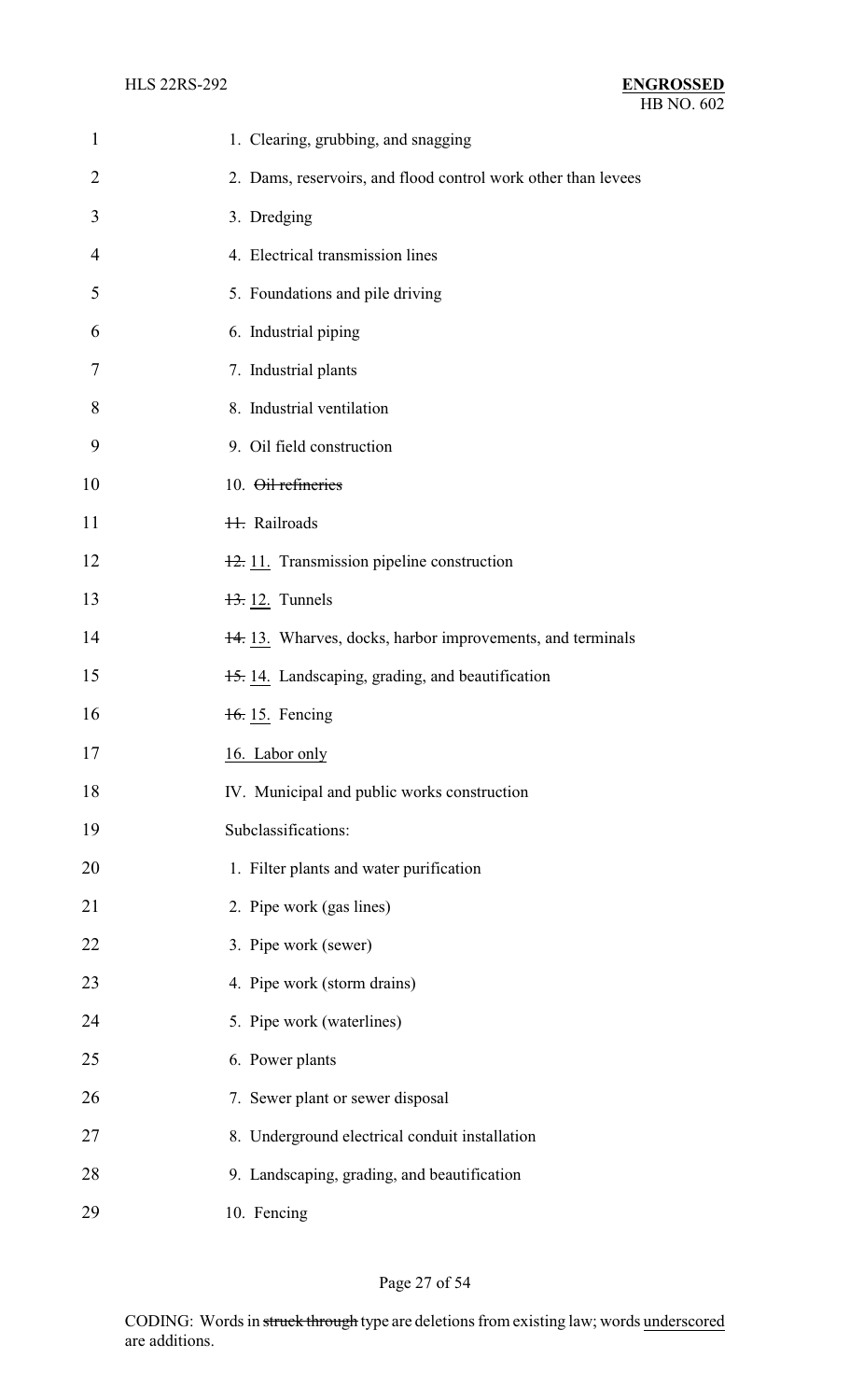| $\mathbf{1}$   | 11. Labor only                                                              |
|----------------|-----------------------------------------------------------------------------|
| $\overline{2}$ | V. Electrical work                                                          |
| 3              | Subclassifications:                                                         |
| 4              | 1. Electrical transmission lines                                            |
| 5              | 2. Electrical work for structures                                           |
| 6              | 3. Underground electrical conduit installation                              |
| 7              | 4.3. Electrical controls                                                    |
| 8              | VI. Mechanical Work                                                         |
| 9              | Subclassifications:                                                         |
| 10             | 1. Heat, air conditioning, ventilation, duct work, and refrigeration        |
| 11             | 2. Industrial pipe work and insulation                                      |
| 12             | 3. Plumbing                                                                 |
| 13             | 4. Controls for mechanical work                                             |
| 14             | VII. Plumbing                                                               |
| 15             | Subclassifications:                                                         |
| 16             | 1. Potable and nonpotable water systems; construction, removal, repair, and |
| 17             | maintenance for buildings and premises.                                     |
| 18             | 2. Sanitary and nonsanitary waste and sewerage construction; removal,       |
| 19             | repair, and maintenance for buildings and premises.                         |
| 20             | VII. VIII. Hazardous materials                                              |
| 21             | Subclassifications:                                                         |
| 22             | 1. Asbestos removal and abatement                                           |
| 23             | 2. Hazardous materials cleanup and waste treatment or removal               |
| 24             | 3. Hazardous materials site remediation                                     |
| 25             | 4. Any other classification for which the Department of Environmental       |
| 26             | Quality requires certification pursuant to law or regulation.               |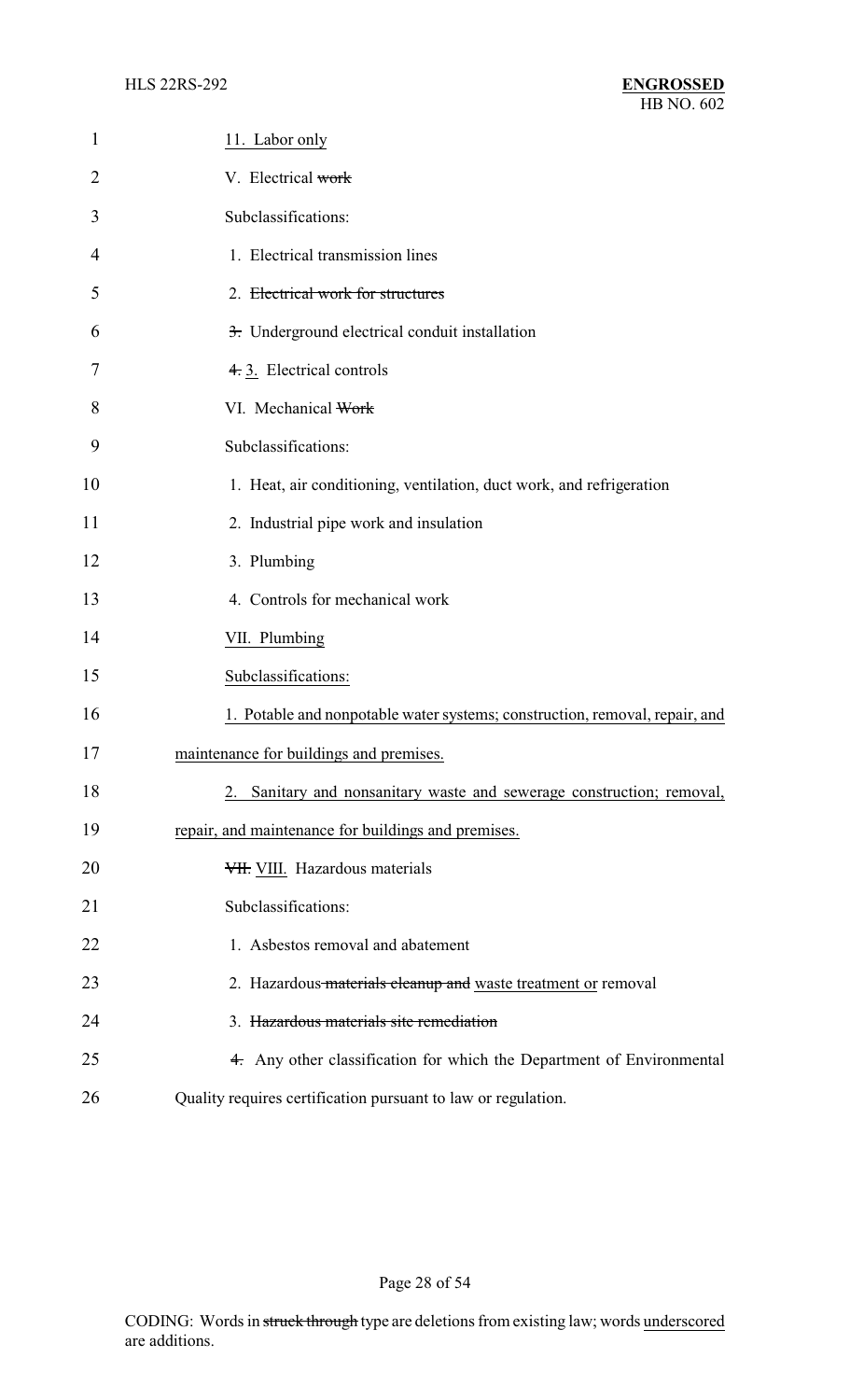| 1              | VIII. Plumbing                                                                         |
|----------------|----------------------------------------------------------------------------------------|
| $\overline{2}$ | Subclassifications:                                                                    |
| 3              | 1. Potable and nonpotable water systems; construction, removal, repair, and            |
| 4              | maintenance for buildings and premises.                                                |
| 5              | 2. Sanitary and nonsanitary waste and sewerage construction; removal,                  |
| 6              | repair, and maintenance for buildings and premises.                                    |
| 7              | IX. Residential construction                                                           |
| 8              | 1. Foundations                                                                         |
| 9              | 2. Framing                                                                             |
| 10             | 3. Roofing                                                                             |
| 11             | 4. Masonry and stucco                                                                  |
| 12             | 5. Swimming pools                                                                      |
| 13             | 6. Pile-driving                                                                        |
| 14             | 7. Labor only                                                                          |
| 15             | B. Any contractor who holds a major classification which permits that                  |
| 16             | contractor to bid mechanical or electrical work, prior to the performance of such      |
| 17             | work under his license, shall designate a qualifying party to successfully pass the    |
| 18             | standardized nationally recognized test administered by the board for the work to be   |
| 19             | performed. All time limitations shall be waived and any designated qualifying party    |
| 20             | who has successfully completed the examination shall not be required to retake the     |
| 21             | examination.                                                                           |
| 22             | C. Any contractor who holds a major classification which permits the                   |
| 23             | contractor to bid and perform plumbing work, prior to the performance of such work,    |
| 24             | shall comply with the provisions of Chapter 16 of this Title, R.S. 37:1361 et seq. All |
| 25             | time limitations shall be waived.                                                      |
| 26             | D. The board may grant or renew licenses for mechanical, electrical, or                |
| 27             | plumbing contractors and restrict such licenses to the bidding and performance of      |
| 28             | work within specified areas of this state as the board shall designate. Such license   |
| 29             | shall be issued with a notation of the applicable restriction.                         |

# Page 29 of 54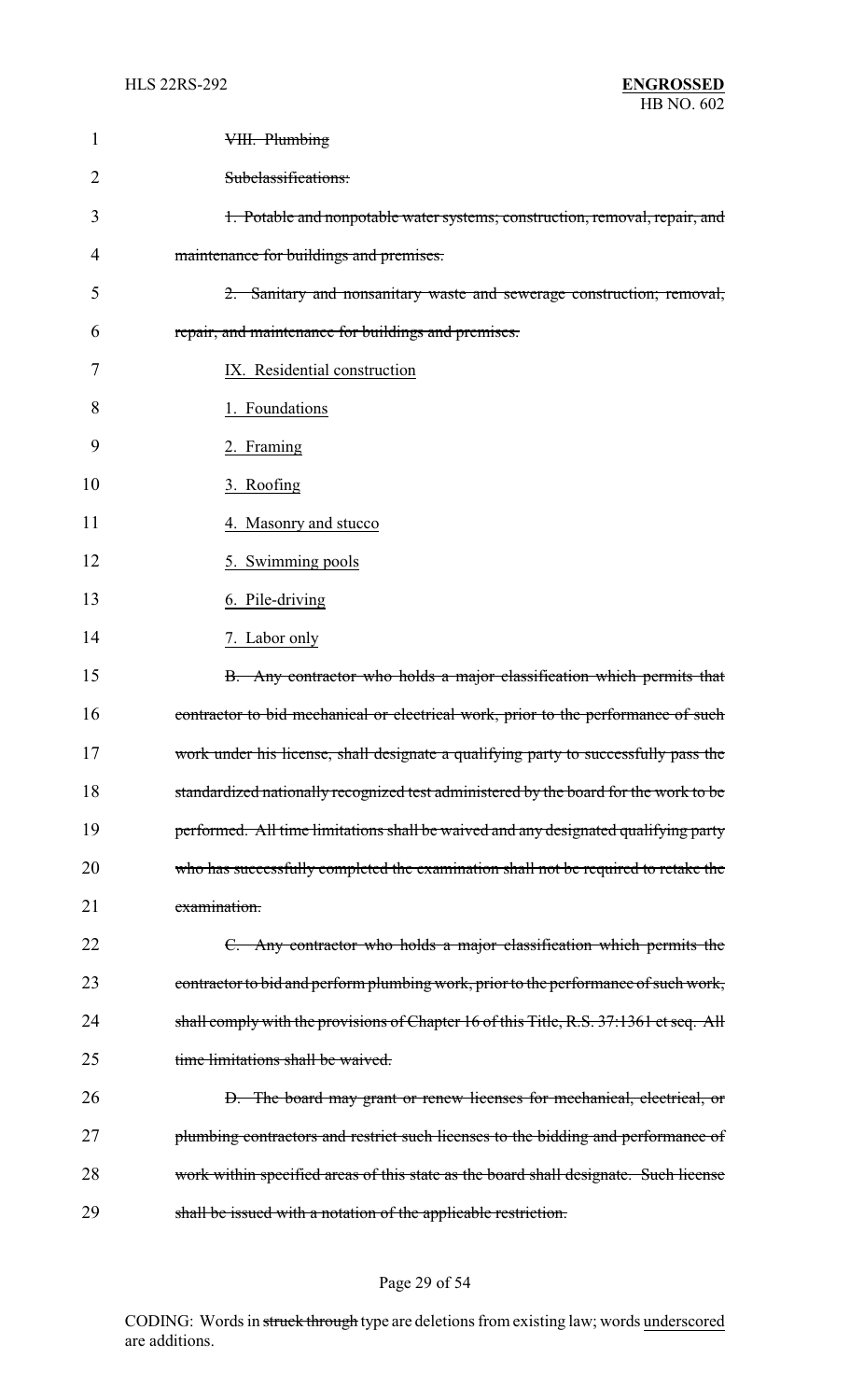#### §2156.3. Installation of solar energy equipment and systems

2 A. No licensed contractor shall install solar energy equipment or solar energy systems on or after February 1, 2015, unless he is in compliance with the provisions of this Section and any rules adopted by the board in accordance with the provisions of this Section.

 B.(1) Notwithstanding any provision of law to the contrary, no later than January 1, 2015, the board shall adopt rules in accordance with the Administrative Procedure Act regulating the installation of solar energy equipment or solar energy systems by licensed contractors. Such rules shall, at a minimum, include the requirement of passage of a separate written examination that evidences the contractor's knowledge and understanding of best practices as related to the 12 installation and maintenance of solar energy equipment or solar energy systems by any contractor who does not hold a current Solar PV Installer certification for solar electric systems, or a current Solar Heating Installer certification for solar thermal **hot water systems as issued by the North American Board of Certified Energy** Practitioners.

 (2) Any contractor licensed in this state as of August 1, 2014, holding the major classification of Building Construction, Electrical Work (Statewide), or Mechanical Work (Statewide), shall be deemed to have met the examination requirement pursuant to this Subsection.

 C. Contractors applying for the classification of Solar Energy Equipment, 22 shall, in addition to all other application or licensing requirements, meet the following requirements prior to issuance of this classification:

- 24 (1) Hold hold one or more of the following major classifications:
- 25  $(a)$  (1) Building Construction.
- 26 (b) (2) Electrical Work.
- 27 (c) (3) Mechanical Work.
- 28 (d) (4) Residential Building Contractor Construction.

## Page 30 of 54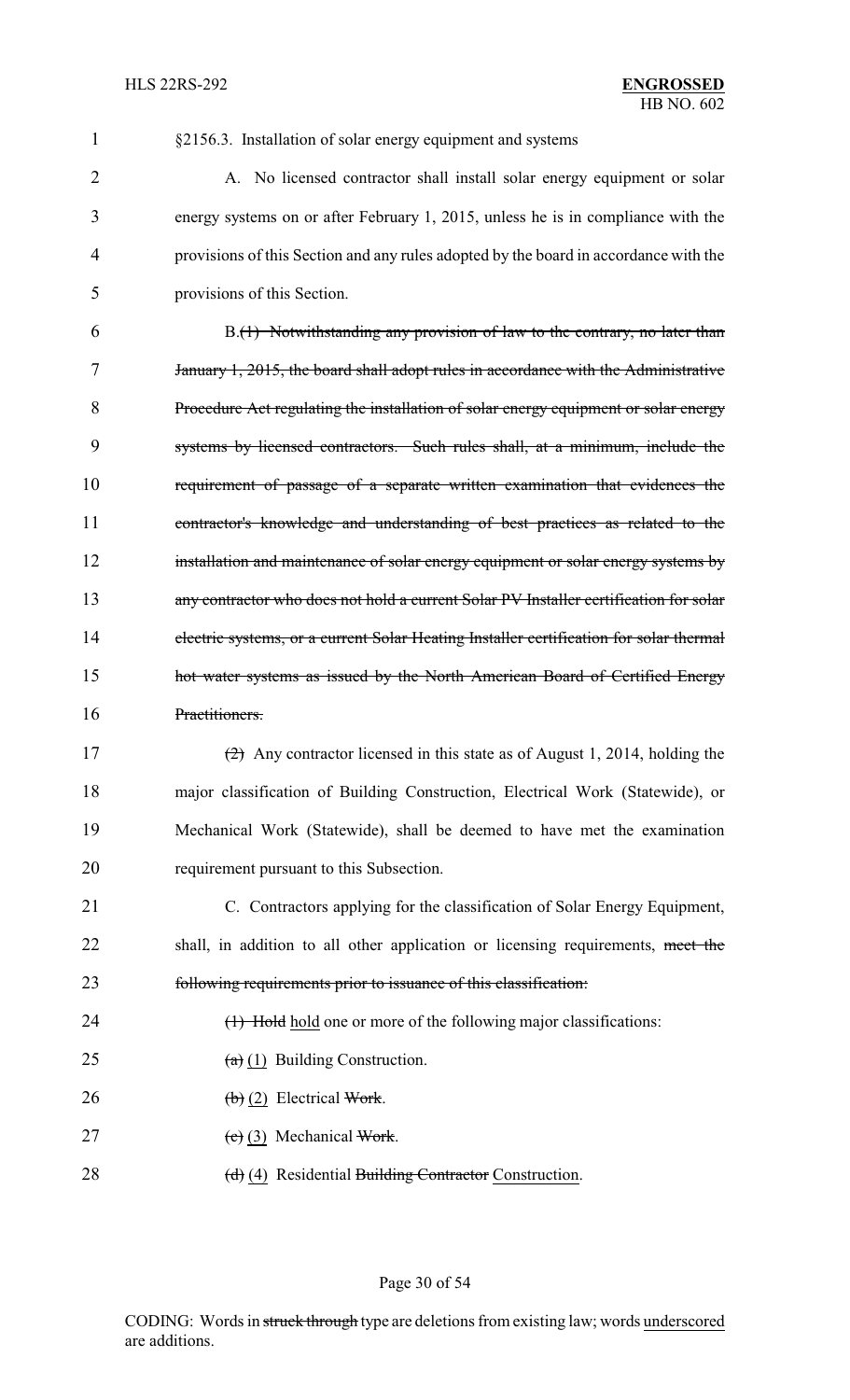| $\mathbf{1}$   | (2) Complete training in the design of solar energy systems by an entity and           |
|----------------|----------------------------------------------------------------------------------------|
| $\overline{2}$ | course approved by the board.                                                          |
| 3              | D. Any work performed to connect wiring or hookups for any photovoltaic                |
| 4              | panel or system wherein the panel or system is of a value, including labor, materials, |
| 5              | rentals, and all direct and indirect project expenses, of ten thousand dollars or more |
| 6              | shall be performed only by a contractor or subcontractor who holds the classification  |
| 7              | of to perform Electrical Work or who may perform electrical work pursuant to the       |
| 8              | provisions of R.S. $37:2156.2(B)$ .                                                    |
| 9              | E. Any work performed to connect piping or equipment for any solar thermal             |
| 10             | system wherein the system is of a value, including labor, materials, rentals, and all  |
| 11             | direct and indirect project expenses, of ten thousand dollars or more shall be         |
| 12             | performed only by a contractor or subcontractor who holds the classification of to     |
| 13             | perform Mechanical Work or who may perform mechanical work pursuant to the             |
| 14             | provisions of R.S. $37:2156.2(B)$ .                                                    |
| 15             | F. The provisions of this Section shall be applicable to entities engaging in          |
| 16             | the business of selling, leasing, installing, servicing, or monitoring solar energy    |
| 17             | equipment. Nothing in this Section shall be construed to impose civil or criminal      |
| 18             | liability on homeowners or on any third party whose involvement is financing to the    |
| 19             | homeowner, financing for installation, or purchasing the tax credits described in this |
| 20             | Section from any homeowner or contractor. Entities engaged in the business of          |
| 21             | arranging agreements for the lease or sale of solar energy systems or acquiring        |
| 22             | customers for financing entities shall not be exempt from the provisions of this       |
| 23             | Section.                                                                               |
| 24             | §2157. Exemptions                                                                      |
| 25             | A. The provisions of this Part shall not apply to any of the following:                |
| 26             | The state or any of its political subdivisions.<br>(1)                                 |
| 27             | (2) Any public utility providing gas, electric, or telephone service which is          |
| 28             | subject to regulation by the Louisiana Public Service Commission or the council of     |
|                |                                                                                        |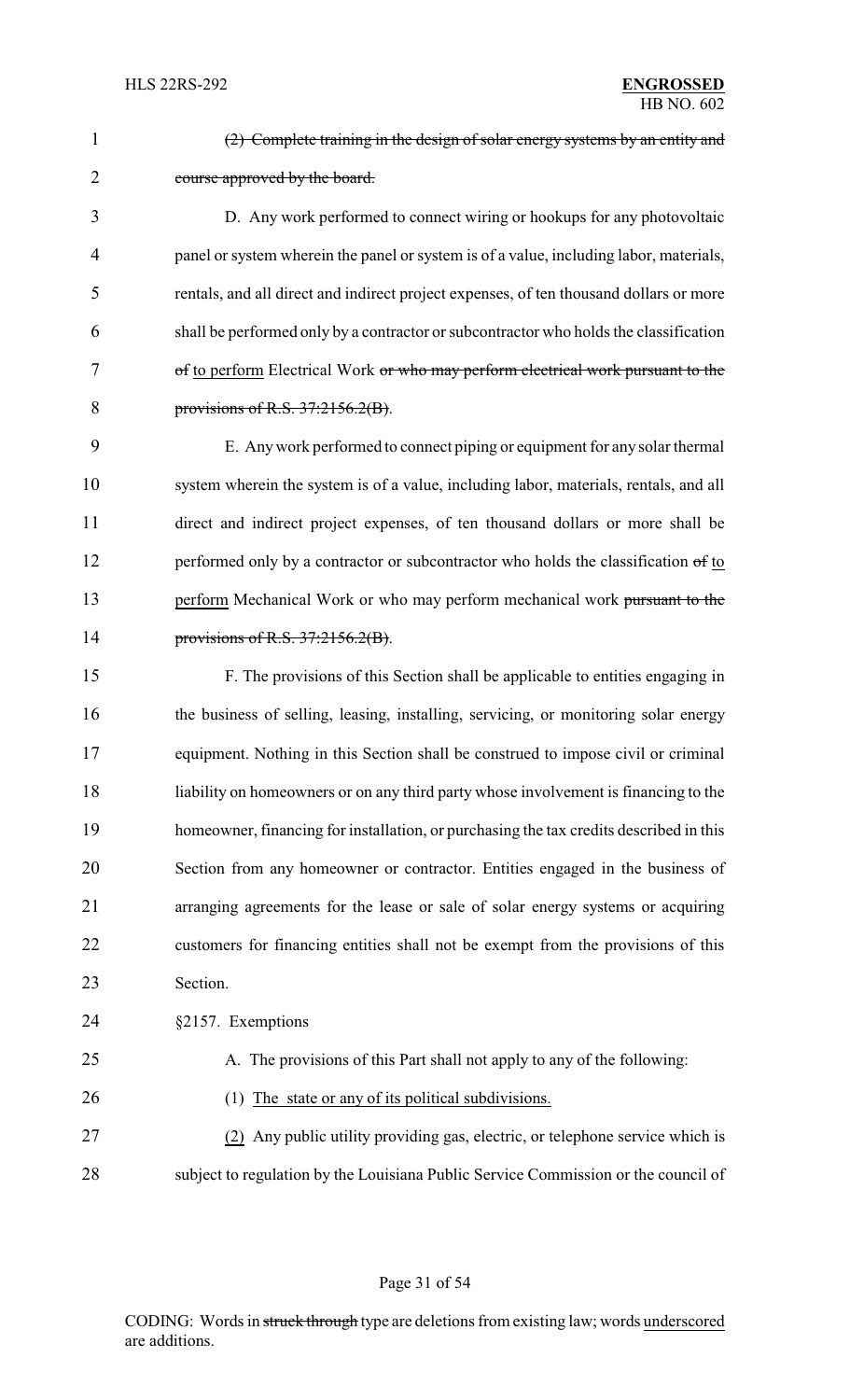1 the city of New Orleans, or to any work performed by the public utility in furnishing 2 its authorized service.

 $\left(\frac{2}{2}\right)$  (3) Owners of property who supervise, superintend, oversee, direct, or in any manner assume charge of the construction, alteration, repair, improvement, movement, demolition, putting up, tearing down, or maintenance of any building, railroad excavation, project, development, improvement, plant facility, or any other construction undertaking, on that property, for use by the owner, and which will not be for sale or rent, and the control of access to which shall be controlled by the owner so that only employees and nonpublic invitees are allowed access.

10  $\left(3\right)$  (4) Any person donating labor and services for the supervision and 11 construction of or for the maintenance and repair of churches.

12 (4) (5) Any farmer doing construction for agricultural purposes on leased 13 or owned land.

14 (5) (6) Any person bidding or performing work on any project totally owned 15 by the federal government.

16 (6) (7) Any person engaged in rail or pipeline construction activities 17 performed on property he owns or leases.

18  $(7)(8)$  Any citizen volunteering labor for the construction of a project which 19 is funded by the Louisiana Community Development Block Grant, Louisiana Small 20 Towns Environment Program.

21  $(8)(9)$  Any person, supplier, or manufacturer, or the employee of the person, 22 supplier, or manufacturer who assembles, repairs, maintains, moves, puts up, tears 23 down, or disassembles any patented or proprietary environmental equipment he 24 supplies supplied to a contractor to be used solely by the contractor for a construction 25 undertaking project.

26  $(9)$  (10) The manufactured housing industry or any person engaged in any 27 type of service, warranty, repair, or home improvement work on factory-built, 28 residential dwellings that are mounted on chassis and wheels.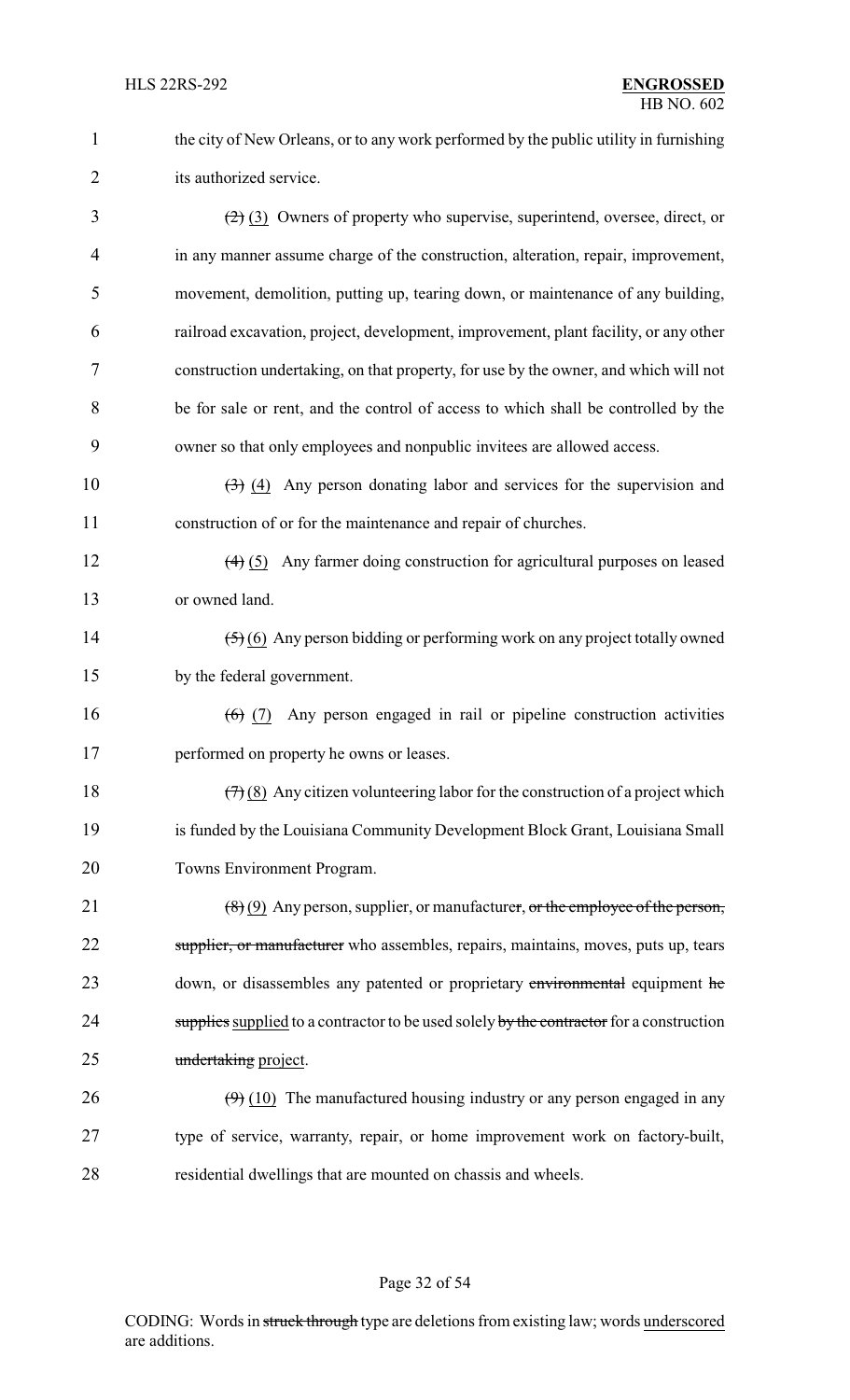| $\mathbf{1}$   | $(\pm 0)$ (11) Any person bidding or performing work on any project paid for by        |
|----------------|----------------------------------------------------------------------------------------|
| $\overline{2}$ | monies from the Oilfield Site Restoration Fund or Coronavirus Aid, Relief, and         |
| 3              | Economic Security (CARES) Act.                                                         |
| 4              | Any work covering dewatering or water mitigation.<br>(12)                              |
| 5              | (13) Any employee of any contractor.                                                   |
| 6              | (14) Owners of property who supervise, superintend, oversee, direct, or in             |
| 7              | any manner assume charge of the construction, alteration, repair, improvement,         |
| 8              | movement, demolition, putting up, tearing down, or maintenance of their personal       |
| 9              | residences, if the homeowner does not build more than one residence per year. The      |
| 10             | one-year period shall commence on the date of occupancy of the residence.              |
| 11             | However, an owner of property may build more than one single family dwelling in        |
| 12             | a one-year period if the construction of an additional residence occurs as a result of |
| 13             | a change in the legal marital status of the owner or change in the employment status   |
| 14             | of the owner whereby the owner must relocate to another employment location,           |
| 15             | which is located in excess of fifty miles from his personal residence.                 |
| 16             | Persons performing the work of a residential contractor in areas or<br>(15)            |
| 17             | municipalities that do not have a permitting procedure.                                |
| 18             | (16) The following persons are exempt from home improvement licensure:                 |
| 19             | A residential property owner who physically performs the home<br>(a)                   |
| 20             | improvement work on his personal residence.                                            |
| 21             | Persons licensed as a building construction contractor or residential<br>(b)           |
| 22             | contractor.                                                                            |
| 23             | Any person who works exclusively in any of the following home<br>(c)                   |
| 24             | improvement areas:                                                                     |
| 25             | (i) Landscaping.                                                                       |
| 26             | Interior painting or wall covering.<br>(ii)                                            |
| 27             | The following persons are exempt from mold remediation licensure:<br>(17)              |
| 28             | (a) A residential property owner who performs mold remediation on his own              |
| 29             | property.                                                                              |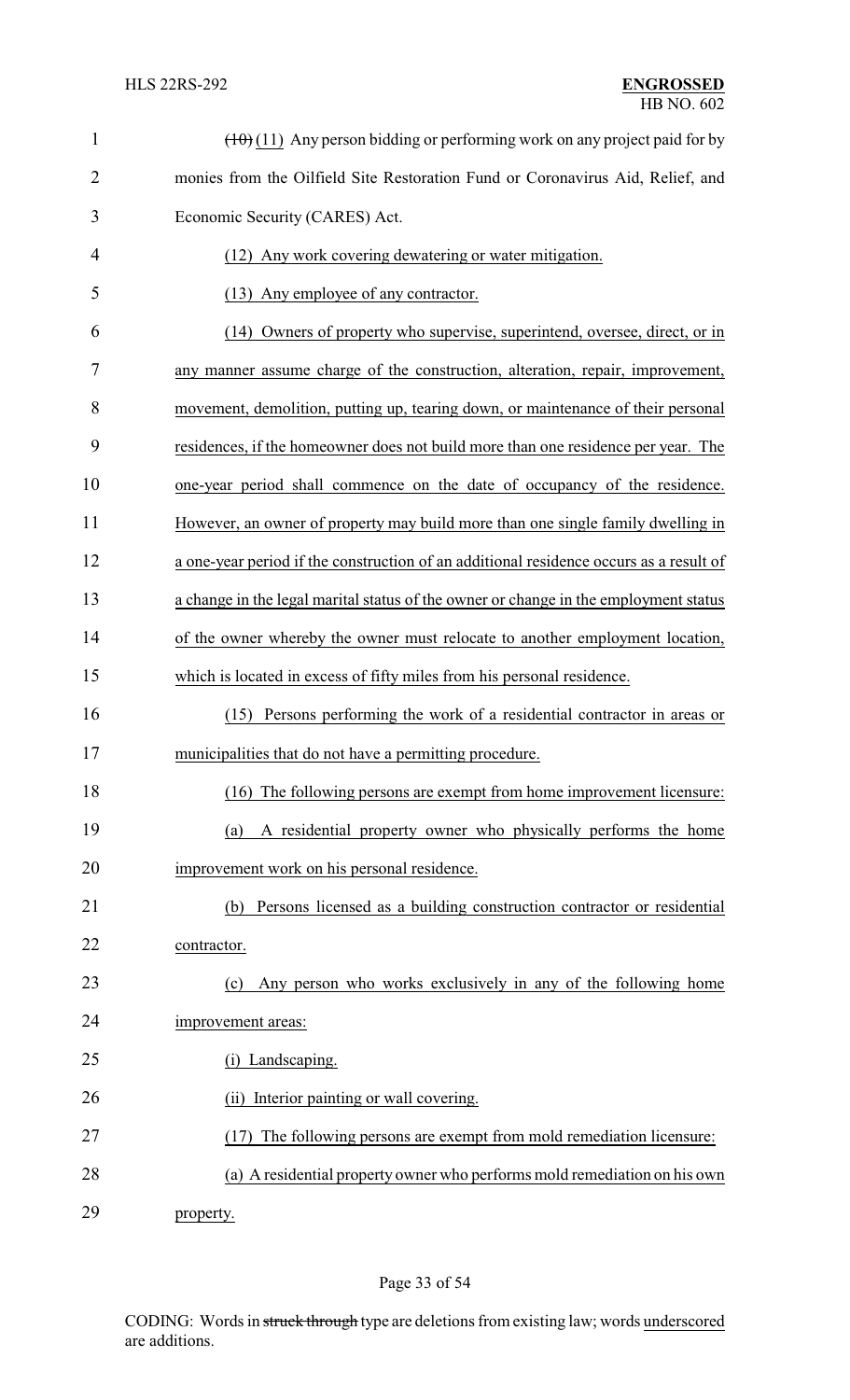| $\mathbf{1}$   | (b) An owner or tenant, or a managing agent or employee of an owner or                      |
|----------------|---------------------------------------------------------------------------------------------|
| $\overline{2}$ | tenant, who performs mold remediation on property owned or leased by the owner              |
| 3              | or tenant. This exemption does not apply if the managing agent or employee                  |
| 4              | engages in the business of performing mold remediation for the public.                      |
| 5              | B. However, the provisions of this Chapter shall apply to any contractor                    |
| 6              | employed by any party exempted by this Section. The provisions of this Section              |
| 7              | shall not be construed to waive local and state health and life safety code                 |
| 8              | requirements.                                                                               |
| 9              | §2158. Revocation <del>, suspension, and renewal</del> and suspension of licenses; issuance |
| 10             | of cease and desist orders; debarment; violations; penalty; criminal penalty                |
| 11             | A. No person may engage in the business of contracting, or act as a                         |
| 12             | contractor as defined in this Chapter, unless he holds an active license as a contractor    |
| 13             |                                                                                             |
|                | in accordance with the provisions of this Chapter. The board and residential                |
| 14             | subcommittee may revoke, suspend, or refuse to renew a license; issue cease and             |
| 15             | desist orders to stop work; issue fines and penalties; or debar any person or licensee      |
| 16             | licensed pursuant to the provisions of this Chapter for any of the following causes         |
| 17             | violations:                                                                                 |
| 18             | (1) Undertaking, attempting to, or submitting a price or bid; offering to                   |
| 19             | construct, supervise, superintend, oversee, direct, or in any manner assume charge          |
| 20             | of the construction, alteration, repair, improvement, movement, demolition, putting         |
| 21             | up, tearing down; furnishing labor or furnishing labor together with material or            |
| 22             | equipment; or installing material or equipment for any building, highway, road,             |
| 23             | railroad, sewer grading, excavation, pipeline, public utility structure, project            |
| 24             | development, housing, or housing development, improvement, or any other                     |
| 25             | construction undertaking without possessing a license for which a license is required       |
| 26             | or without possessing a license with the proper classification.                             |
| 27             | (2) Falsely representing or advertising regarding the person's license status               |
| 28             | or classification.                                                                          |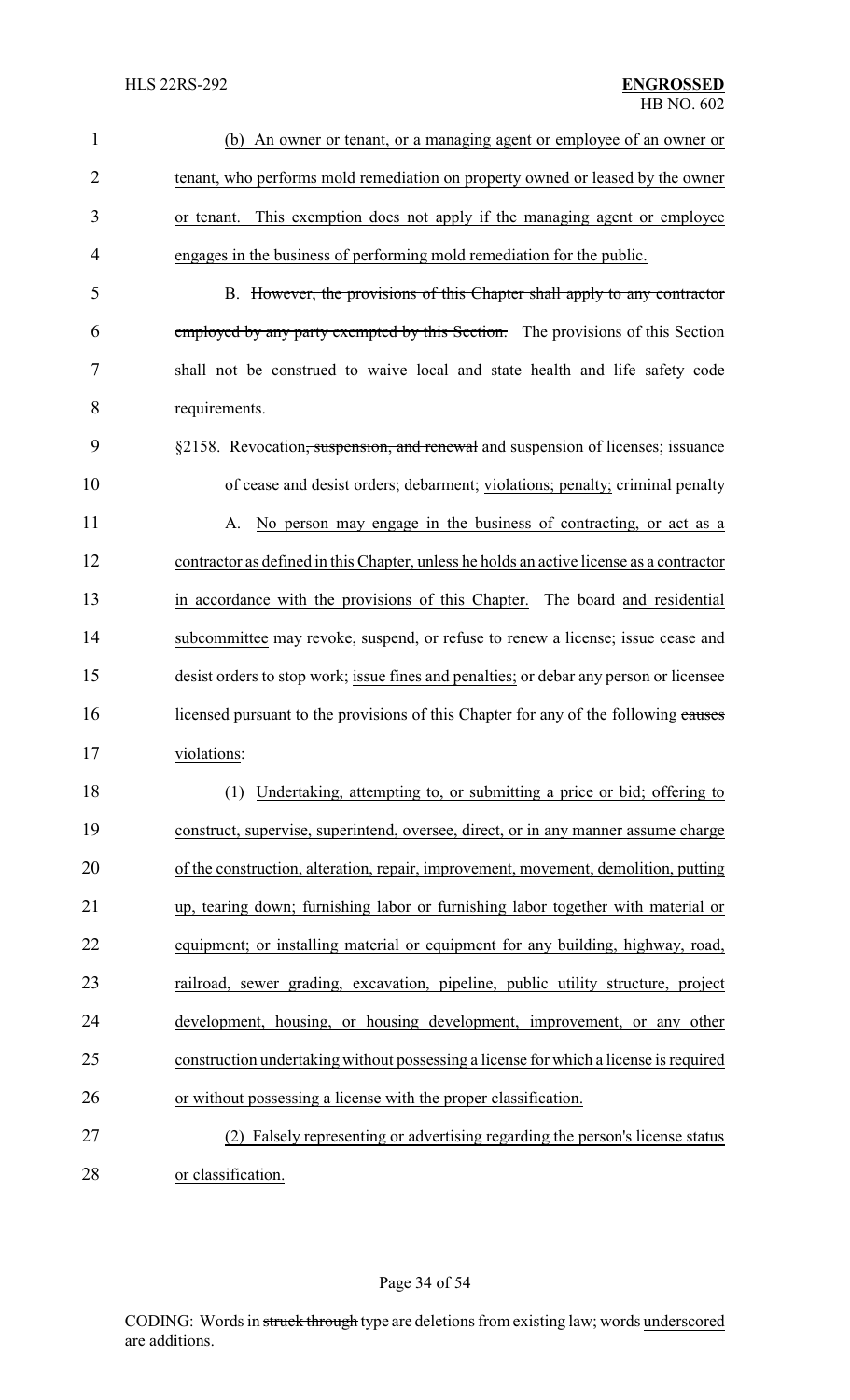| $\mathbf{1}$   | (3) Any dishonest or fraudulent act as a contractor which has caused damage                              |
|----------------|----------------------------------------------------------------------------------------------------------|
| $\overline{2}$ | to another, as adjudged by a court of competent jurisdiction.                                            |
| 3              | (2) Willful misrepresentation of fact by an applicant in obtaining a license.                            |
| 4              | (4) Bidding on, quoting, estimating, or performing a job for which a license                             |
| 5              | is required, the licensee shall hold the classification for the majority of work                         |
| 6              | performed.                                                                                               |
| 7              | Misrepresentation of fact by an applicant in obtaining a license;<br>(5)                                 |
| 8              | misrepresentation of fact by an applicant or licensee in providing information,                          |
| 9              | statements, or documents to the staff or board; deception by omission; and providing                     |
| 10             | false testimony to the board.                                                                            |
| 11             | $(3)$ (6) Willful failure Failure to comply with the provisions of this Chapter                          |
| 12             | or the rules and regulations promulgated pursuant thereto.                                               |
| 13             | $\left(\frac{4}{2}\right)$ Entering into a contract with an unlicensed contractor involving work         |
| 14             | or activity for the performance of which a license is required by this Chapter.                          |
| 15             | $\left(\frac{5}{5}\right)$ (8) Permitting the contractor's license to be used by another contractor      |
| 16             | when the other contractor does not hold a license for the classification of work for                     |
| 17             | which the contract is entered.                                                                           |
| 18             | $(6)$ (9) Failure to maintain a qualifying party to represent the licensee.                              |
| 19             | (7) Insolvency or involuntary cessation of business operation.                                           |
| 20             | $(8)$ (10) Failure to continue to fulfill any of the requirements for original                           |
| 21             | licensure.                                                                                               |
| 22             | $\left(\frac{9}{2}\right)(11)$ Problems relating to the ability of the contractor, its qualifying party, |
| 23             | or any of its principal owners or principal shareholders to engage in the business of                    |
| 24             | contracting, as demonstrated by their contracting business history or experience.                        |
| 25             | $(10)(12)$ Disqualification or debarment by any public entity.                                           |
| 26             | (11) Failure to possess any insurance required by federal law.                                           |
| 27             | $(12)(13)$ Failure to timely notify the board of any change in corporate name,                           |
| 28             | company name, address of the licensee, or any other contact information as required.                     |
| 29             | (14) Assisting a person to circumvent the provisions of this Chapter.                                    |

Page 35 of 54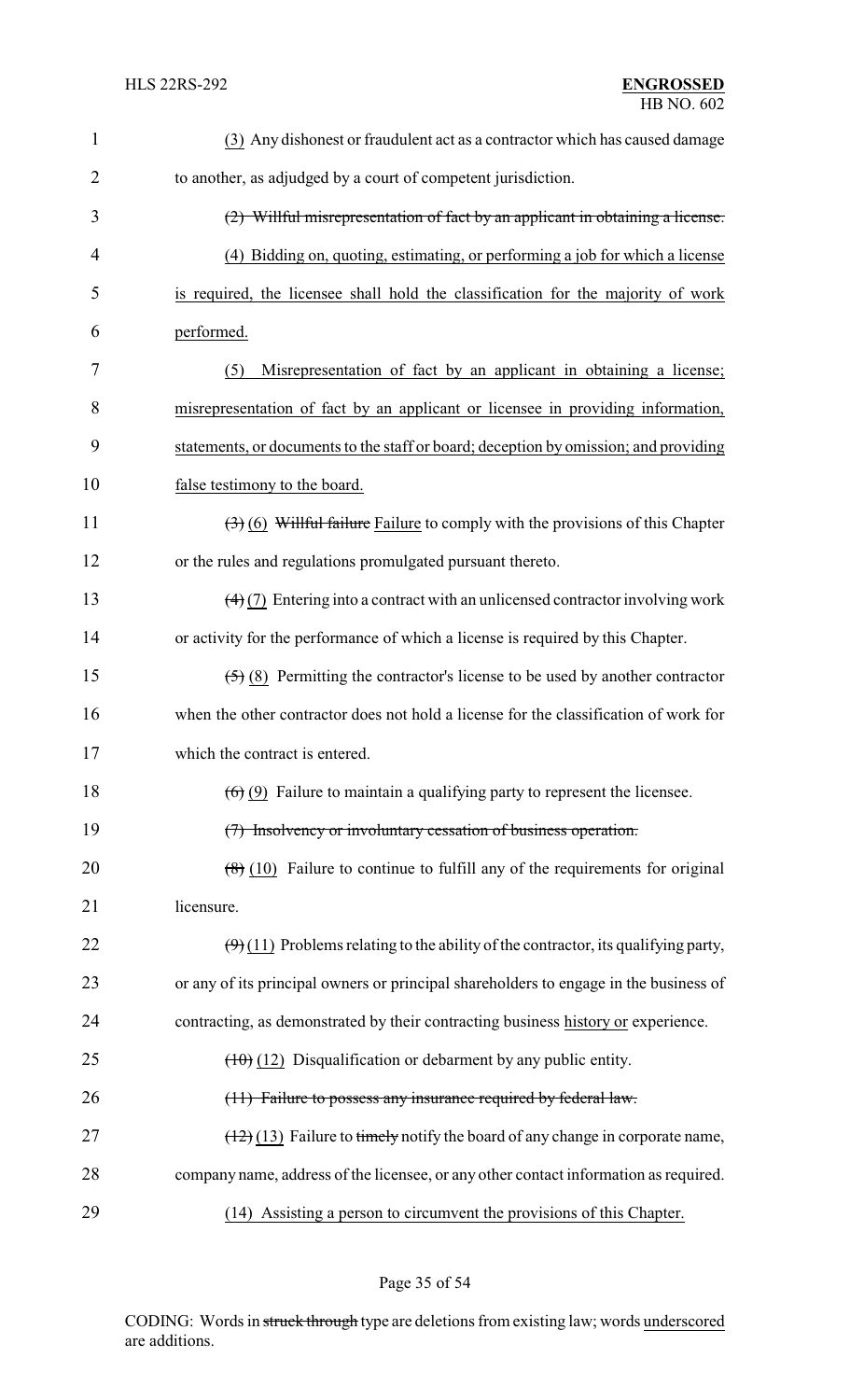| $\mathbf{1}$   | (15) Failure of a contractor performing residential or home improvement                |
|----------------|----------------------------------------------------------------------------------------|
| $\overline{2}$ | construction in accordance with this Chapter to provide, in writing to the party with  |
| 3              | whom he has contracted to perform contracting services, his name, contracting          |
| 4              | license number, classification, and current insurance certificates evidencing the      |
| 5              | amount of liability insurance maintained and proof of workers' compensation            |
| 6              | coverage when requested by the contracting party for whom the work is to be            |
| 7              | performed.                                                                             |
| 8              | (16) Abandoning or failing to perform, without justification, any contract or          |
| 9              | project engaged in or undertaken by any licensee or deviating from or disregarding     |
| 10             | plans or specifications in any material respect without the consent of the owner.      |
| 11             | Conviction of a crime or the entering of a plea of guilty or nolo<br>(17)              |
| 12             | contendere to a criminal charge under the laws of the United States or any other state |
| 13             | related to the construction business involving dishonesty or causing physical harm     |
| 14             | or damages to another person.                                                          |
| 15             | (18) Efforts to deceive or defraud the public.                                         |
| 16             | (19) It is a violation for a mold remediation contractor to:                           |
| 17             | (a) Fail to provide a written report to each person for whom he performs               |
| 18             | such services for compensation.                                                        |
| 19             | Render, submit, subscribe, or verify false, deceptive, misleading or<br>(b)            |
| 20             | unfounded opinions or reports.                                                         |
| 21             | Perform both mold assessment and mold remediation on the same<br>(c)                   |
| 22             | property.                                                                              |
| 23             | (d) Own an interest in both the entity which performs mold assessment                  |
| 24             | services and the entity which performs mold remediation services on the same           |
| 25             | property.                                                                              |
| 26             | B.(1) In order to enforce the provisions of this Chapter, the board may                |
| 27             | conduct hearings in accordance with the provisions of R.S. 49:951 through 965.1.       |
| 28             | The board shall maintain and make available a record of all persons or licensees who   |
| 29             | have been disqualified by any public entity pursuant to R.S. 39:1672. If any person    |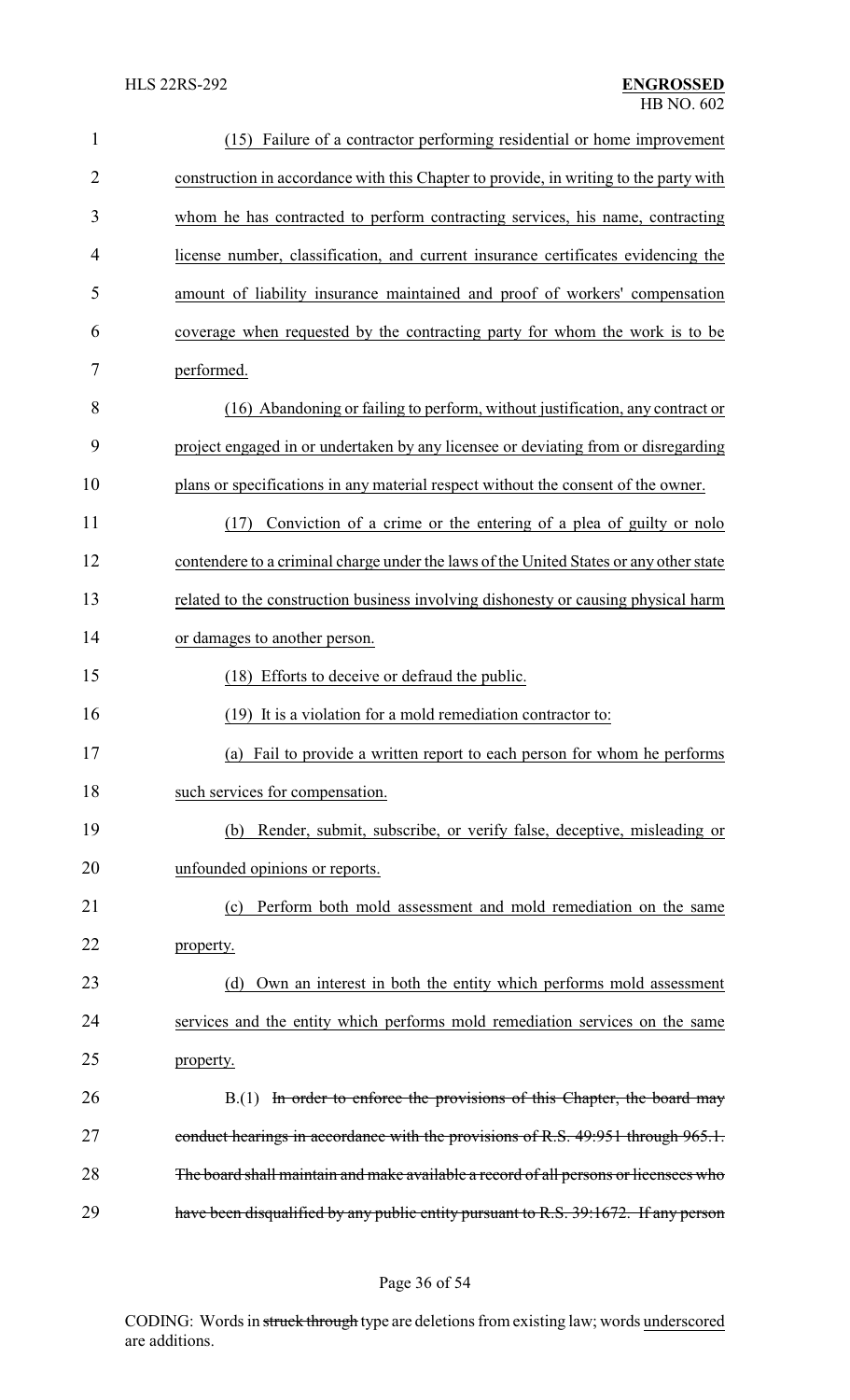1 or licensee has been disqualified more than once in a twelve-month period, the board 2 shall hold a debarment hearing. In determining the value of a project, any division of a contract or scope of work into parts which would avoid the necessity of a license to bid, contract, or perform the work, will be disregarded, and the divided parts of the contract or scope of work will be treated as one contract or scope of work for purposes of determining whether a license is required.

 (2) After the hearing, if the board rules that a person has violated any provision of this Chapter, or that a person or licensee has been appropriately disqualified more than once in a twelve-month period, in lieu of revoking or suspending the license, the board may order the person to immediately discontinue 11 all work on the construction project which is the subject of the hearing, debar a **person or licensee from bidding on projects for any public entity for up to three** 13 years, or both. Additionally, the board may require the licensee to pay the actual costs incurred by the board in connection with the investigation and to conduct the hearing. In accordance with R.S. 49:964, the board may grant a stay of the 16 enforcement of its order for good cause. For the purpose of determining a scope of work, the board shall review whether the contract or contracts in question constitute a single scope of work or whether they constitute separate scopes of work. The board may be guided in this interpretation by a review of the drawings, plot plans, blueprints, architectural plans, site maps, technical drawings, engineering designs, sketches, diagrams, black lines, blue lines, drafts, or other renderings depicting the total scope of work.

 C. In the event of a revocation of a license or a qualifying party status, the person or qualifying party shall be ineligible to apply for a license or qualifying party status for one year following the revocation.

 D. The board may refuse to license any entity that has been debarred pursuant to R.S. 39:1672. Further, the board may hold a hearing for any licensee debarred pursuant to R.S. 39:1672 and suspend or revoke a license, order the licensee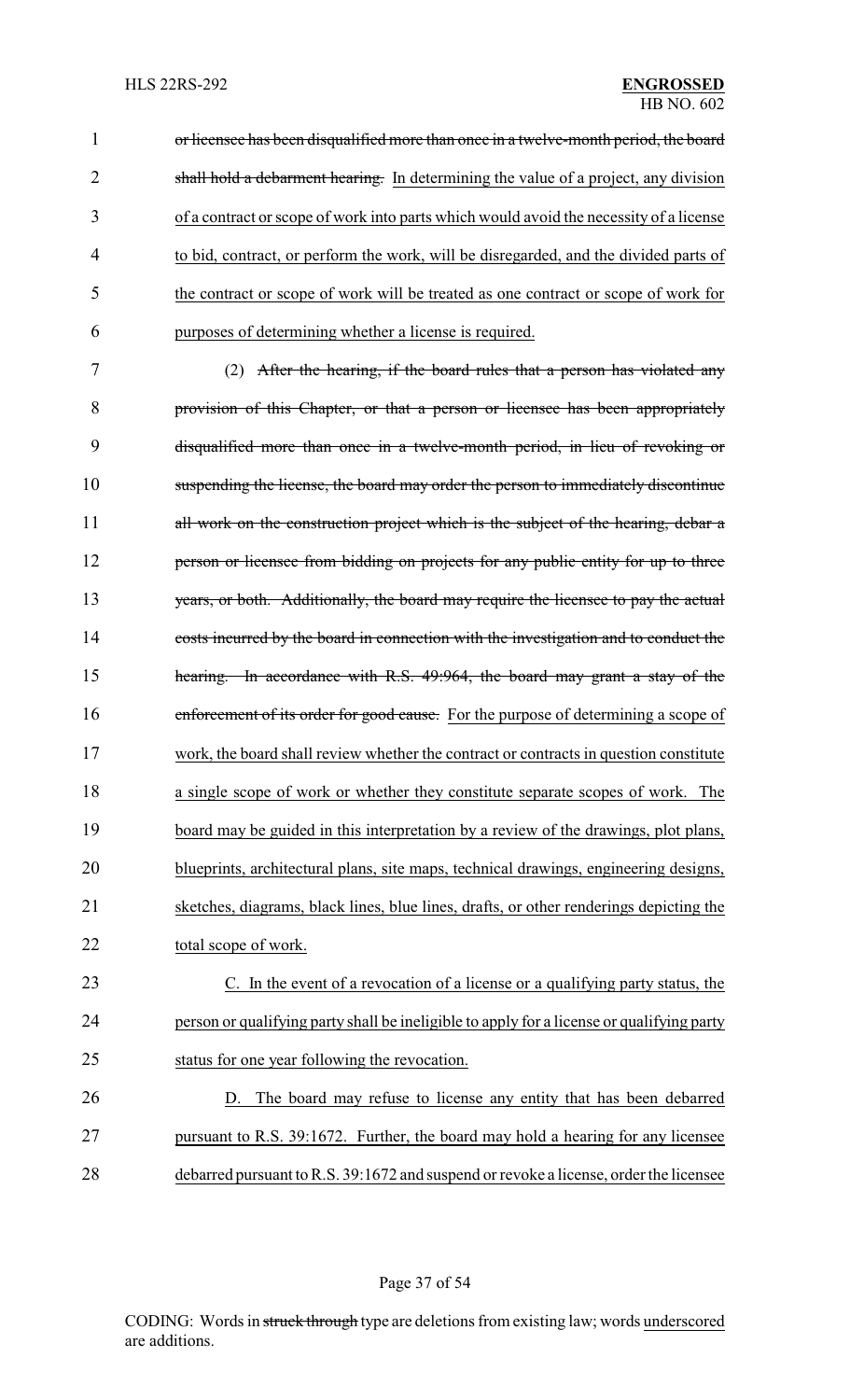| $\mathbf{1}$   | to discontinue all work on a construction project, or further debar a person or                 |
|----------------|-------------------------------------------------------------------------------------------------|
| $\overline{2}$ | licensee from bidding on projects for any public entity for up to three years.                  |
| 3              | $\left(\frac{1}{2}\right)$ E. Any party to the proceeding who is aggrieved by the action of the |
| 4              | board may appeal the decision in accordance with R.S. 49:951 through 965.1.                     |
| 5              | C. The board may sue and be sued and, to that end, shall have the authority                     |
| 6              | to apply to a court of competent jurisdiction for a temporary restraining order and a           |
| 7              | writ of injunction to restrain and prohibit any violation of this Chapter and the               |
| 8              | performance of any work then being done or about to commence.                                   |
| 9              | <b>D.</b> F. In accordance with the provisions of R.S. 49:951 through 965.1, any                |
| 10             | person who applies for and is denied a license by the board, or whose license has               |
| 11             | been revoked, rescinded, or suspended, may apply appeal to the Nineteenth Judicial              |
| 12             | District Court in and for the parish of East Baton Rouge to determine whether the               |
| 13             | board has abused its discretion.                                                                |
| 14             | E. In addition to actions taken by the board, it shall be unlawful for any                      |
| 15             | person to engage in the business of contracting without authority as provided in R.S.           |
| 16             | 37:2160.                                                                                        |
| 17             | §2159. Classification; bidding and performing work within a classification Home                 |
| 18             | improvement contracting; written contract required; claims of unlicensed                        |
| 19             | persons                                                                                         |
| 20             | A. Before issuing a license to any contractor, the board shall state the                        |
| 21             | contractor's classification on the license, according to the classification requested by        |
| 22             | the contractor and for which he has completed all of the requirements. Every                    |
| 23             | agreement for any licensee to perform home improvement contracting services, as                 |
| 24             | defined by this Chapter, in an amount in excess of seven thousand five hundred                  |
| 25             | dollars, but not in excess of seventy-five thousand dollars, shall be in writing and            |
| 26             | shall include the following documents and information:                                          |
| 27             | The complete agreement between the owner and the contractor and a<br>(1)                        |
| 28             | clear description of any other documents which are or shall be incorporated into the            |
| 29             | agreement, including current insurance certificates evidencing the amount of liability          |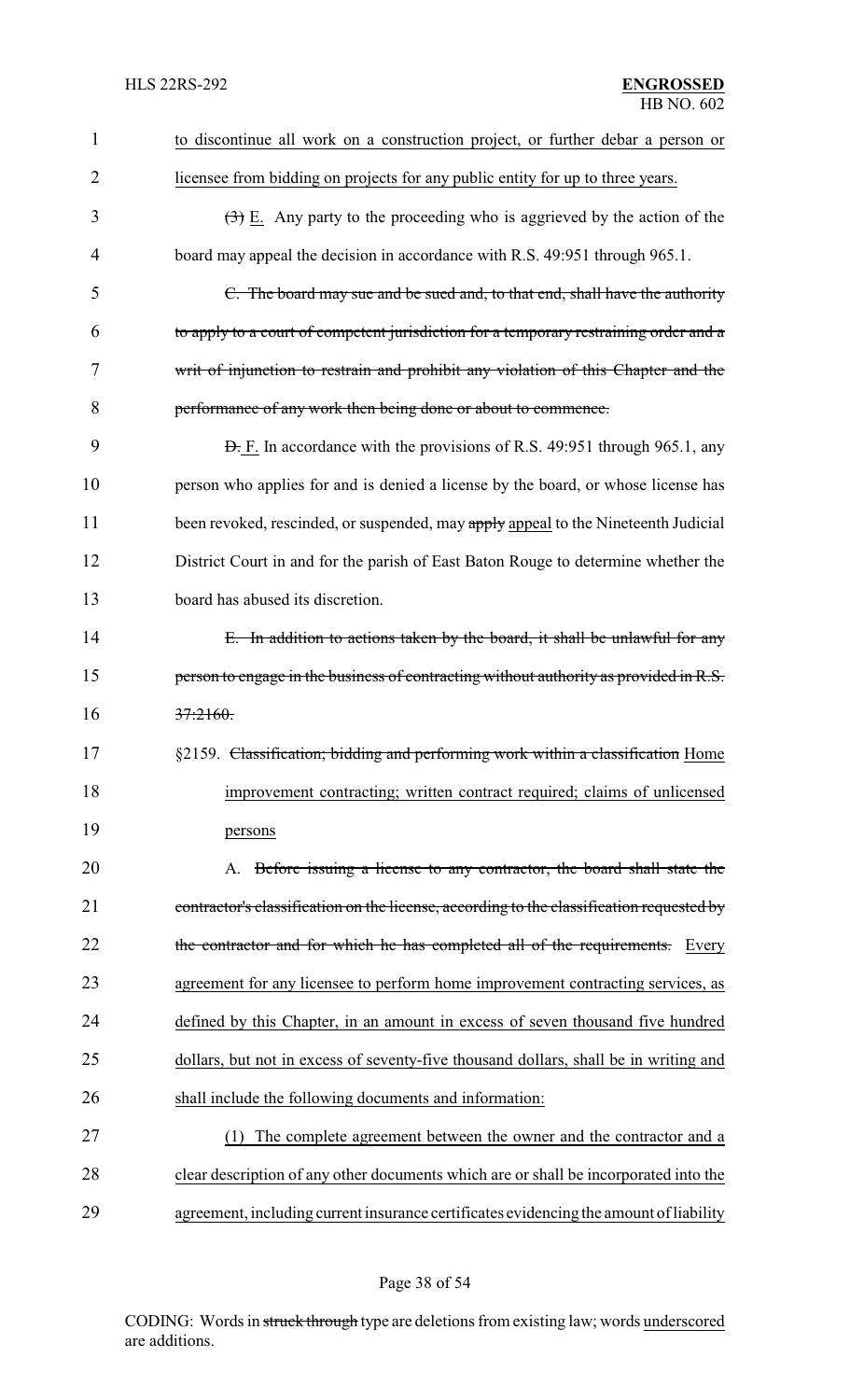| $\mathbf{1}$   | insurance maintained and proof of workers' compensation coverage by any person         |
|----------------|----------------------------------------------------------------------------------------|
| 2              | required to be as a home improvement contractor.                                       |
| 3              | (2) The full names, addresses, and the license number of the contractor.               |
| $\overline{4}$ | (3) A description of the work to be performed.                                         |
| 5              | $(4)(a)$ The total amount agreed to be paid for the work to be performed under         |
| 6              | the contract.                                                                          |
| 7              | (b) An approximation of the cost expected to be borne by the owner under               |
| 8              | a cost-plus contract or a time-and-materials contract.                                 |
| 9              | The signature of all parties.<br>(5)                                                   |
| 10             | B. The licensee shall not be permitted to bid or perform any type of work not          |
| 11             | included in the classification under which his license was issued. At the time of      |
| 12             | signing, the owner shall be furnished with a copy of the contract signed by both the   |
| 13             | home improvement contractor and the owner. No work shall begin prior to the            |
| 14             | signing of the contract and transmittal to the owner of a copy of the contract.        |
| 15             | C. The licensee may apply for and receive additions to or changes in his               |
| 16             | classification by applying, successfully completing the written examination, and       |
| 17             | paying the required fees. Additions or changes to an existing license shall become     |
| 18             | effective after completion of the requirements and upon board approval. Contracts      |
| 19             | which fail to comply with the requirements of this Section shall not be invalid solely |
| 20             | because of noncompliance.                                                              |
| 21             | D. Nothing in this Chapter is to be construed to mean that the board has any           |
| 22             | authority to determine or fix or suggest the amount of a contractor's bid limit. No    |
| 23             | home improvement contractor who fails to obtain a license as provided for in this      |
| 24             | Chapter shall be entitled to file a statement of claim or a statement of lien or       |
| 25             | privilege with respect to monetary sums allegedly owed under any contract, whether     |
| 26             | express, implied, or otherwise, when any provision of this Chapter requires that the   |
| 27             | home improvement contractor possess a home improvement license issued by the           |
| 28             | residential subcommittee in order to have properly entered into such a contract.       |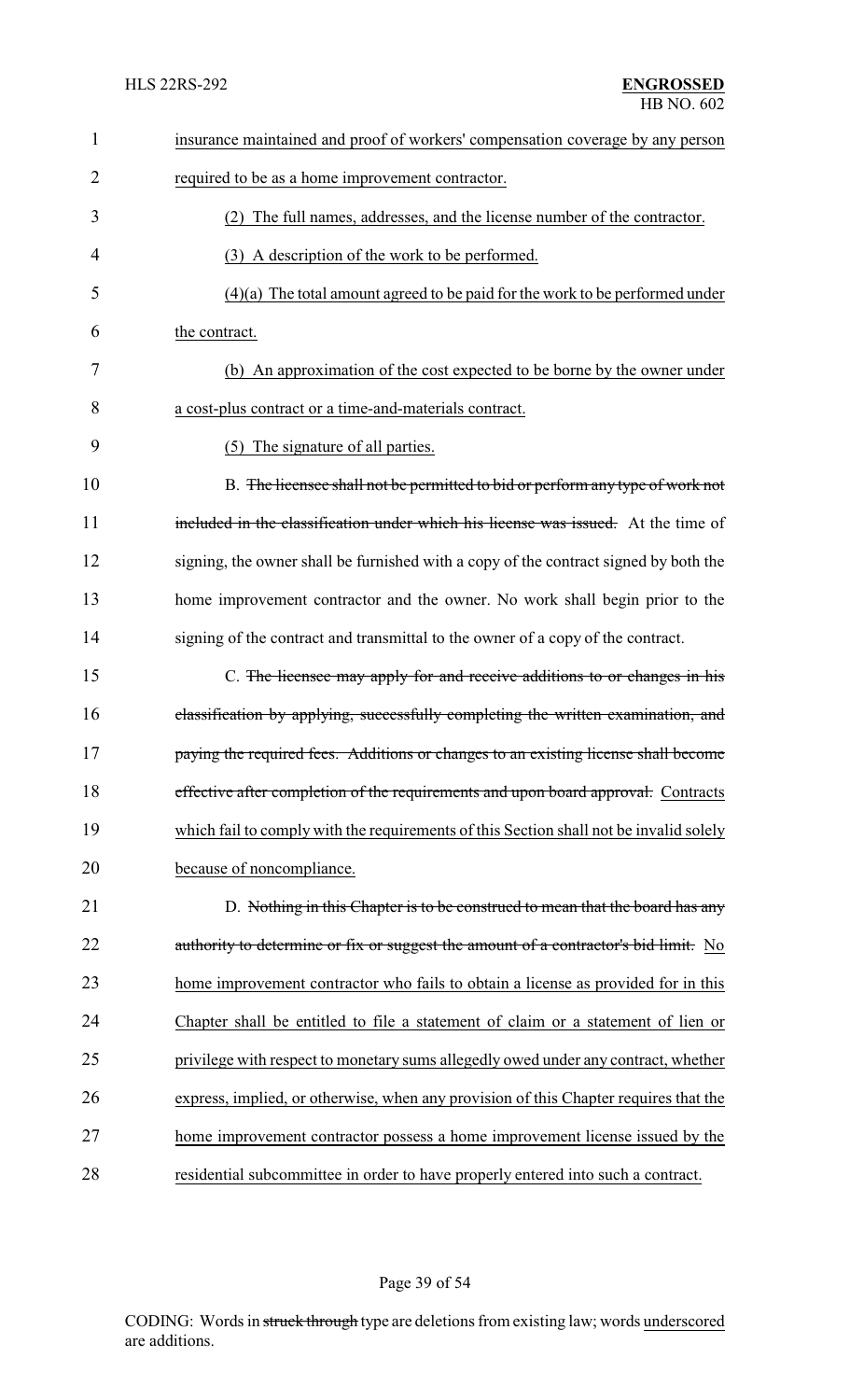| 1              | §2160. Engaging in business of contracting without authority prohibited; penalty          |
|----------------|-------------------------------------------------------------------------------------------|
| $\overline{2}$ | Local regulatory authority; permit offices; staff; building permits                       |
| 3              | $A_{\cdot}(1)$ It shall be unlawful for any person to engage or to continue in this state |
| 4              | in the business of contracting, or to act as a contractor as defined in this Chapter,     |
| 5              | unless he holds an active license as a contractor under the provisions of this Chapter.   |
| 6              | (2) It shall be unlawful for any contractor, licensed or unlicensed, who                  |
| 7              | advertises in any form or in any news medium, to advertise that he is a licensed          |
| 8              | contractor without specifying the type of license to which he is referring. Each month    |
| 9              | the staff of the board may inspect the list of permits issued by each local building      |
| 10             | permit official in this state to ensure that no person is working as a contractor         |
| 11             | without an active license. Upon request, parish and municipal permitting authorities      |
| 12             | shall provide to board staff, all unredacted documents relating to building permits,      |
| 13             | applications, and inspections.                                                            |
| 14             | B. It shall be sufficient for the indictment, affidavit, or complaint to allege           |
| 15             | that the accused unlawfully engaged in business as a contractor without authority         |
| 16             | from the State Licensing Board for Contractors. Prior to the issuance of any building     |
| 17             | permit, the local building permit official shall require that the applicant for such      |
| 18             | permit produce proof that the applicant possesses an appropriate, applicable              |
| 19             | contractor's license issued by the board, or that the applicant's proposed building       |
| 20             | activity is exempt from such licensure in accordance with this Chapter.                   |
| 21             | C.(1) Anyone violating this Section of this Chapter shall be guilty of a                  |
| 22             | misdemeanor and, upon conviction, shall be fined a sum not to exceed five hundred         |
| 23             | dollars per day of violation, or three months in prison, or both.                         |
| 24             | (2) Notwithstanding any action taken by the board, any person, who does not               |
| 25             | possess a license from the board, and who violates any of the provisions of this          |
| 26             | Section, and causes harm or damage to another in excess of three hundred dollars,         |
| 27             | upon conviction, shall be fined not less than five hundred dollars nor more than five     |
| 28             | thousand dollars, or imprisoned, with or without hard labor, for not less than six        |
| 29             | months nor more than five years, or both.                                                 |

# Page 40 of 54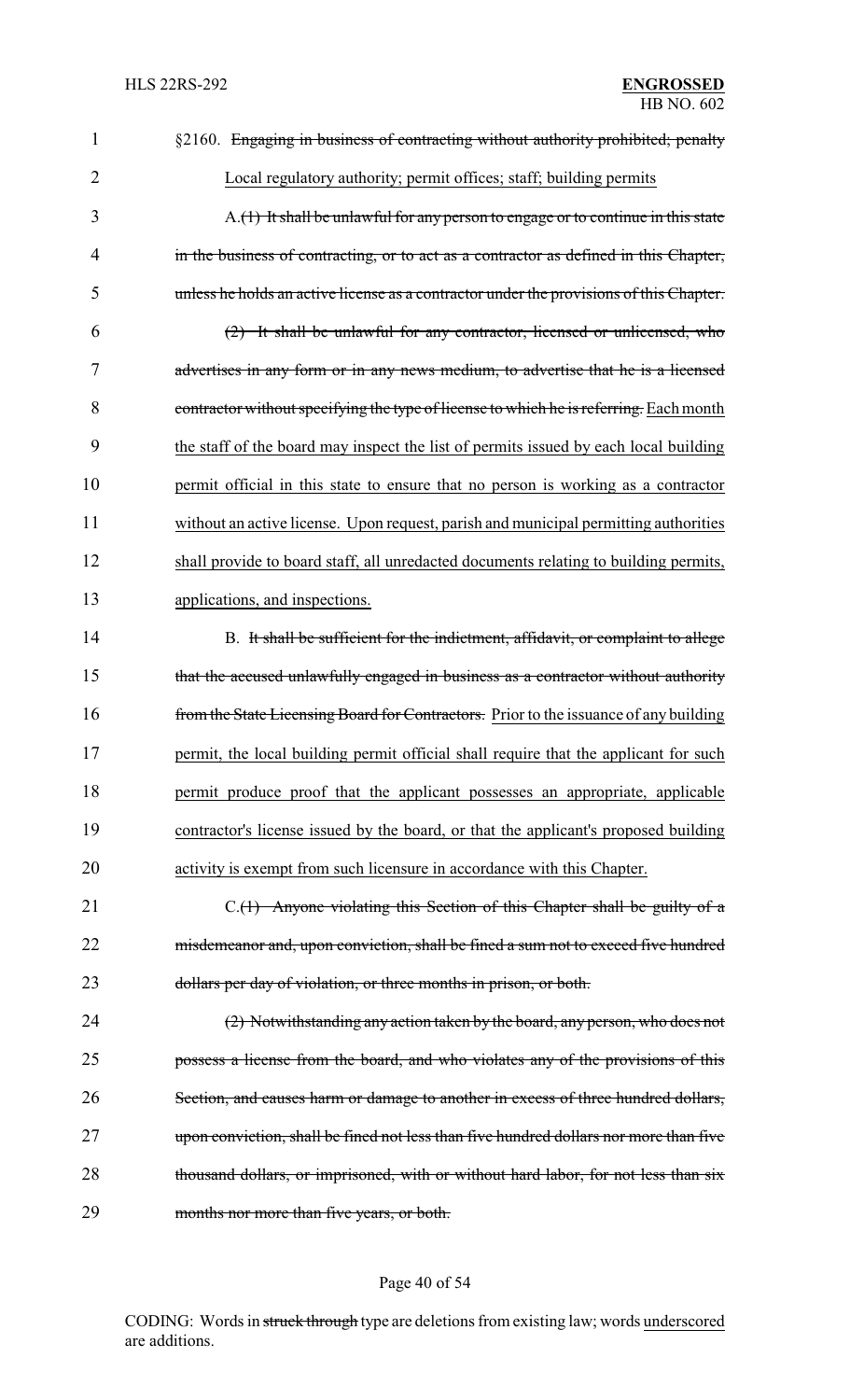| $\mathbf{1}$   | (3) Any fine so assessed and collected shall be remitted to the contractor's            |
|----------------|-----------------------------------------------------------------------------------------|
| $\overline{2}$ | educational trust fund provided for in R.S. 37:2162(J). The local building permit       |
| 3              | official shall require any applicant claiming an exemption for residential construction |
| 4              | activities to execute an affidavit attesting to the claimed exemption. Such affidavit   |
| 5              | shall be submitted to the local building permit official prior to the issuance of a     |
| 6              | permit. Such affidavit shall be executed on a form provided by the board.               |
| 7              | D. The district attorney, in whose jurisdiction the violation occurs, shall have        |
| 8              | sole authority to prosecute criminal actions pursuant to this Section. The provisions   |
| 9              | of this Chapter shall preempt any municipal or other local regulatory examination       |
| 10             | authority over all licensees. If the governing authority or any municipality or parish  |
| 11             | finds that the state minimum standards do not meet its needs, the local government      |
| 12             | may provide requirements not less stringent that those specified by the state.          |
| 13             | §2161. Power to sue and be sued; injunction; restraining orders Construction            |
| 14             | management                                                                              |
| 15             | The board may sue and be sued and, to that end, shall have the right to go              |
| 16             | into court in the jurisdiction in which the provisions of this Chapter are being        |
| 17             | violated, and upon affidavit, secure a temporary restraining order and a writ of        |
| 18             | injunction restraining and prohibiting the violation of this Chapter and the            |
| 19             | performance of any work then being done or about to be commenced.                       |
| 20             | A.(1) Any person who performs, attempts to perform, or submits a price, bid,            |
| 21             | or offer to perform work in construction management whose scope of authority and        |
| 22             | responsibility include supervision, oversight, direction, or in any manner assumes      |
| 23             | charge for the construction services provided to an owner by a contractor or            |
| 24             | contractors, in which the value of the construction project is:                         |
| 25             | (a) In excess of fifty thousand dollars for a commercial construction project,          |
| 26             | shall possess a license from the board in the major classification applicable to the    |
| 27             | type of work being performed on the construction project.                               |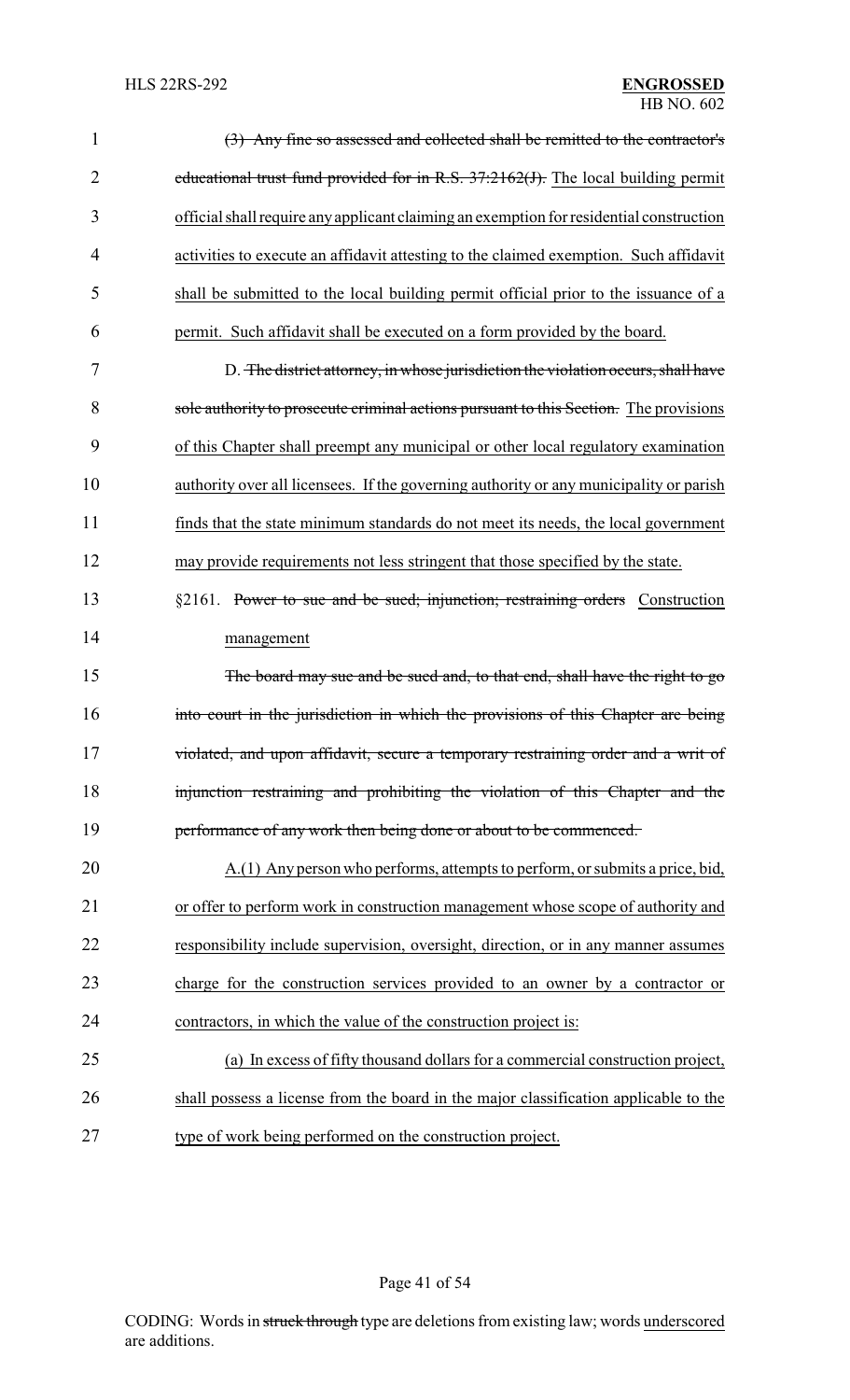| $\mathbf{1}$   | (b) In excess of seventy-five thousand dollars for a residential construction         |
|----------------|---------------------------------------------------------------------------------------|
| $\overline{2}$ | project, shall possess a license from the board in the classification of residential  |
| 3              | construction.                                                                         |
| 4              | In excess of seven thousand five hundred dollars for a home<br>(c)                    |
| 5              | improvement project, shall possess a license from the board in the classification of  |
| 6              | home improvement construction.                                                        |
| 7              | An architect or engineer ensuring compliance with the plans and<br>(2)                |
| 8              | specifications for the construction project on behalf of the owner, or construction   |
| 9              | manager whose scope of authority and responsibilities do not include any of the tasks |
| 10             | provided for in this Subsection and does not subcontract actual construction work,    |
| 11             | is not required to obtain a contractor's license.                                     |
| 12             | (3) An employee of the owner who supervises the construction or ensures               |
| 13             | compliance with the plans and specifications on behalf of the owner but does not bid  |
| 14             | or perform construction work for which a license is required does not have to be      |
| 15             | licensed.                                                                             |
| 16             | §2162. Violations; civil penalty; jurisdiction Joint venture                          |
| 17             | A. Any person who violates any provision of this Chapter shall, after notice          |
| 18             | and a hearing, be liable to the board for a fine of up to ten percent of the total    |
| 19             | contract or the value of the work being performed for which there is a violation. In  |
| 20             | addition to the fine, the board may impose costs and attorney fees for each offense.  |
| 21             | If the board brings an action against a person pursuant to this Section and fails to  |
| 22             | prove its case, it shall be liable to the person for the payment of his reasonable    |
| 23             | litigation expenses as defined in R.S. $49:965.1(D)$ .                                |
| 24             | B. In addition to or in lieu of the criminal penalties and administrative             |
| 25             | sanctions provided in this Chapter, the board may issue an order to cease and desist  |
| 26             | to any person or firm engaged in any activity, conduct, or practice constituting a    |
| 27             | violation of any provision of this Chapter. The order shall be issued in the name of  |
|                |                                                                                       |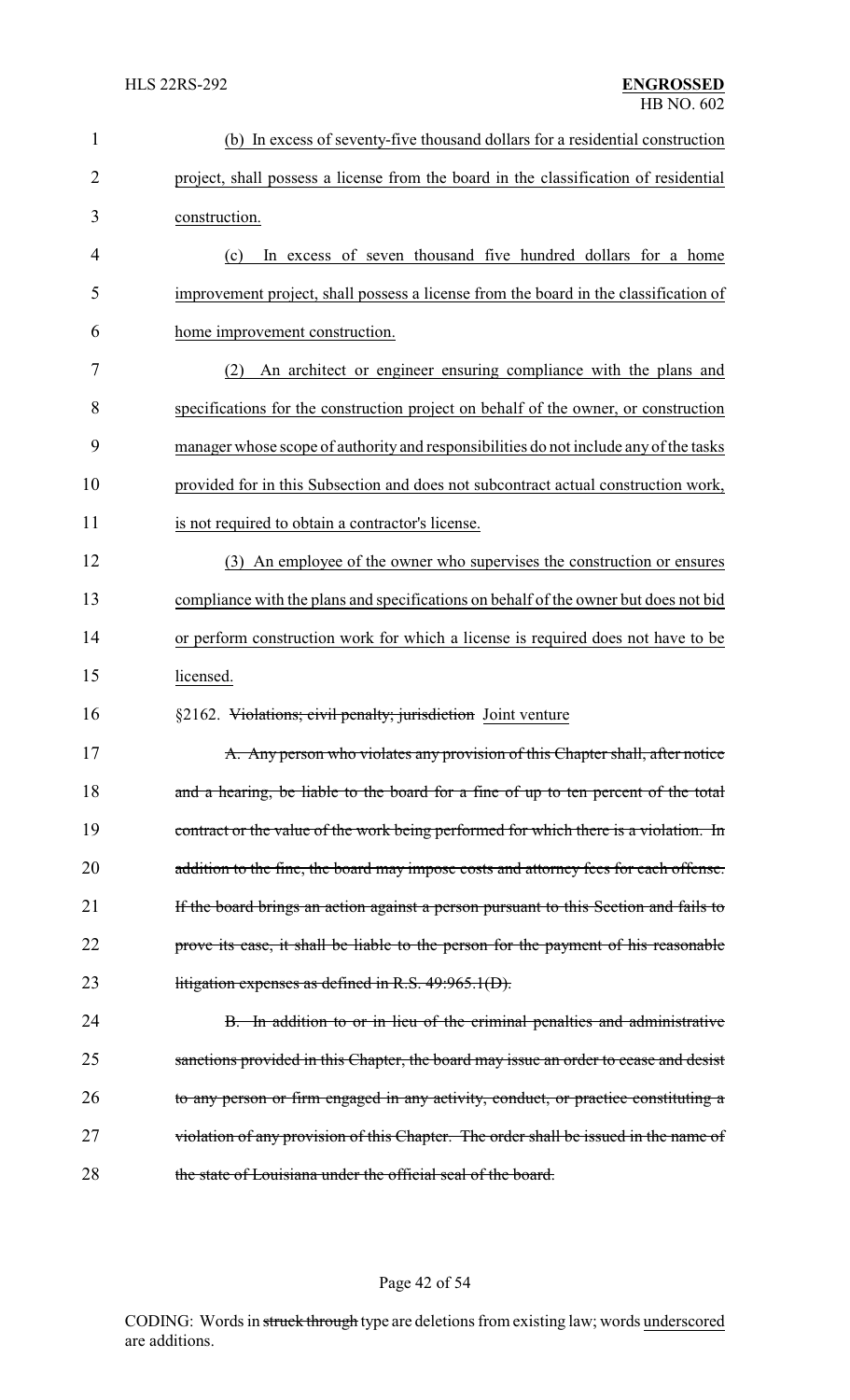# HB NO. 602

| 1  | C. If the person or firm to whom the board directs a cease and desist order               |
|----|-------------------------------------------------------------------------------------------|
| 2  | does not cease or desist the proscribed activity, conduct, or practice immediately, the   |
| 3  | board may cause to issue in any court of competent jurisdiction and proper venue,         |
| 4  | a writ of injunction enjoining the person or firm from engaging in any activity,          |
| 5  | conduct, or practice prohibited by this Chapter.                                          |
| 6  | D. Upon proper showing by the board that a person or firm has engaged or                  |
| 7  | is engaged in any activity, conduct, or practice prohibited by this Chapter, the courts   |
| 8  | shall issue a temporary restraining order restraining the person or firm from engaging    |
| 9  | in the unlawful activity, conduct, or practice pending the hearing on a preliminary       |
| 10 | injunction. In due course, a permanent injunction shall be issued after a hearing,        |
| 11 | commanding the cessation of the unlawful activity, conduct, or practice without the       |
| 12 | board having to give bond. A temporary restraining order, preliminary injunction,         |
| 13 | or permanent injunction issued pursuant to the provisions of this Section shall not be    |
| 14 | subject to being released upon bond.                                                      |
| 15 | E. In the suit for an injunction, the board may demand of the defendant a                 |
| 16 | penalty as provided in Subsection A of this Section. A judgment for penalty,              |
| 17 | attorney fees, and costs may be rendered in the same judgment in which the                |
| 18 | injunction is made absolute. If the board brings an action against a person pursuant      |
| 19 | to the provisions of this Section and fails to prove its case, then it shall be liable to |
| 20 | the person for the payment of his attorney fees and costs.                                |
| 21 | F. The trial of the proceeding by injunction shall be summary and by the                  |
| 22 | judge without a jury.*                                                                    |
| 23 | G. Anyone violating this Chapter who fails to cease work, after proper                    |
| 24 | hearing and notification from the board, shall not be eligible to apply for a             |
| 25 | contractor's license for a period not to exceed one year from the date of official        |
| 26 | notification to cease work.                                                               |
| 27 | H. It shall be within the power of the board to withhold approval, for up to              |
| 28 | six months, of any application from anyone who, prior to said application, has been       |
| 29 | found in violation of this Chapter.                                                       |

# Page 43 of 54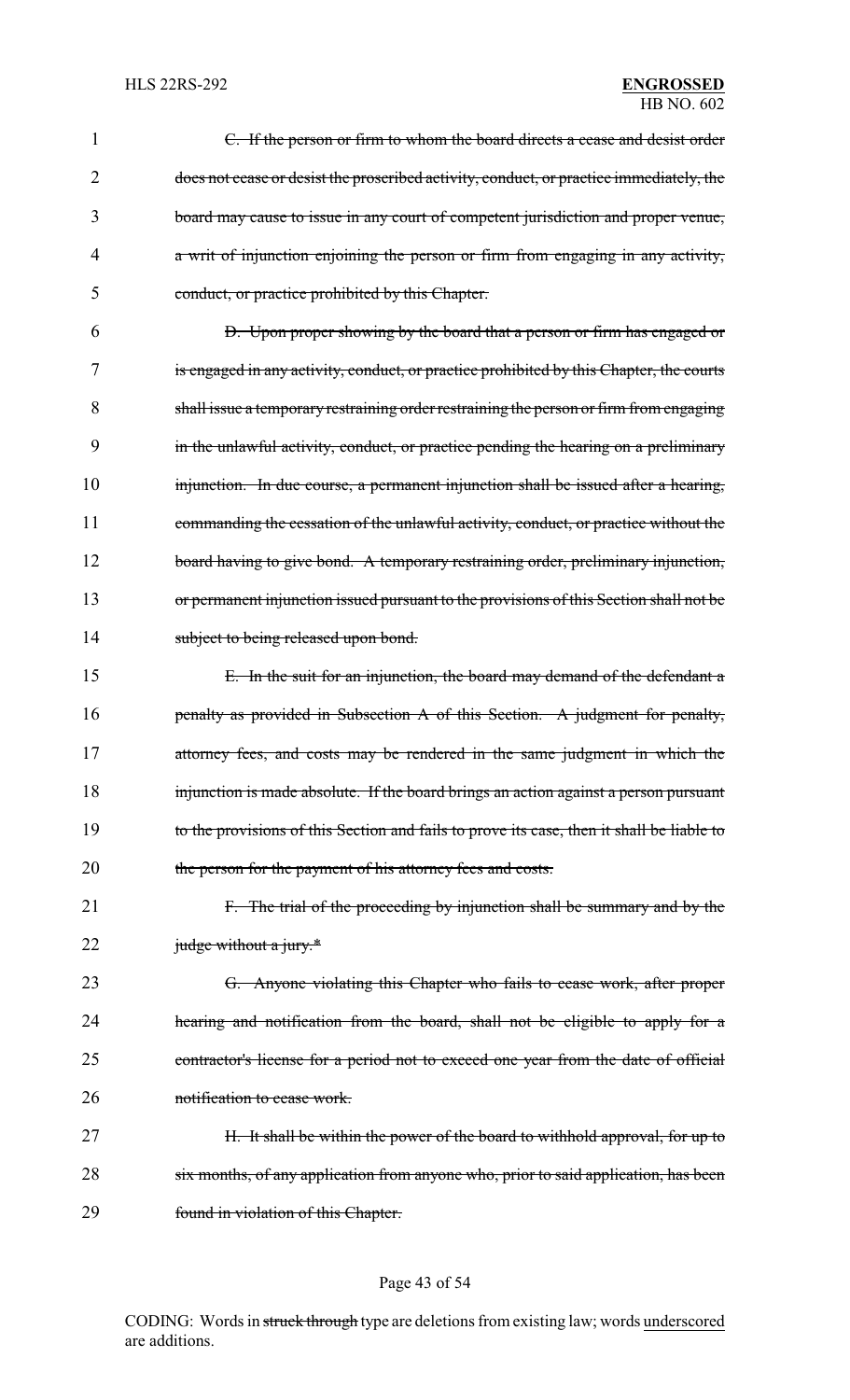# HB NO. 602

|   | I. All fines or penalties collected by the board pursuant to the provisions of          |
|---|-----------------------------------------------------------------------------------------|
|   | this Section for violations of any provision of this Chapter shall, annually, at each   |
|   | audit of the board, be transferred to a separate contractor's educational trust fund to |
| 4 | be used for educational purposes as determined by the board.                            |

5 J. Upon the expiration of the delays set forth in the Administrative Procedure 6 Act for an aggrieved party to appeal any fine or penalty assessed by the board, if an 7 appeal has not been so filed, the board may initiate civil proceedings against the 8 party seeking to obtain a judgment against that party in an amount equivalent to the 9 amount of the fine assessed, together with legal interest and all reasonable attorney 10 fees incurred by the board in bringing the action. The proceedings shall be 11 conducted on a summary basis, with the defendant being limited to the defense of 12 lack of notice as to the meeting of the board during which the fine was assessed. All 13 proceedings brought pursuant to the provisions of this Subsection shall lie in any 14 court of competent jurisdiction in this state.

15 K. In addition to all other authority granted to the board by the provisions of 16 this Chapter, the board shall have the authority to cause to be issued to any person 17 who is alleged to have violated any of the provisions of this Chapter a citation setting 18 forth the nature of the alleged violation, which provides to that person the option of 19 either pleading no contest to the charge and paying a fine to the board prescribed by 20 any provision of this Chapter or appearing at an administrative hearing conducted by 21 the board regarding the alleged violation. The citations may be issued by any 22 authorized employee of the board, and may be issued either in person or via the 23 United States Postal Service, postage prepaid and properly addressed. This 24 Subsection shall not be applicable to any criminal enforcement action brought 25 pursuant to the provisions of this Chapter.

26 L. Any person registered or licensed pursuant to the provisions of this 27 Chapter who is the subject of two or more complaints received by the board within 28 a six month period shall have his name and the nature of each complaint received 29 posted on the board's website.

#### Page 44 of 54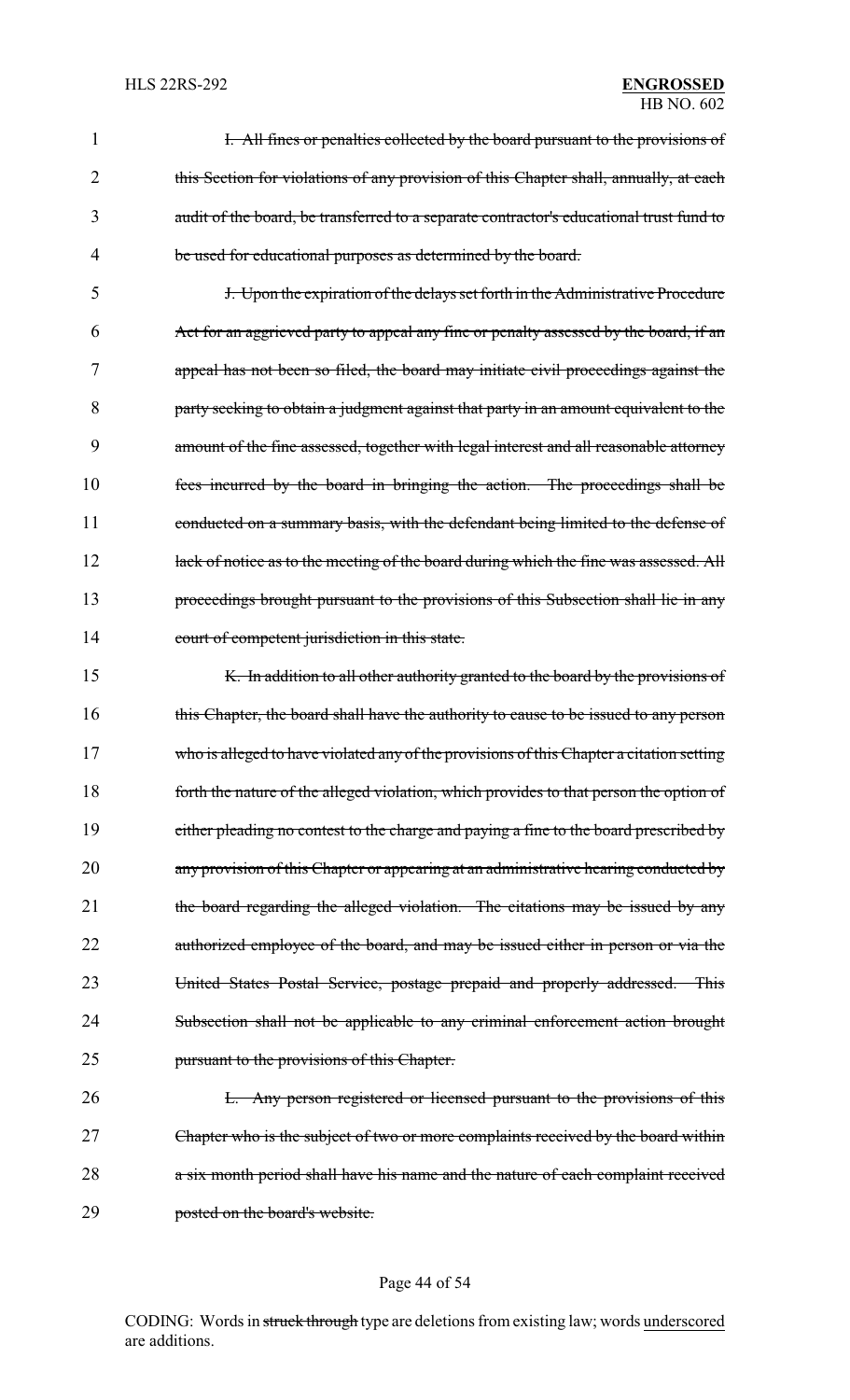| $\mathbf{1}$   | When two or more persons bid, contract, or perform construction work as a                |
|----------------|------------------------------------------------------------------------------------------|
| $\overline{2}$ | joint venture on any project for which a contractor's license is required, the joint     |
| 3              | venture is required to be properly licensed by the board at the time of bid, contract,   |
| 4              | and performance of work in the classification for which the joint venture will           |
| 5              | perform work. This requirement applies to but is not limited to a corporation,           |
| 6              | limited liability company, limited liability partnership, general partnership, and any   |
| 7              | other entity operating as a joint venture on a project for which a contractor's license  |
| 8              | is required from this board. This licensing requirement is required before persons       |
| 9              | or contractors are permitted to bid, contract, or perform work on a project for which    |
| 10             | a license is required regardless of whether they intended to operate as a joint venture. |
| 11             | §2163. Bid procedures; penalty Engaging in business of contracting without               |
| 12             | authority prohibited; penalty                                                            |
| 13             | A.(1) It is the intent of this Section that only contractors who hold an active          |
| 14             | license be awarded contracts either by bid or through negotiation. All architects,       |
| 15             | engineers, and awarding authorities shall place in their bid specifications the          |
| 16             | requirement that a contractor shall certify that he holds an active license under the    |
| 17             | provisions of this Chapter by displaying his license number on the bid envelope. In      |
| 18             | the case of an electronic bid proposal, a contractor may submit an authentic digital     |
| 19             | signature on the electronic bid proposal accompanied by the contractor's license         |
| 20             | number in order to meet the requirements of this Paragraph. Except as otherwise          |
| 21             | provided herein, if the bid does not display the contractor's license number on the bid  |
| 22             | envelope, the bid shall be automatically rejected, shall be returned to the bidder       |
| 23             | marked "Rejected", and shall not be read aloud. It shall be unlawful for any person      |
| 24             | to engage or to continue in this state in the business of contracting, or to act as a    |
| 25             | contractor as defined in this Chapter, unless he holds an active license as a contractor |
| 26             | in accordance with the provisions of this Chapter.                                       |
| 27             | (2) Any bid that does not require the contractor to hold an active license shall         |
| 28             | state the exemption on the bid envelope and shall be treated as a lawful bid for the     |
| 29             | purpose of this Section. It shall be unlawful for any contractor, licensed or            |

Page 45 of 54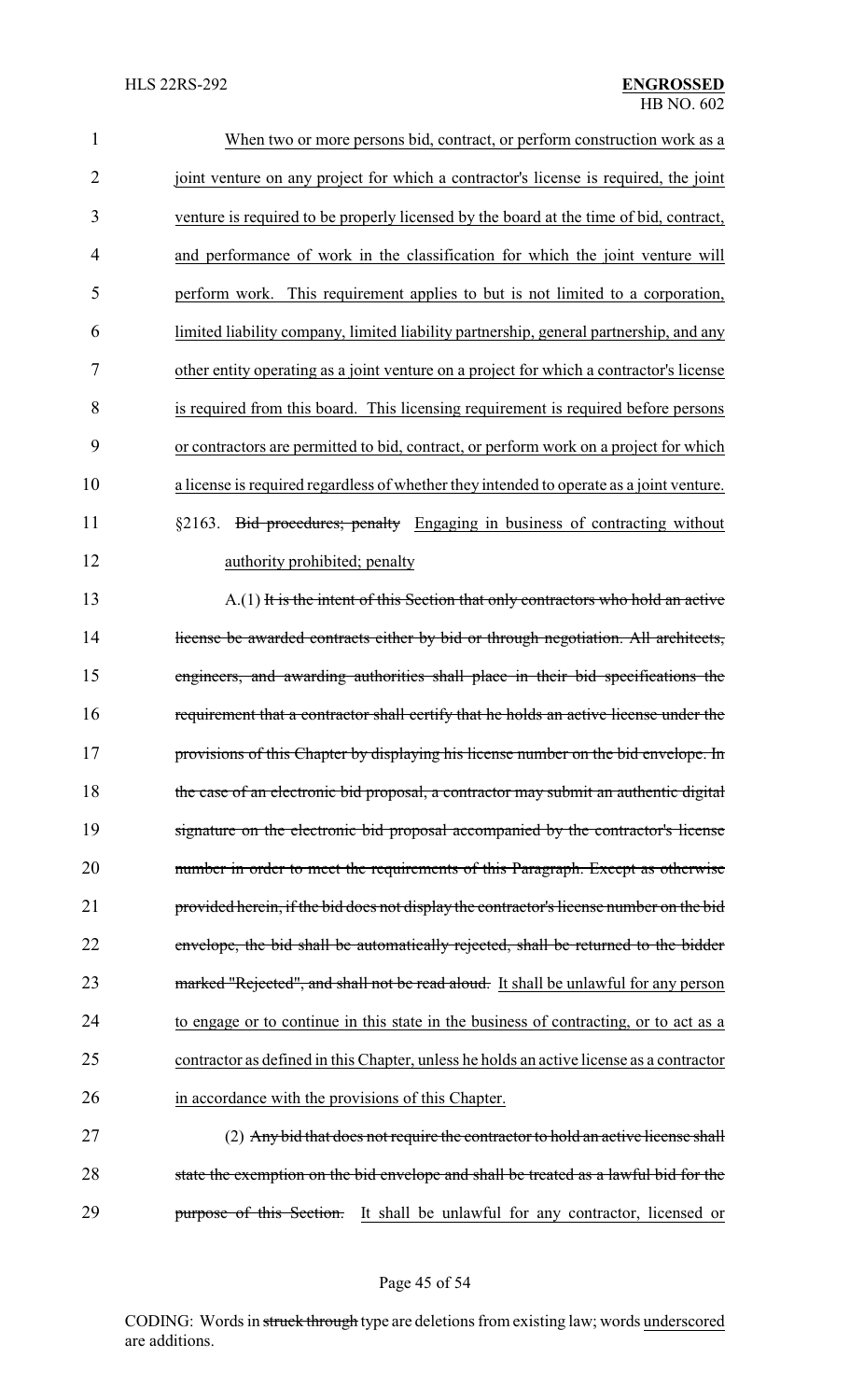| 1              | unlicensed, who advertises in any form or in any news medium, to advertise that he     |
|----------------|----------------------------------------------------------------------------------------|
| $\overline{2}$ | is a licensed contractor without specifying the type of license to which he is         |
| 3              | referring.                                                                             |
| 4              | B. It shall be sufficient for the indictment, affidavit, or complaint to allege        |
| 5              | that the accused unlawfully engaged in business as a contractor without authority      |
| 6              | from the board.                                                                        |
| 7              | C.(1) Anyone found to be in violation of this Section shall be guilty of a             |
| 8              | misdemeanor and, upon conviction, shall be fined a sum not to exceed five hundred      |
| 9              | dollars per day of violation, or three months in prison, or both.                      |
| 10             | (2) Notwithstanding any action taken by the board, any person who does not             |
| 11             | possess a license from the board and violates any of the provisions of this Section,   |
| 12             | and causes harm or damage to another in excess of three hundred dollars, upon          |
| 13             | conviction, shall be fined not less than five hundred dollars nor more than five       |
| 14             | thousand dollars, or imprisoned, with or without hard labor, for not less than six     |
| 15             | months nor more than five years, or both.                                              |
| 16             | (3) On any project that has been classified by the architect or engineer, prior        |
| 17             | to the bid, as a plumbing project, bids may only be accepted from those who have as    |
| 18             | a qualifying party a person who has complied with the provisions of Chapter 16 of      |
| 19             | this Title, R.S. 37:1361 et seq. Any fine assessed and collected in accordance with    |
| 20             | the provisions of this Section shall be remitted to the contractor's educational trust |
| 21             | fund provided for in R.S. $37:2164(I)$ .                                               |
| 22             | (4) Any contractor who submits a bid for a type of construction for which              |
| 23             | the does not hold an active license to perform shall be acting in violation of this    |
| 24             | Section and shall be subject to all provisions for violations and penalties thereof.   |
| 25             | (5) Any subcontractor who submits a bid or quotes a price to any unlicensed            |
| 26             | or inactive prime contractor shall be subject to all provisions for violations and     |
| 27             | penalties thereof.                                                                     |
| 28             | B. In no event shall proposal forms be issued later than twenty-four hours             |
| 29             | prior to the hour and date set for receiving proposals.                                |

# Page 46 of 54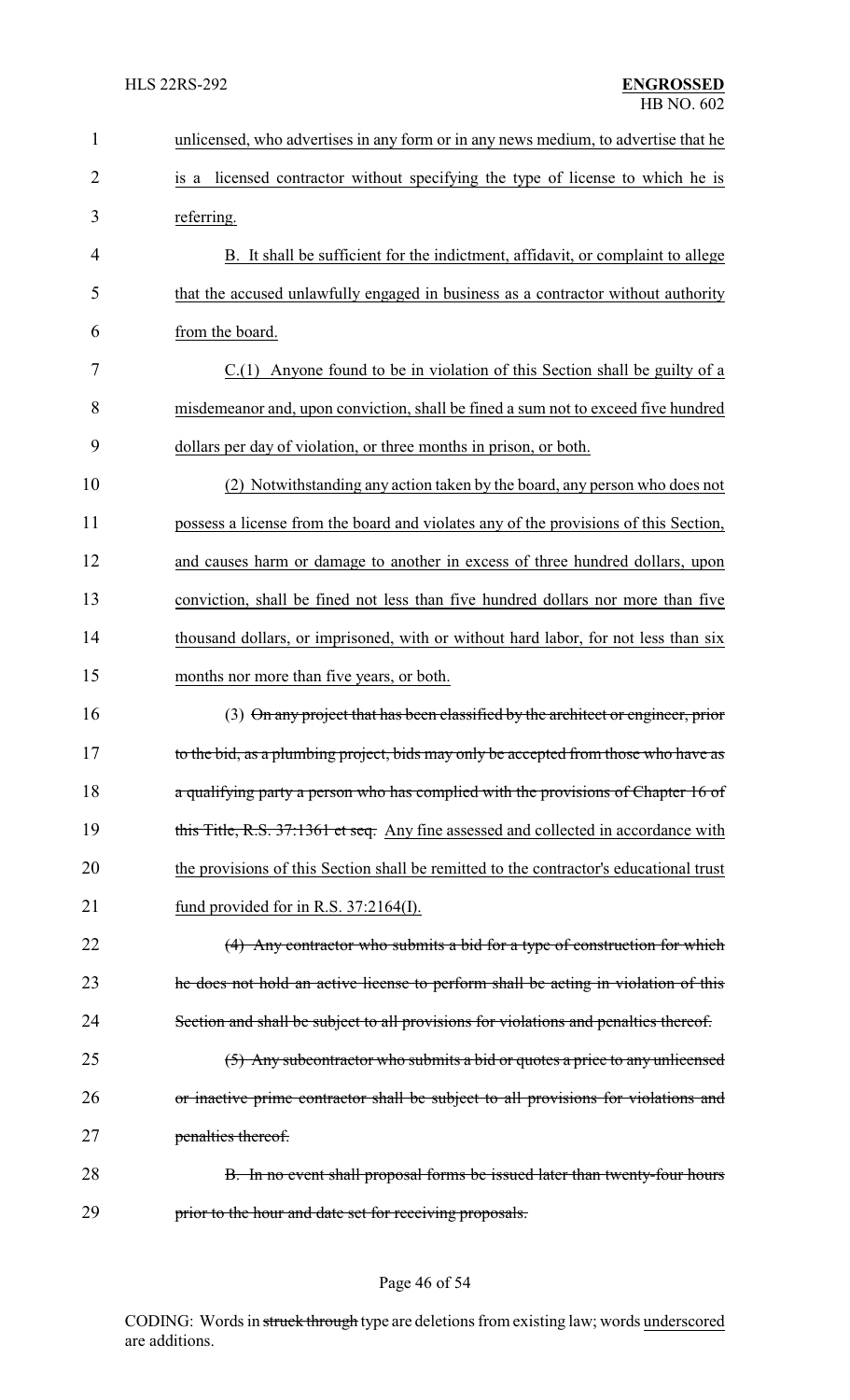| 1  | C. The architect, engineer, or awarding authority shall classify public                  |
|----|------------------------------------------------------------------------------------------|
| 2  | projects. Once the project is classified, any interested person may object by sending    |
| 3  | a certified letter to both the board and the architect, engineer, or awarding authority  |
| 4  | stating with particularity the reasons for the objection. The objection shall be         |
| 5  | received by the board and by the architect, engineer, or awarding authority at least     |
| 6  | ten working days prior to the date on which bids are to be opened and then submitted     |
| 7  | to a committee for determination. The chairman of the board shall appoint the            |
| 8  | committee which shall consist of board members. The committee may approve the            |
| 9  | project classification or add an additional classification by vote of a majority of the  |
| 10 | members of the committee. The matter shall be resolved and the board shall notify        |
| 11 | the architect, engineer, and awarding authority no less than five days prior to the time |
| 12 | when bids are to be opened, unless all parties agree that a delay will not cause harm    |
| 13 | to others.                                                                               |
| 14 | D.(1) Any awarding authority or its agent who violates the provisions of this            |
| 15 | Section shall be deemed guilty of a misdemeanor and, upon conviction, be punished        |
| 16 | by a fine of not less than one hundred dollars or more than two hundred dollars or       |
| 17 | imprisonment in the parish jail for not less than thirty days nor more than sixty days,  |
| 18 | or both. Any fine and imprisonment are at the discretion of the court.                   |
| 19 | (2) In addition, the board may, after notice and a hearing, impose a fine upon           |
| 20 | any awarding authority or its agent who intentionally violates the provisions of this    |
| 21 | Section. The board may not impose any fine as authorized by this Paragraph on the        |
| 22 | state, its agencies, boards, or commissions, or any political subdivision thereof.       |
| 23 | The district attorney in whose jurisdiction the violation occurs shall have sole         |
| 24 | authority to prosecute criminal actions pursuant to this Section.                        |
| 25 | §2164. Reciprocity Violations; civil penalty; jurisdiction                               |
| 26 | Any applicant holding a license in good standing in a comparable                         |
| 27 | elassification in another state recognized by the respective agency as a reciprocity     |
| 28 | state may have the trade portion of the examination waived upon written certification    |
| 29 | from that state in which the applicant is licensed. The business law portion of the      |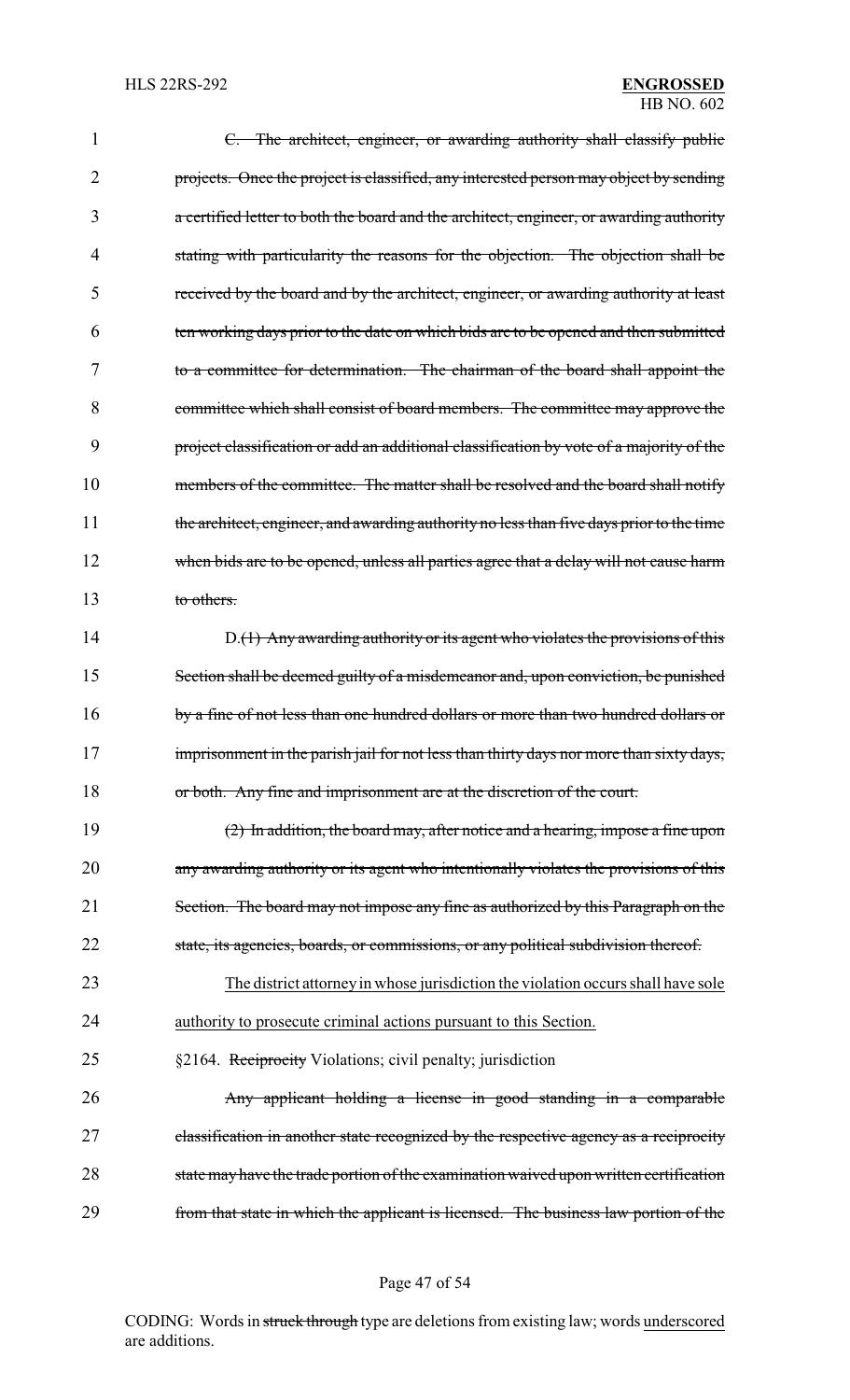| $\mathbf{1}$   | examination and the provisions of R.S. 37:2156.1 shall not be waived. Applicants        |
|----------------|-----------------------------------------------------------------------------------------|
| $\overline{2}$ | shall comply with all other licensing requirements of this state; however, for good     |
| 3              | cause, the board may waive any other licensing requirement.                             |
| $\overline{4}$ | A. Any person who violates any provision of this Chapter shall, after notice            |
| 5              | and a hearing, be liable to the board for a fine of up to ten percent of the total      |
| 6              | contract or the value of the work bid or being performed for which there is a           |
| 7              | violation. In addition to the fine, the board may impose administrative costs and       |
| 8              | attorney fees for each offense. In determining whether to impose an administrative      |
| 9              | penalty, the board or residential subcommittee shall consider the seriousness of the    |
| 10             | violation, cooperation on the part of the contractor, and the history of previous       |
| 11             | violations.                                                                             |
| 12             | In addition to or in lieu of the criminal penalties and administrative<br>В.            |
| 13             | sanctions provided in this Chapter, the board may issue an order to cease and desist    |
| 14             | to any person or firm engaged in any activity, conduct, or practice constituting a      |
| 15             | violation of any provision of this Chapter. The order shall be issued in the name of    |
| 16             | the state of Louisiana under the official seal of the board.                            |
| 17             | C. If the person or firm to whom the board directs a cease and desist order             |
| 18             | does not cease or desist the proscribed activity, conduct, or practice immediately, the |
| 19             | board may cause to issue in any court of competent jurisdiction and proper venue,       |
| 20             | a writ of injunction enjoining the person or firm from engaging in any activity,        |
| 21             | conduct, or practice prohibited by this Chapter.                                        |
| 22             | D. Upon proper showing by the board that a person or firm has engaged or                |
| 23             | is engaged in any activity, conduct, or practice prohibited by this Chapter, the court  |
| 24             | shall issue a temporary restraining order restraining the person or firm from engaging  |
| 25             | in the unlawful activity, conduct, or practice pending the hearing on a preliminary     |
| 26             | injunction. In due course, a permanent injunction shall be issued after a hearing,      |
| 27             | commanding the cessation of the unlawful activity, conduct, or practice without the     |
| 28             | board having to give bond. A temporary restraining order, preliminary injunction,       |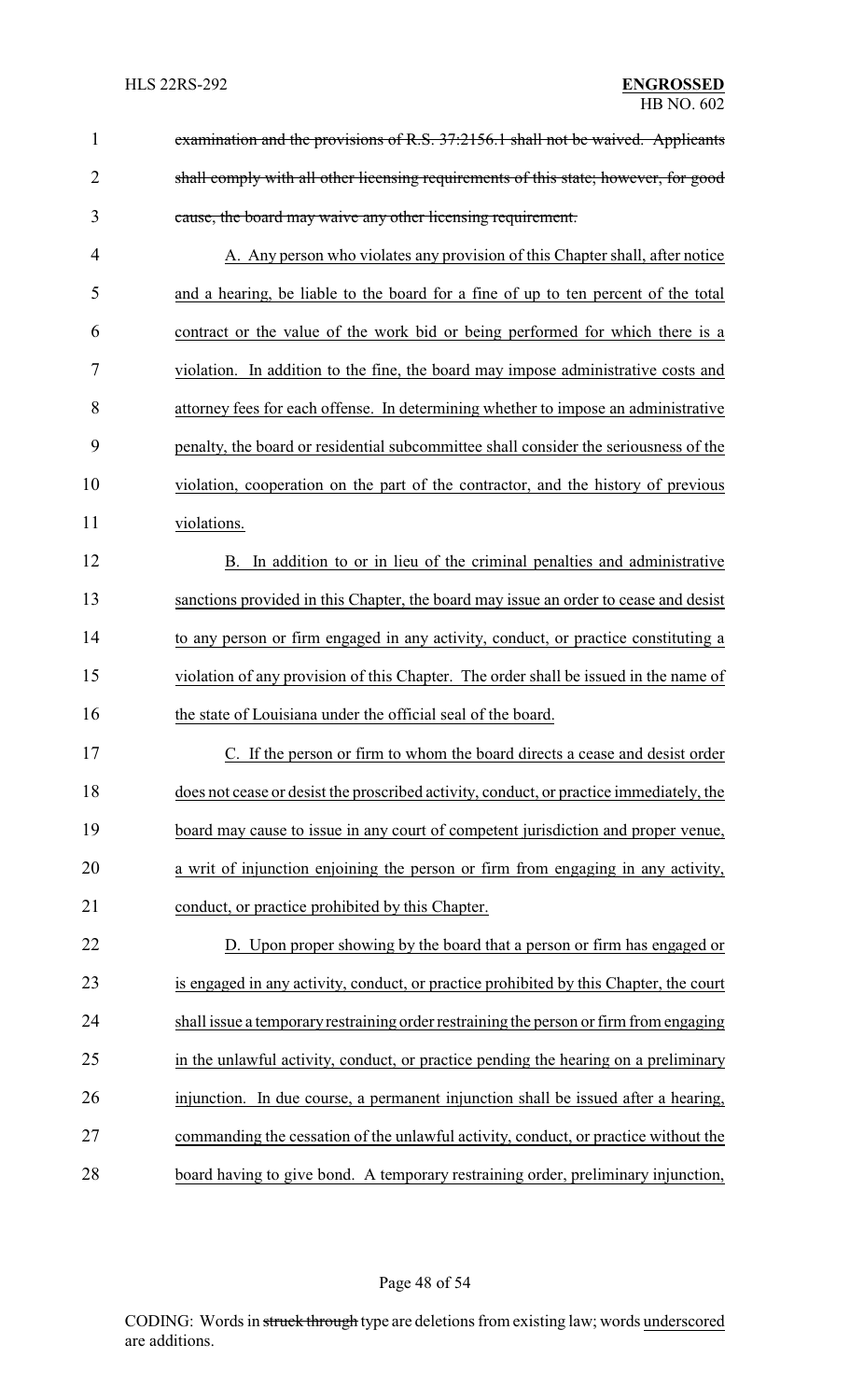| $\mathbf{1}$   | or permanent injunction issued pursuant to the provisions of this Section shall not be    |  |  |
|----------------|-------------------------------------------------------------------------------------------|--|--|
| $\overline{2}$ | subject to being released upon bond.                                                      |  |  |
| 3              | E. In the suit for an injunction, the board may demand of the defendant a                 |  |  |
| 4              | penalty as provided in Subsection A of this Section. A judgment for penalty,              |  |  |
| 5              | attorney fees, and costs may be rendered in the same judgment in which the                |  |  |
| 6              | injunction is made absolute. If the board brings an action against a person pursuant      |  |  |
| 7              | to the provisions of this Section and fails to prove its case, then it shall be liable to |  |  |
| 8              | the person for the payment of his attorney fees and costs.                                |  |  |
| 9              | F. The trial of the proceeding by injunction shall be summary and by the                  |  |  |
| 10             | judge without a jury.                                                                     |  |  |
| 11             | G. Anyone violating this Chapter who fails to cease work, after proper                    |  |  |
| 12             | hearing and notification from the board, shall not be eligible to apply for a             |  |  |
| 13             | contractor's license for a period not to exceed one year from the date of official        |  |  |
| 14             | notification to cease work.                                                               |  |  |
| 15             | H. It shall be within the power of the board to withhold approval, for up to              |  |  |
| 16             | one year, of any application from anyone who, prior to the application, has had his       |  |  |
| 17             | license revoked by the board or residential subcommittee.                                 |  |  |
| 18             | I. All fines or penalties collected by the board pursuant to the provisions of            |  |  |
| 19             | this Section for violations of any provision of this Chapter shall, annually, at each     |  |  |
| 20             | audit of the board, be transferred to a separate contractor's educational trust fund to   |  |  |
| 21             | be used for educational purposes as determined by the trustees of the fund. The           |  |  |
| 22             | Construction Education Trust Fund shall make an audited financial report to the           |  |  |
| 23             | board annually.                                                                           |  |  |
| 24             | J. Upon the expiration of the delays set forth in the Administrative Procedure            |  |  |
| 25             | Act for an aggrieved party to appeal any fine or penalty assessed by the board, if an     |  |  |
| 26             | appeal has not been so filed, the board may initiate civil proceedings against the        |  |  |
| 27             | party seeking to obtain a judgment against that party in an amount equivalent to the      |  |  |
| 28             | amount of the fine assessed, together with legal interest and all reasonable attorney     |  |  |
| 29             | fees incurred by the board in bringing the action. The proceedings shall be               |  |  |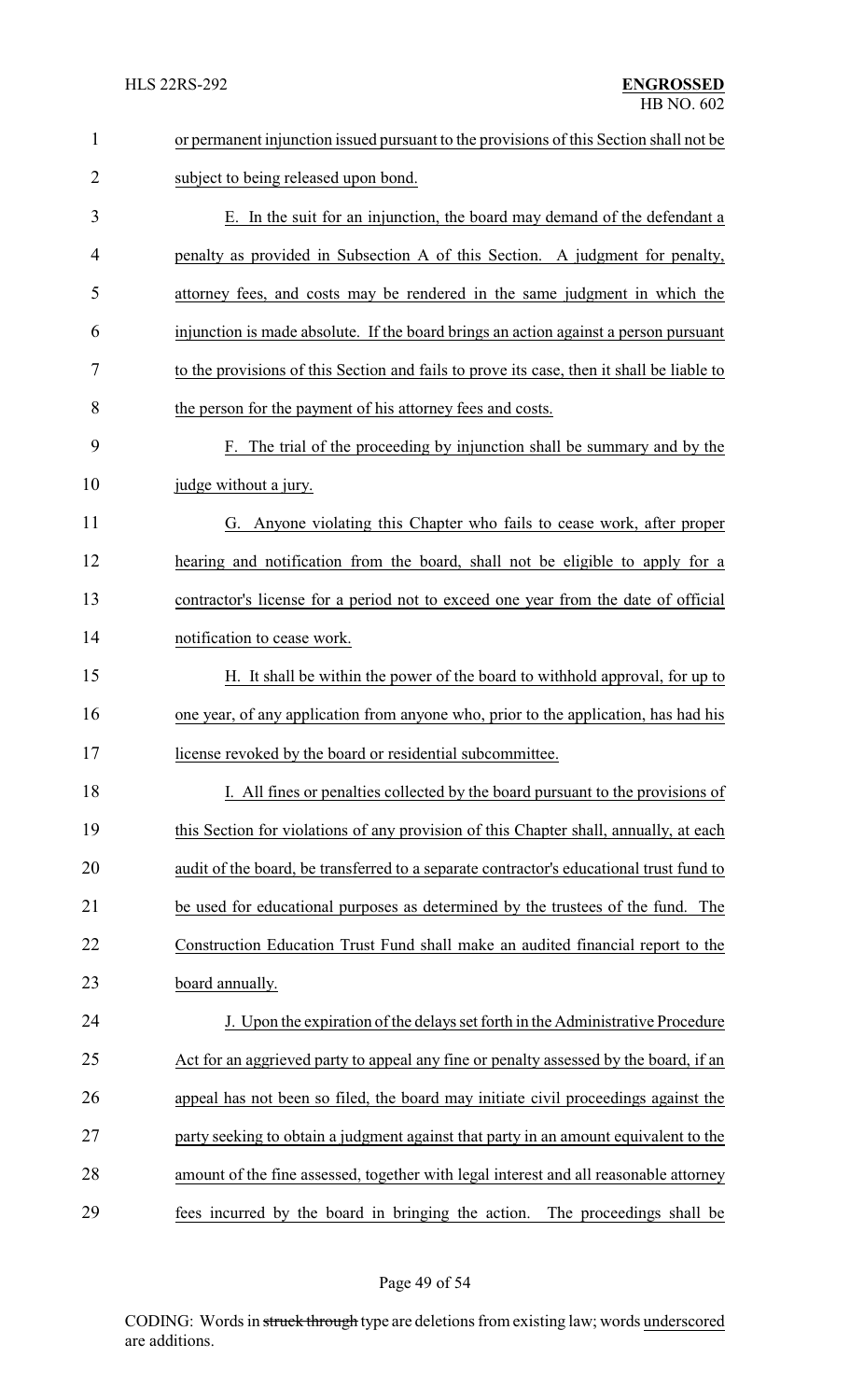| $\mathbf{1}$ | conducted on a summary basis, with the defendant being limited to the defense of          |
|--------------|-------------------------------------------------------------------------------------------|
| 2            | lack of notice as to the meeting of the board during which the fine was assessed. All     |
| 3            | proceedings brought pursuant to the provisions of this Subsection shall lie in any        |
| 4            | court of competent jurisdiction in this state.                                            |
| 5            | K. In addition to all other authority granted to the board by the provisions of           |
| 6            | this Chapter, the board shall have the authority to cause to be issued to any person      |
| 7            | who is alleged to have violated any of the provisions of this Chapter a citation setting  |
| 8            | forth the nature of the alleged violation, which provides to that person the option of    |
| 9            | either pleading no contest to the charge and paying a fine to the board prescribed by     |
| 10           | any provision of this Chapter or appearing at an administrative hearing conducted by      |
| 11           | the board regarding the alleged violation. The citations may be issued by any             |
| 12           | authorized employee of the board, and may be issued either in person, by certified        |
| 13           | mail with a return receipt, or by email with a read receipt from the noticed person.      |
| 14           | This Subsection shall not be applicable to any criminal enforcement action brought        |
| 15           | pursuant to the provisions of this Chapter.                                               |
| 16           | §2165. Residential Building Contractors Subcommittee; membership; terms Bid               |
| 17           | procedures; penalty                                                                       |
| 18           | A.(1) There is hereby established within the State Licensing Board for                    |
| 19           | Contractors the Residential Building Contractors Subcommittee, consisting of five         |
| 20           | members who shall be residents of the state of Louisiana and who have been actively       |
| 21           | engaged in residential contracting for at least five years prior to appointment by the    |
| 22           | governor. Three members of the subcommittee shall be appointed by the governor            |
| 23           | from a list of not less than ten names submitted by the Louisiana Homebuilders            |
| 24           | Association as certified by its president and secretary. One member of the                |
| 25           | subcommittee shall be appointed to represent congressional district one, one member       |
| 26           | to represent congressional districts four and five, one member to represent               |
| 27           | congressional district three, one member to represent congressional district two, and     |
| 28           | one member to represent congressional district six. It is the intent of this Section that |
| 29           | only contractors who hold an appropriate active license be awarded contracts either       |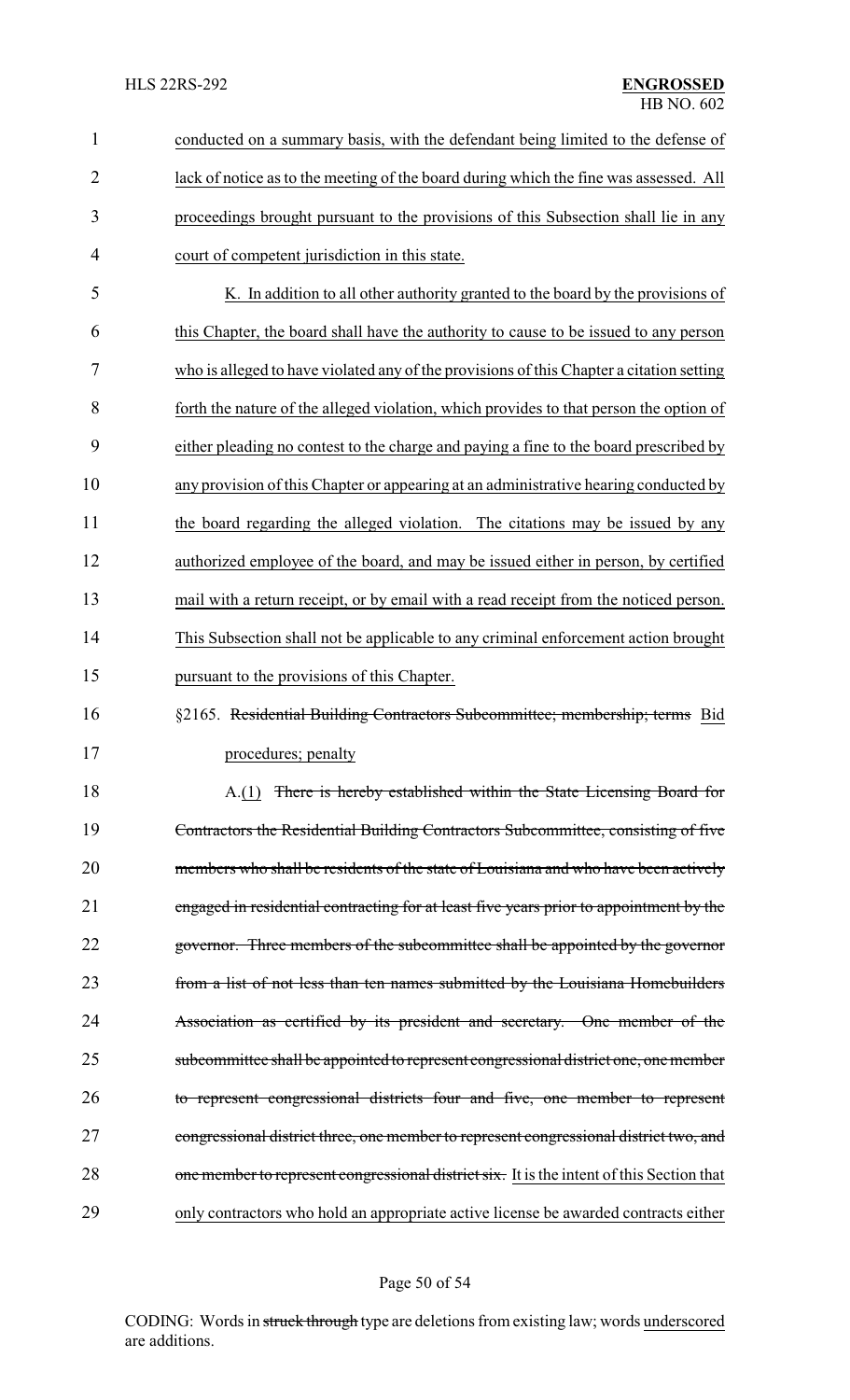| 1              | by bid or through negotiation. All architects, engineers, and awarding authorities      |  |
|----------------|-----------------------------------------------------------------------------------------|--|
| $\overline{2}$ | shall place in their bid specifications the requirement that a contractor shall certify |  |
| 3              | that he holds an active license in accordance with the provisions of this Chapter by    |  |
| 4              | displaying his license number on the bid envelope. In the case of an electronic bid     |  |
| 5              | proposal, a contractor may submit an authentic digital signature on the electronic bid  |  |
| 6              | proposal accompanied by the contractor's license number in order to meet the            |  |
| 7              | requirements of this Paragraph. Except as otherwise provided herein, if the bid does    |  |
| 8              | not display the contractor's license number on the bid envelope, the bid shall be       |  |
| 9              | automatically rejected, returned to the bidder marked "Rejected", and not be read       |  |
| 10             | aloud.                                                                                  |  |
| 11             | (2) Any bid that does not require the contractor to hold an active license shall        |  |
| 12             | state the exemption on the bid envelope and shall be treated as a lawful bid for the    |  |
| 13             | purposes of this Section.                                                               |  |
| 14             | (3) On any project that has been classified by the architect or engineer, prior         |  |
| 15             | to the bid, as a plumbing project, bids may only be accepted from those who have as     |  |
| 16             | a qualifying party a person who has complied with the provisions of Chapter 16 of       |  |
| 17             | this Title, R.S. 37:1361 et seq.                                                        |  |
| 18             | (4) Any contractor who submits a bid for a type of construction for which               |  |
| 19             | he does not hold an active license to perform shall be acting in violation of this      |  |
| 20             | Section and shall be subject to all provisions for violations and penalties thereof.    |  |
| 21             | (5) Any subcontractor who submits a bid or quotes a price to any unlicensed             |  |
| 22             | or inactive prime contractor shall be subject to all provisions for violations and      |  |
| 23             | penalties thereof.                                                                      |  |
| 24             | B. The terms of office of the initial members appointed to the subcommittee             |  |
| 25             | shall be one for a three-year term, one for a two-year term, and one for a one-year     |  |
| 26             | term, to be determined by the governor. Thereafter, all members shall be appointed      |  |
| 27             | for three-year terms. All terms shall commence thirty days after the appointment and    |  |
| 28             | all members shall serve until their successors have been appointed and qualified.       |  |
| 29             | Vacancies occurring in the membership of the subcommittee for any reason shall be       |  |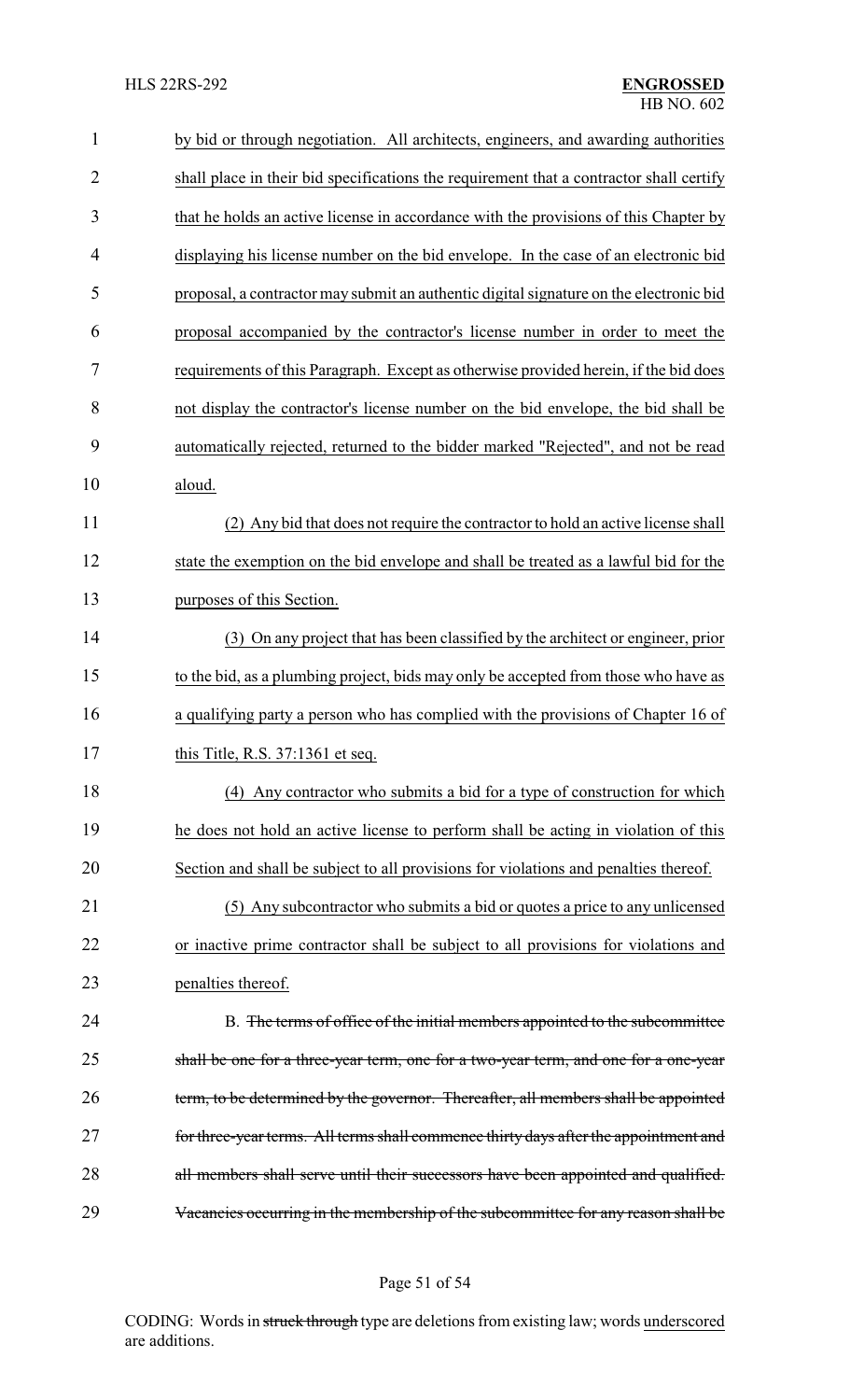filled by appointment by the governor for the unexpired term. No person shall be 2 appointed for more than two consecutive terms. The governor may remove a member for cause. In no event shall proposal forms be issued later than twenty-four hours prior to the hour and date set for receiving proposals.

 C. The executive director of the State Licensing Board for Contractors shall serve as executive director of the subcommittee and shall not have voting privileges. The architect, engineer, or awarding authority shall classify public projects. Once the project is classified, any interested person may object by sending a certified letter to both the board and the architect, engineer, or awarding authority stating with particularity the reasons for the objection. The objection shall be submitted to the 11 board and the architect, engineer, or awarding authority in writing by certified mail at least ten working days prior to the date on which bids are to be opened. Upon receipt of the protest for the project classification, the Licensing Board Compliance and Administrative staff will review the scope of work and offer a recommendation for the proper classification to the architect, engineer, or awarding authority within five working days after receipt of the objection. Any objection to the classification not made in accordance with this Section shall be considered waived.

18 D.(1) An ex officio member of the State Licensing Board for Contractors shall serve on the subcommittee and shall serve as the liaison between the 20 subcommittee and the board. He shall be appointed by the chairman of the State Licensing Board for Contractors and shall serve as the chairman of the 22 subcommittee. His presence at a meeting of the subcommittee may be counted toward establishing a quorum of the subcommittee, and he shall only have voting privileges if either of the following circumstances exists:

 (a) His presence is necessary to establish a quorum of the subcommittee and there is a tie vote between the appointed members of the subcommittee.

 (b) His presence is necessary to establish a quorum of the subcommittee, 28 only one appointed member of the subcommittee is present, and an additional ex-officio member has been appointed pursuant to Paragraph (2) of this Subsection.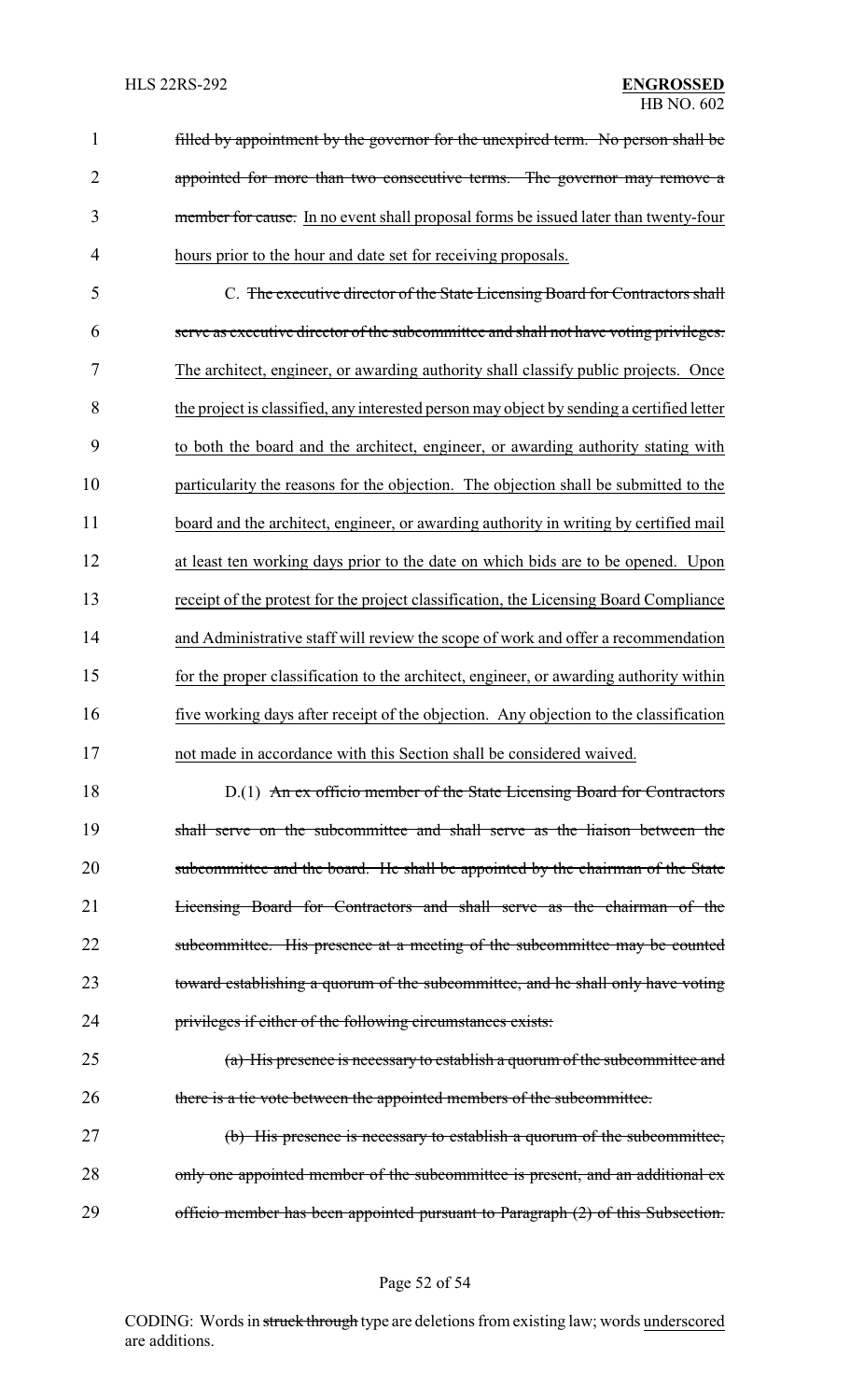Any awarding authority or its agent who violates the provisions of this Section shall be deemed guilty of a misdemeanor and, upon conviction, be punished by a fine of not less than one hundred dollars or more than two hundred dollars or imprisonment 4 in the parish jail for not less than thirty days nor more than sixty days, or both. Any fine and imprisonment are at the discretion of the court.

 (2) An additional ex officio member of the State Licensing Board for Contractors shall serve on the subcommittee only if his presence, along with the ex officio member serving pursuant to Paragraph (1) of this Subsection, is required to establish a quorum of the subcommittee. This additional ex officio member shall be 10 appointed by the chairman of the State Licensing Board for Contractors and shall 11 serve as the vice chairman of the subcommittee. He shall only have voting privileges 12 if there is a tie vote between an appointed member of the subcommittee and the ex-13 officio member serving as chairman of the subcommittee. In addition to Paragraph (1) of this Subsection, the board may, after notice and a hearing, impose a fine upon any awarding authority or its agent who intentionally violates the provisions of this Section. The board may not impose any fine as authorized by this Paragraph on the state, its agencies, boards, or commissions, or any political subdivision thereof.

18 (3) The State Licensing Board for Contractors shall pay per diem and travel 19 expenses for ex officio members.

20 E. A quorum of the subcommittee shall consist of a majority of its members 21 and the subcommittee shall meet at least once every other month to conduct its 22 business. The executive director shall give written notice to each member of the 23 time and place of each meeting at least ten days prior to the scheduled date of the 24 meeting.

25 F. Each member of the subcommittee shall be entitled to a per diem 26 allowance of seventy-five dollars for each meeting they attend and be reimbursed for 27 all travel expenses necessarily incurred in attending meetings.

#### Page 53 of 54